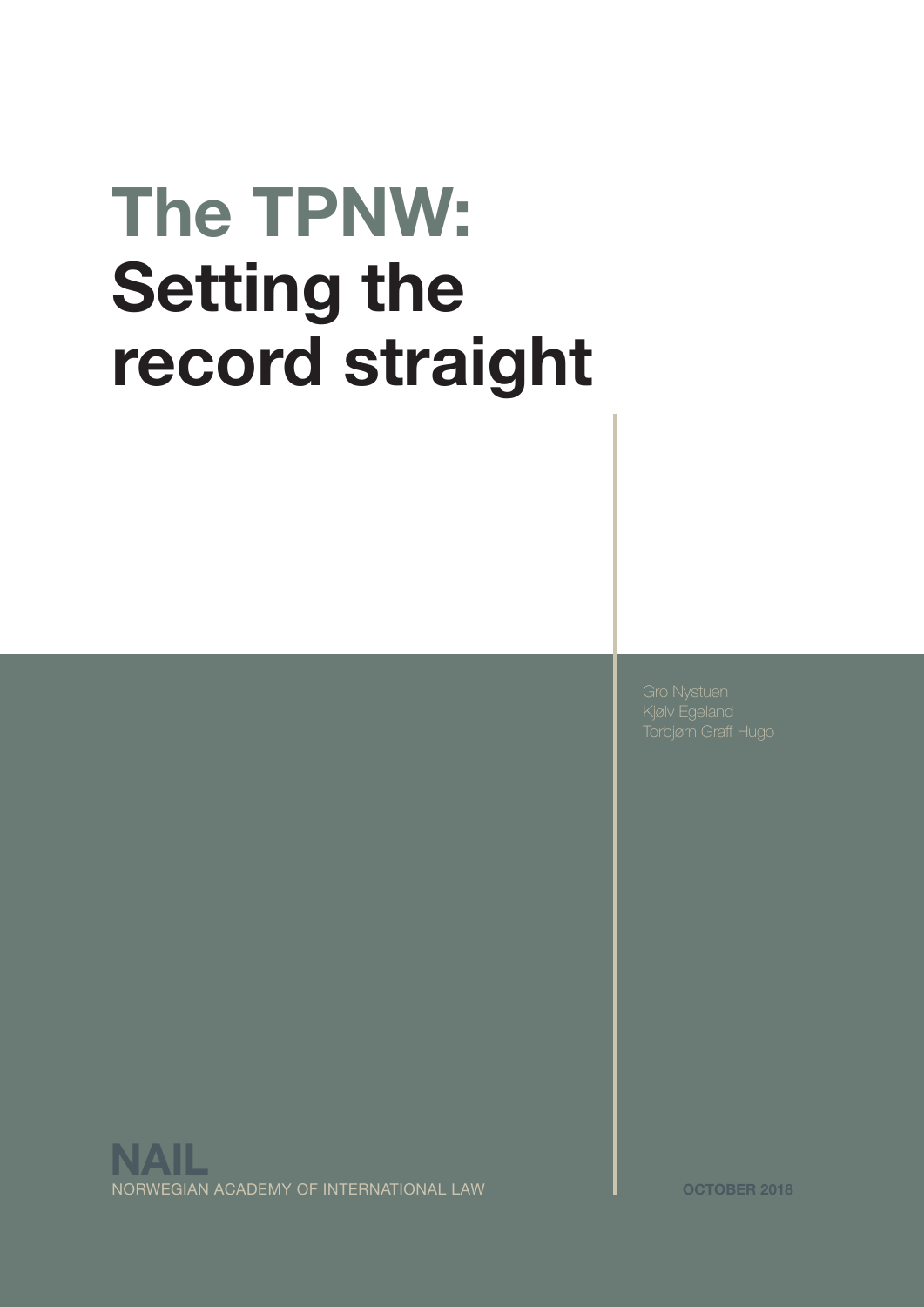#### **CONTRIBUTORS**

Gro Nystuen, Dr juris, is a fellow of the Norwegian Academy of International Law and a consultant at Lexlata, a consultancy working on international law issues.

Kjølv Egeland, DPhil in International Relations, is a fellow of the Norwegian Academy of International Law. His research explores the evolution of the institutional architecture for multilateral nuclear disarmament.

Torbjørn Graff Hugo, MPhil in Peace and Conflict Studies, is a researcher at the Norwegian Academy of International Law and a policy advisor on arms control and disarmament.

#### **ABOUT**

The Norwegian Academy of International Law (NAIL) is a politically independent research association founded with a mission to promote the development of and respect for international law. NAIL is made up of a network of researchers and analysts with backgrounds from political science, international law, and international relations. NAIL has a particular expertise in treaty law, international political processes, peace agreements, law relating to situations of armed conflict, arms and disarmament, and protection of human rights.

NAIL is located in Norway, a country with a century-long commitment to the prevention of armed conflict and to the promotion of peace, security, human rights, and a rules-based international order. NAIL is firmly anchored in a Nordic perspective on international law.

Through close interaction with international organizations, NGOs, experts, and governments, NAIL seeks to actively participate in global discussions of international law, and to foster sustainable global solutions to the most important challenges of our time.

#### **ACKNOWLEDGEMENTS**

This study was made possible with support from the Government of New Zealand. In addition, the authors are grateful to Nick Ritchie, Stuart Maslen, Treasa Dunworth, and Sébastien Philippe for their constructive comments.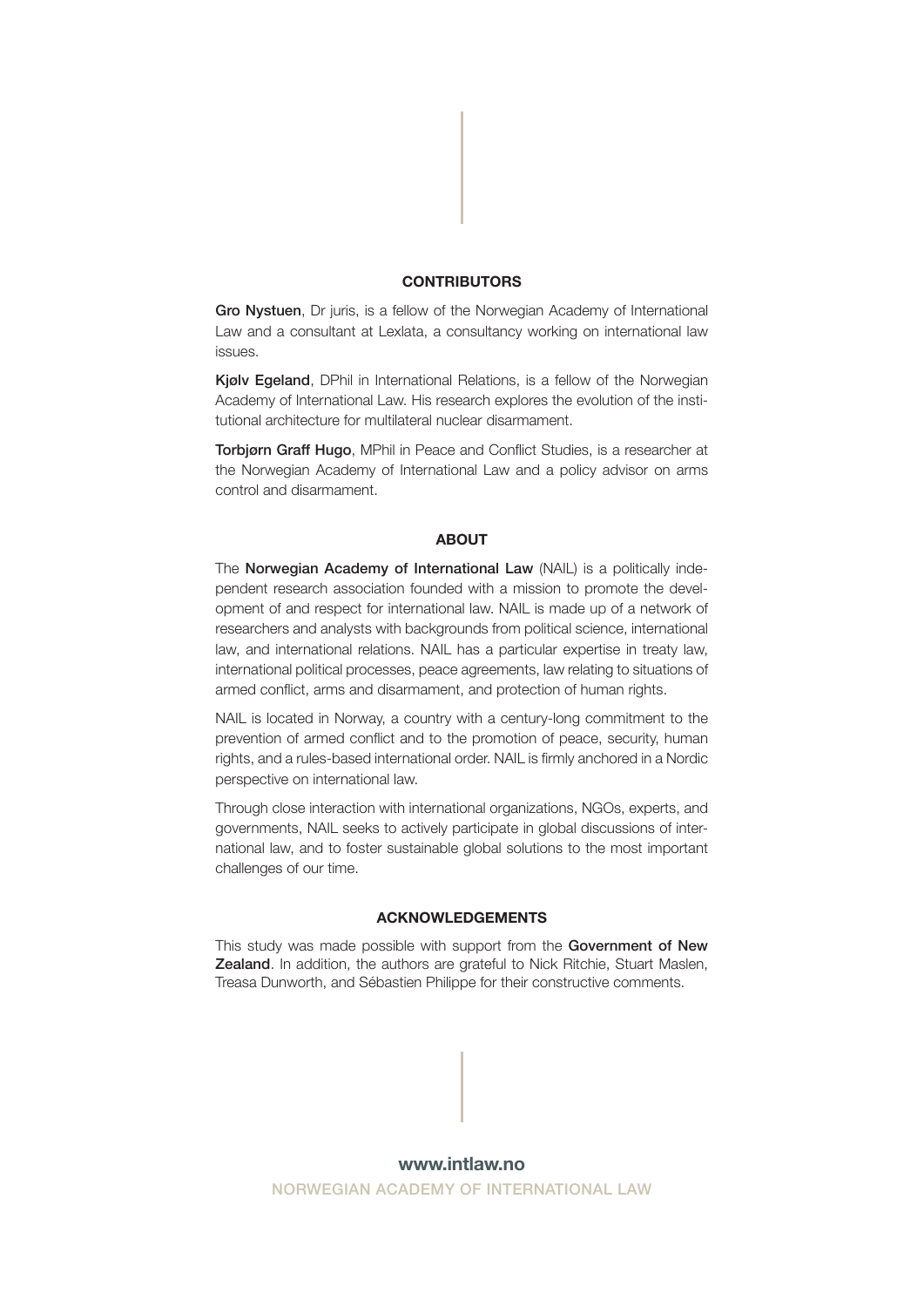# **The TPNW: Setting the record straight**

## **CONTENTS**

| 1 Introduction                                                                                                                                                                                                                                         | 1  |
|--------------------------------------------------------------------------------------------------------------------------------------------------------------------------------------------------------------------------------------------------------|----|
| 2 Process<br>and the control of the control of the control of the control of the control of the control of the control of the                                                                                                                          | 3  |
|                                                                                                                                                                                                                                                        |    |
|                                                                                                                                                                                                                                                        |    |
|                                                                                                                                                                                                                                                        |    |
|                                                                                                                                                                                                                                                        |    |
| <b>3 Substance</b><br>and the control of the control of the control of the control of the control of the control of the control of the                                                                                                                 | 8  |
|                                                                                                                                                                                                                                                        |    |
|                                                                                                                                                                                                                                                        |    |
|                                                                                                                                                                                                                                                        |    |
|                                                                                                                                                                                                                                                        |    |
|                                                                                                                                                                                                                                                        |    |
|                                                                                                                                                                                                                                                        |    |
|                                                                                                                                                                                                                                                        |    |
|                                                                                                                                                                                                                                                        |    |
|                                                                                                                                                                                                                                                        |    |
|                                                                                                                                                                                                                                                        |    |
|                                                                                                                                                                                                                                                        |    |
|                                                                                                                                                                                                                                                        |    |
|                                                                                                                                                                                                                                                        |    |
| <b>4 Implications</b><br>the control of the control of the control of the control of the control of the control of the control of the control of the control of the control of the control of the control of the control of the control of the control | 23 |
|                                                                                                                                                                                                                                                        |    |
|                                                                                                                                                                                                                                                        |    |
|                                                                                                                                                                                                                                                        |    |
|                                                                                                                                                                                                                                                        |    |
|                                                                                                                                                                                                                                                        |    |
| <b>5 Relevance</b>                                                                                                                                                                                                                                     | 30 |
|                                                                                                                                                                                                                                                        | 30 |
|                                                                                                                                                                                                                                                        | 32 |
| <b>6 Conclusion</b>                                                                                                                                                                                                                                    | 34 |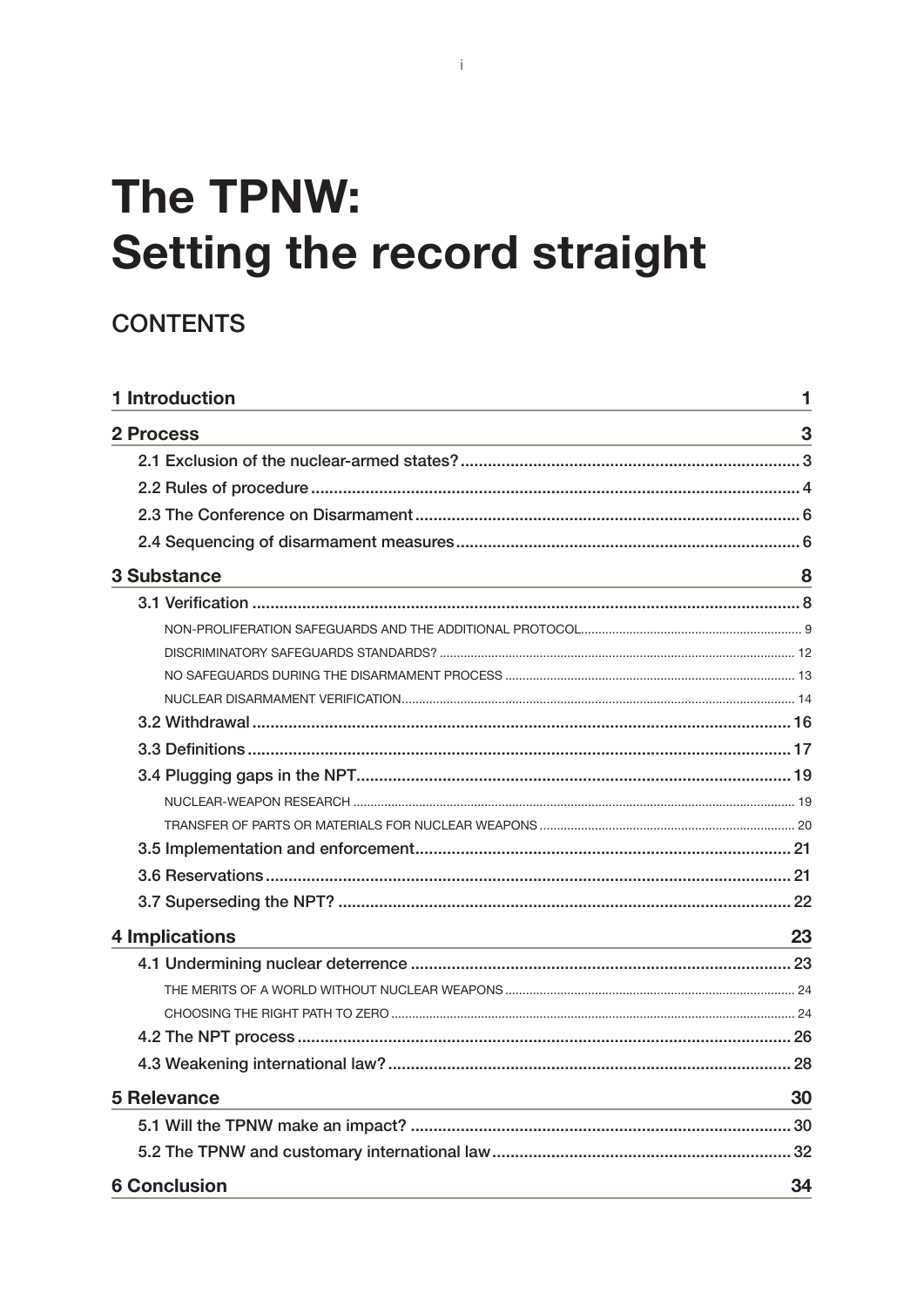## ACRONYMS AND ABBREVIATIONS

| AP           | <b>IAEA Additional Protocol</b>                                                                                                                                                      |
|--------------|--------------------------------------------------------------------------------------------------------------------------------------------------------------------------------------|
| <b>APMBC</b> | Convention on the Prohibition of the Use, Stockpiling, Production and Transfer<br>of Anti-Personnel Mines and on Their Destruction                                                   |
| <b>BWC</b>   | Convention on the Prohibition of the Development, Production and Stockpiling<br>of Bacteriological (Biological) and Toxin Weapons and on Their Destruction                           |
| <b>CD</b>    | Conference on Disarmament                                                                                                                                                            |
| <b>CFE</b>   | Treaty on Conventional Armed Forces in Europe                                                                                                                                        |
| <b>CCM</b>   | <b>Convention on Cluster Munitions</b>                                                                                                                                               |
| <b>CTBT</b>  | Comprehensive Nuclear-Test-Ban Treaty                                                                                                                                                |
| <b>CCW</b>   | Convention on Prohibitions or Restrictions on the Use of Certain Conventional<br>Weapons Which May Be Deemed to Be Excessively Injurious or to Have<br><b>Indiscriminate Effects</b> |
| <b>CWC</b>   | Convention on the Prohibition of the Development, Production, Stockpiling and<br>Use of Chemical Weapons and on their Destruction                                                    |
| <b>IAEA</b>  | International Atomic Energy Agency                                                                                                                                                   |
| <b>IHL</b>   | International humanitarian law                                                                                                                                                       |
| <b>IHRL</b>  | International human rights law                                                                                                                                                       |
| <b>IPNDV</b> | International Partnership for Nuclear Disarmament Verification                                                                                                                       |
| <b>NPT</b>   | Treaty on the Non-Proliferation of Nuclear Weapons                                                                                                                                   |
| PrepCom      | Preparatory Committee for the Review Conference of the NPT                                                                                                                           |
| <b>PTBT</b>  | Treaty Banning Nuclear Weapon Tests in the Atmosphere, in Outer Space and<br><b>Under Water</b>                                                                                      |
| <b>TPNW</b>  | Treaty on the Prohibition of Nuclear Weapons                                                                                                                                         |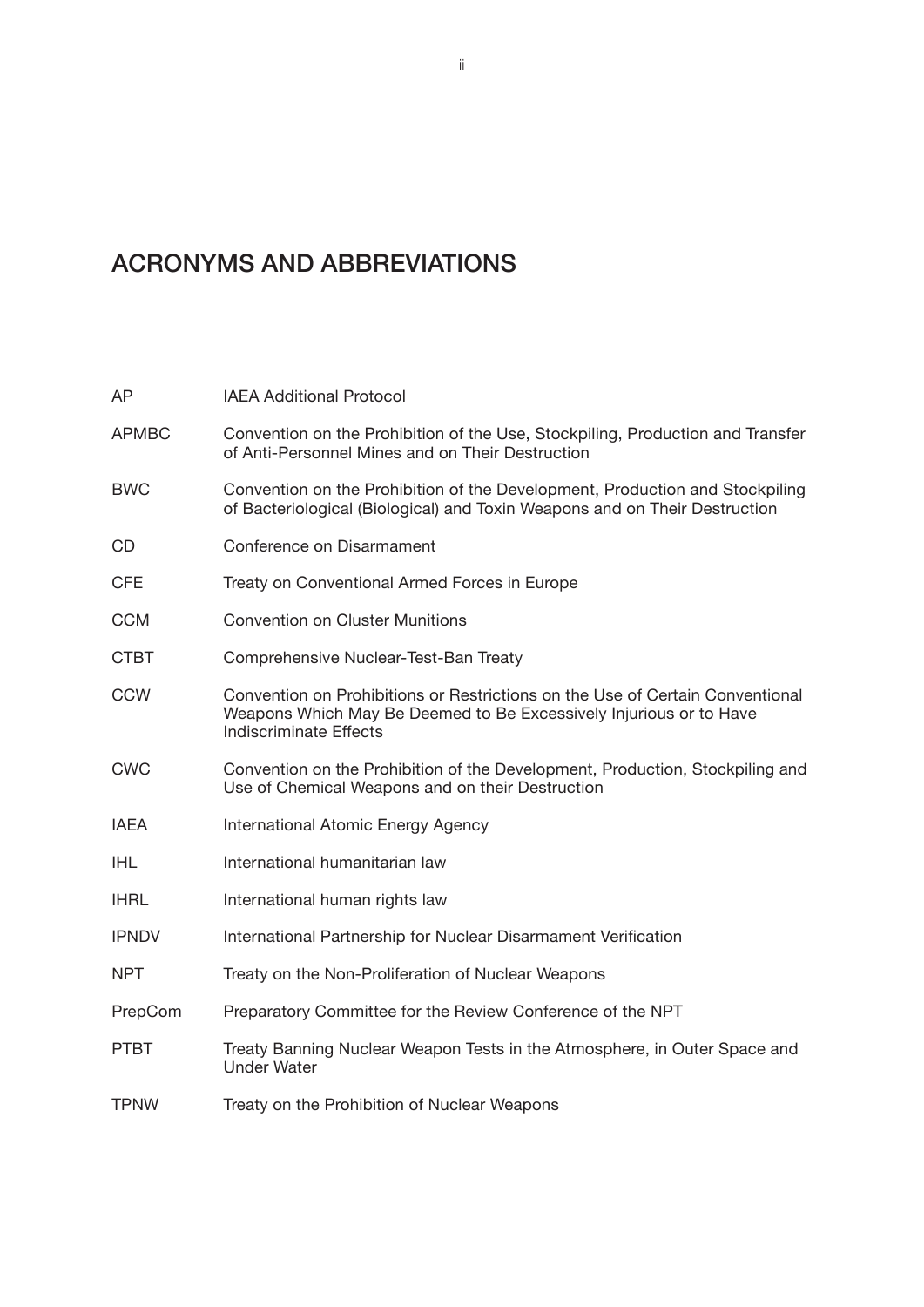# <span id="page-4-0"></span>**1 Introduction**

The Treaty on the Prohibition of Nuclear Weapons (TPNW) is steadily attracting new adherents and is likely to enter into force in the next few years. Numerous states, NGOs, and scholars have praised the adoption of the treaty as a welcome addition to the nuclear non-proliferation and disarmament regime. But the treaty continues to face vocal resistance, including from a number of UN member states. Reviewing the main objections raised by sceptics, we suggest that the debate over the TPNW text and negotiating process in some ways constitutes a sideshow that masks the real source of opposition: profound differences over the acceptability of nuclear weapons. The most fundamental objection to the TPNW is that it delegitimizes the policy of nuclear deterrence.

The TPNW is not the final word on the nuclear predicament. As outlined in a New Agenda Coalition (NAC) working paper prepared for the 2013 open-ended working group on multilateral nuclear disarmament, the creation and maintenance of a world without nuclear weapons is likely to require a number of diplomatic initiatives and agreements. Nuclear stockpile reductions, universalization of the Nuclear Non-Proliferation Treaty (NPT), and the negotiation of a fissile material (cut-off) treaty could all help *attain* a world without nuclear weapons. Efforts to *maintain* a nuclear-weapon-free world will require verification provisions and "end state" prohibitions against the development, possession, and use of nuclear weapons.

Some have assumed that a prohibition on nuclear weapons should only be instituted *after* the completion, or near the completion, of the nuclear disarmament process. However, the NAC noted that there is no persuasive reason why the "end state" prohibition could not be adopted immediately.<sup>1</sup> Indeed, it can be argued that a treaty banning nuclear weapons could further stigmatize nuclear weapons and, by extension, energize the pursuit of interim disarmament measures. The TPNW could facilitate nuclear disarmament by promoting a normative environment less accepting of nuclear threats and vulnerabilities. The adoption of the TPNW should also be seen as an initiative to help implement Article VI of the NPT, which obliges all NPT parties to "pursue negotiations in good faith on effective measures relating to cessation of the nuclear arms race at an early date and to nuclear disarmament".<sup>2</sup>

This report is divided into four main parts. In the first, we discuss objections raised against the TPNW process. Critics have charged that the process should have included the nuclear-armed states, that the negotiations were exclusionary, and that the treaty should have been negotiated under consensus rules in the Conference on Disarmament (CD). Second, we discuss substantive critiques of the TPNW text. Some commentators have argued, for example, that the TPNW lacks

<sup>1</sup> New Agenda Coalition, Working Paper submitted to the Open-Ended Working Group on Taking Forward Multilateral Nuclear Disarmament Negotiations. UN doc. A/AC.281./WP.10 (2013). [http://reachingcriticalwill.org/images/documents/Disarmament-fora/](http://reachingcriticalwill.org/images/documents/Disarmament-fora/OEWG/Documents/WP10.pdf) [OEWG/Documents/WP10.pdf](http://reachingcriticalwill.org/images/documents/Disarmament-fora/OEWG/Documents/WP10.pdf).

<sup>2</sup> Treaty on the Non-Proliferation of Nuclear Weapons (signed 1 July 1968, in force 5 March 1970), Article VI. See also Treasa Dunworth, "Pursuing 'effective measures' relating to nuclear disarmament", *International Review of the Red Cross* 97, no. 899  $(2015)$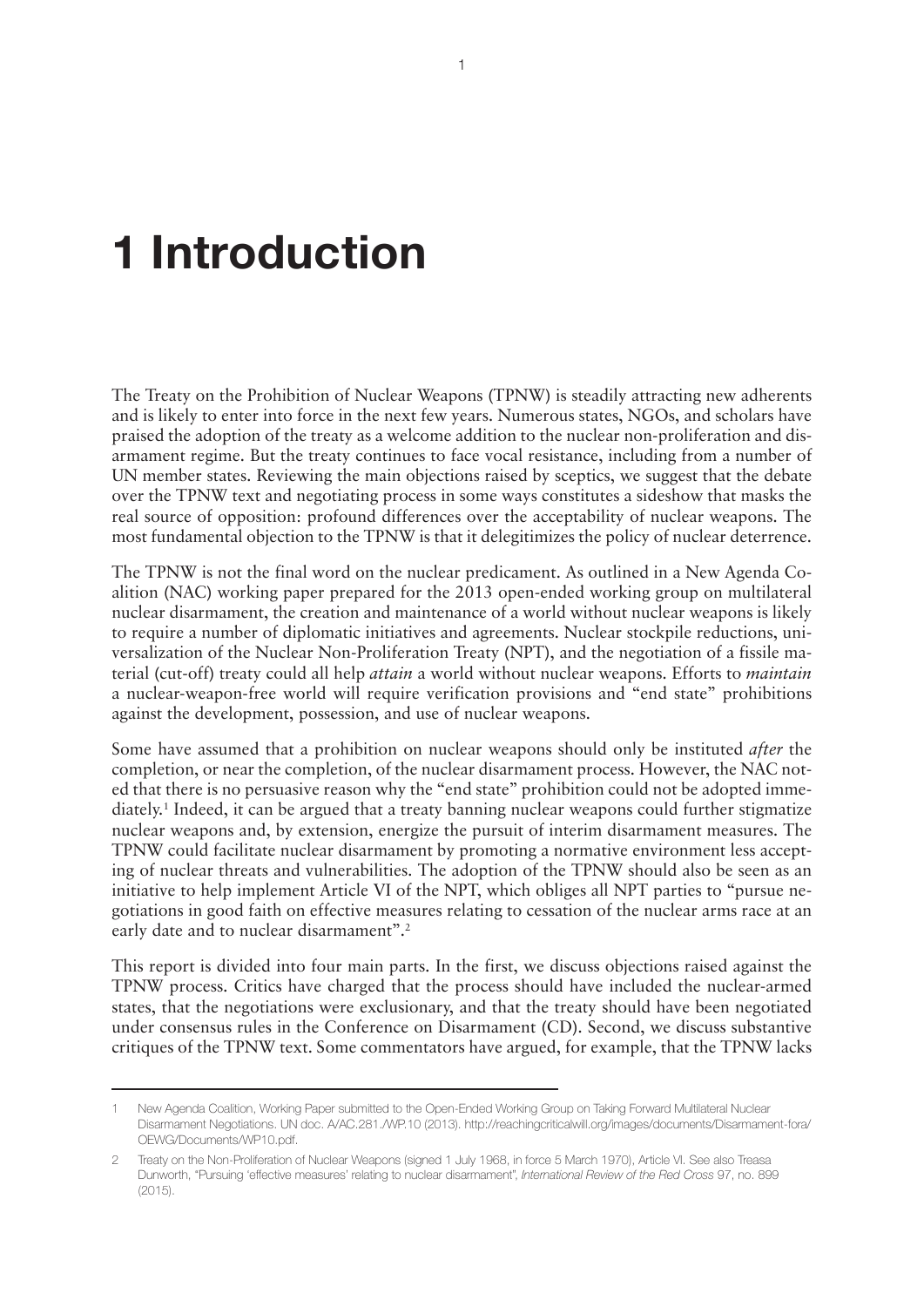verification provisions, contains insoluble contradictions, and fails to plug loopholes in the NPT. Third, we analyse the assertions that the TPNW could disrupt the international order, undermine existing agreements, or make war more likely. In the last part, we investigate the claim that the TPNW's lack of support from the nuclear-armed states and their allies renders the treaty irrelevant. TPNW-sceptics have argued that the treaty will fail to promote nuclear disarmament and will have no legal consequences for states that reject the treaty.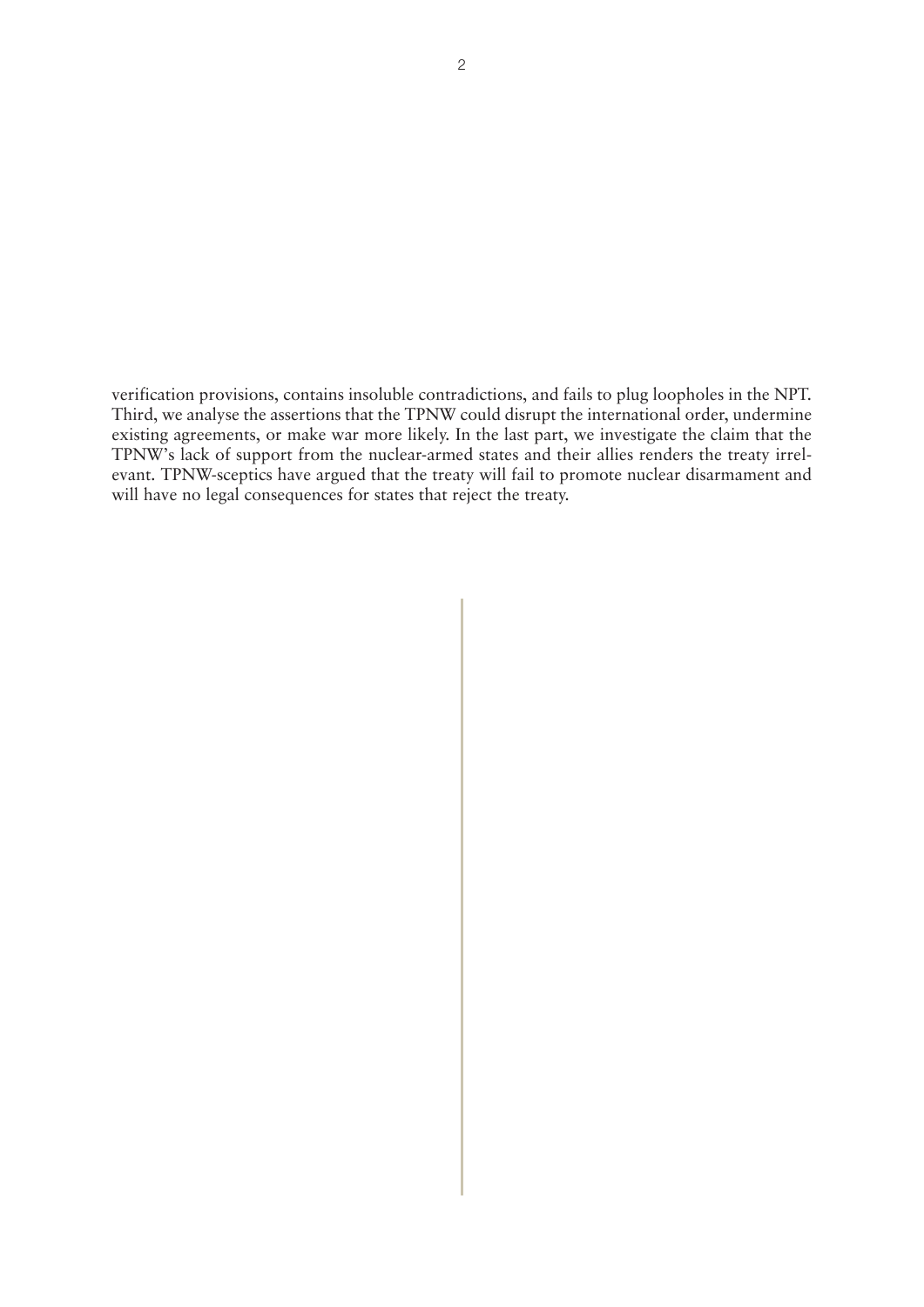# <span id="page-6-0"></span>**2 Process**

Several critics of the TPNW have criticized the manner in which the treaty came about. Sceptics have charged that certain states were *de facto* excluded, that the process should have been governed by the rule of consensus, and that the treaty negotiations ought to have been carried out in the CD.

### 2.1 Exclusion of the nuclear-armed states?

In October 2017, a group of 29 ("aligned") states delivered a joint statement to the UNGA First Committee, noting that the only way to achieve the complete elimination of nuclear weapons "is through effective, verifiable and irreversible nuclear disarmament. This can only be achieved through the constructive engagement of all relevant parties."3 In this view, any treaty aiming to promote the elimination of nuclear weapons must have the nuclear-armed states involved from the start.

Ban supporters are, of course, fully aware that disarmament requires the engagement of the nuclear-armed states. The International Campaign to Abolish Nuclear Weapons (ICAN), which started out in 2007 by promoting a "model nuclear weapons convention" that would require the ratification of all the nuclear-armed states to enter into force,<sup>4</sup> would be the first to agree that a nuclear disarmament treaty with all the nuclear-armed states on board would have been a significantly bigger step forward than what the TPNW is today. That is also why supporters of the TPNW consistently encouraged the nuclear-armed states and their allies to attend the TPNW negotiations and contribute constructively to a positive outcome. The open-ended working group that preceded the negotiation of the TPNW, as well as the negotiation of the TPNW itself, were open to all UN member and observer states. And at no point were the nuclear-armed states prevented from participating – they voluntarily chose not to attend. The UN General Assembly is surely the most inclusive forum for disarmament negotiations in the world.

The question for the ban supporters was not whether a treaty with all the nuclear-armed states on board would be better than a treaty without any of them involved – it clearly would. The question disarmament advocates were asking themselves was whether it would be worthwhile negotiating a ban on nuclear weapons even if none of the nuclear-armed states supported it (initially). A large number of states and experts concluded that it would.

One key reason why a nuclear ban treaty was believed to have merit even without the support of the nuclear-armed states (and their allies) was that such an agreement could advance international humanitarian law and disarmament law – fill a legal gap – by placing nuclear weapons in the

<sup>3</sup> Australia on behalf of 29 states, statement to the UNGA First Committee (11 October 2017). [http://www.reachingcriticalwill.org/](http://www.reachingcriticalwill.org/images/documents/Disarmament-fora/1com/1com17/statements/11Oct_Groupof29.pdf) [images/documents/Disarmament-fora/1com/1com17/statements/11Oct\\_Groupof29.pdf.](http://www.reachingcriticalwill.org/images/documents/Disarmament-fora/1com/1com17/statements/11Oct_Groupof29.pdf)

<sup>4</sup> The updated version of the Model Nuclear Weapons Convention is available from [http://www.inesap.org/book/securing-our](http://www.inesap.org/book/securing-our-survival)[survival](http://www.inesap.org/book/securing-our-survival).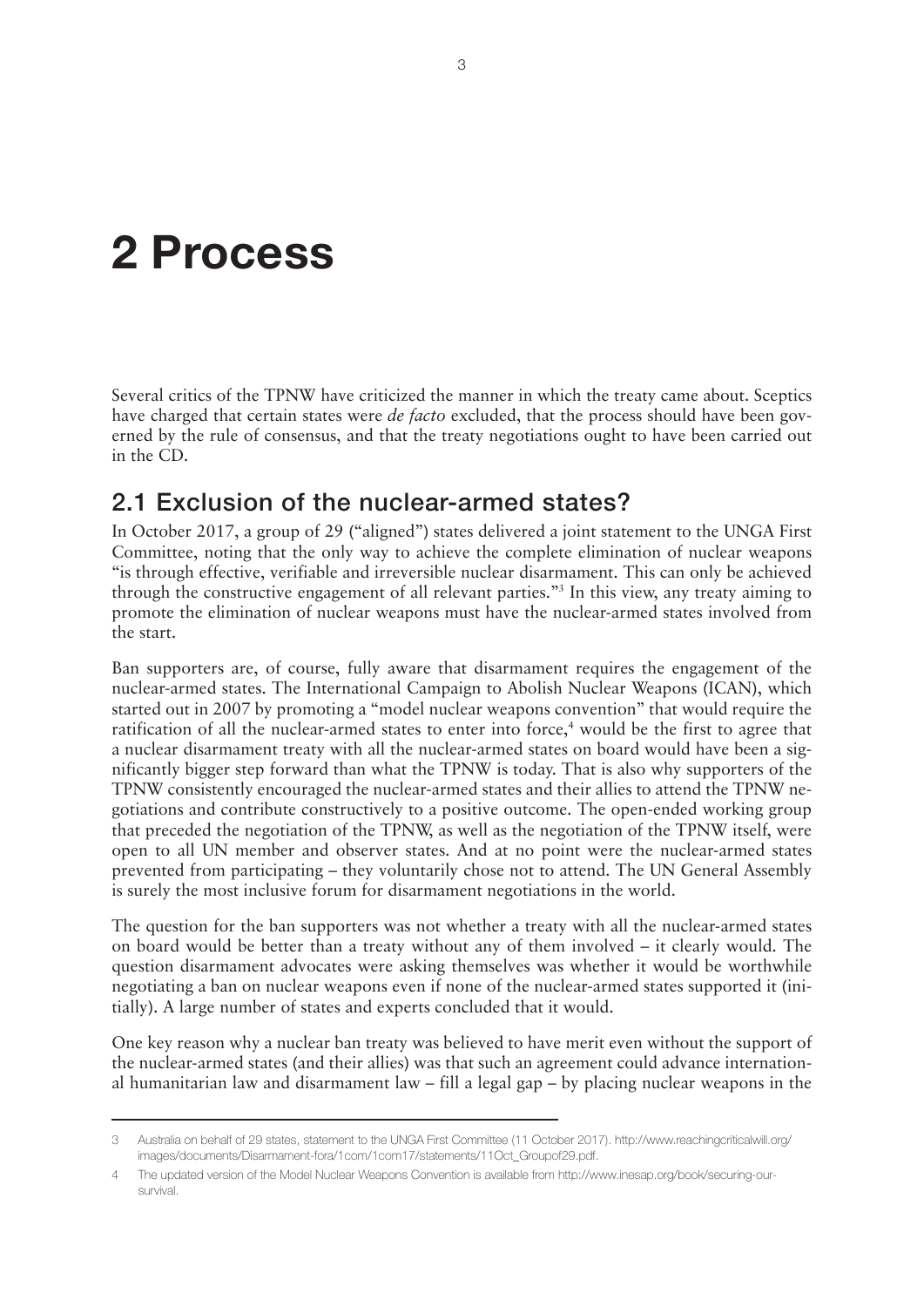<span id="page-7-0"></span>same legal category as other weapons of mass destruction, that is, as fundamentally unacceptable means of war. The ban treaty also came to be seen as a tool for delegitimizing and stigmatizing nuclear weapons. The ban was conceptualized as a normative instrument that could translate the growing impatience of the non-nuclear-armed states – the vast majority of the UN membership – into political and normative pressure for progress. The inspiration for this approach was drawn, in large part, from the successful campaigns to ban anti-personnel landmines and cluster munitions.

#### 2.2 Rules of procedure

A second criticism against the TPNW process concerns the decision-making rules of the negotiating conference. As stipulated by the mandating resolution, the TPNW negotiations were convened "under the rules of procedure of the General Assembly unless otherwise agreed by the conference."5 This meant that while every effort should be made to achieve consensus, substantive decisions – including the adoption of the final text – could be made by a two-thirds majority. In fact, the decision-making rules for the TPNW negotiations differed somewhat from those of the UNGA. For instance, the rules of procedure for the TPNW negotiation state that the Conference "shall make its best endeavours to ensure that the work of the Conference is accomplished by consensus".6 No comparable language can be found in the rules of procedure for the UNGA. Instead, the prohibition negotiations followed the template provided by the Vienna Convention on the Law of Treaties, "[t]he adoption of the text of a treaty at an international conference takes place by the vote of two-thirds of the States present and voting, unless by the same majority they shall decide to apply a different rule."<sup>7</sup> As it turned out, consensus on the final TPNW text was blocked by the Netherlands, which forced the conference to adopt the treaty by voting. The result was 122 to 1 in favour of adoption, with 1 abstention (Singapore).

Certain TPNW critics have framed the adoption of the TPNW through voting as a critical flaw of the process. In a statement to the UNGA First Committee in October 2017, France asserted that the TPNW "deepens political divisions and tends to undermine the very foundations of multilateralism, namely dialogue and cooperation with a view to reaching consensus."8 The United States voiced similar concerns, as did the Russian delegation: "On the whole a constructive and resultoriented dialogue on issues of nuclear disarmament is only possible when we take into account security considerations of each other and *comply strictly with the rule of consensus* that secures

<sup>5</sup> UNGA, "Taking forward multilateral nuclear disarmament negotiations". Doc. A/71/258 (11 January 2017), para. 10.

<sup>6</sup> See UNGA, "Provisional rules of procedure of the United Nations conference to negotiate a legally binding instrument to prohibit nuclear weapons, leading towards their total elimination". Doc. A/CONF.229/2017/L.1 (7 March 2017), Rule 33.

<sup>7</sup> Vienna Convention on the Law of Treaties (adopted 23 May 1969, in force 27 January 1980), Article 9.

France, statement to the UNGA First Committee (16 October 2017). [http://reachingcriticalwill.org/images/documents/](http://reachingcriticalwill.org/images/documents/Disarmament-fora/1com/1com17/statements/16Oct_France.pdf) [Disarmament-fora/1com/1com17/statements/16Oct\\_France.pdf](http://reachingcriticalwill.org/images/documents/Disarmament-fora/1com/1com17/statements/16Oct_France.pdf).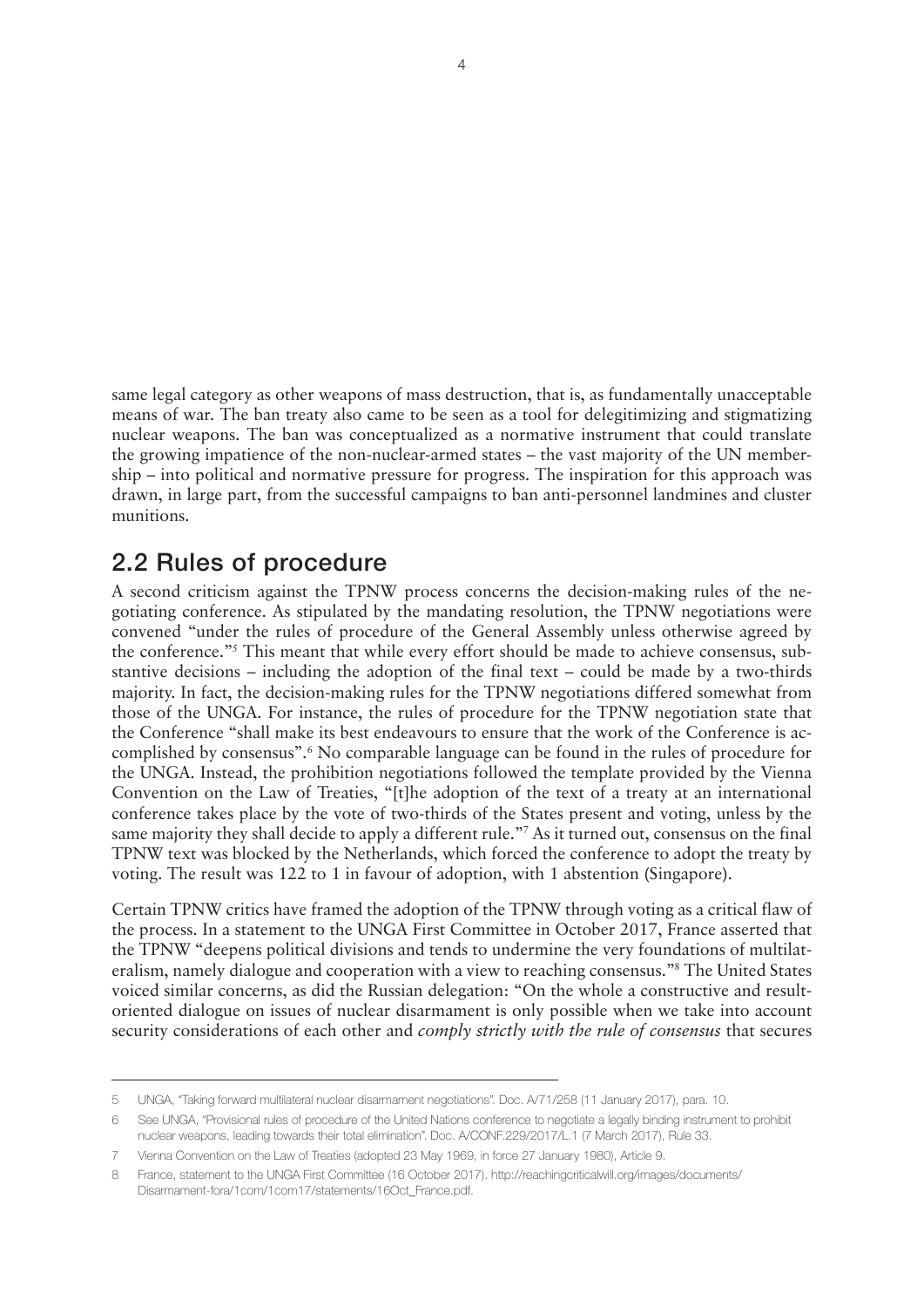# Critics have framed the adoption of the TPNW through voting as a critical flaw of the process

the balance of interests."<sup>9</sup> It is worth noting, though, that, for instance, the NPT and CTBT texts were both eventually adopted through voting at the UNGA, despite an aspiration for consensus during the negotiations.

The debate over the consensus principle is not new, and a considerable number of UN member states, including many ban-treaty supporters, in principle favour the application of consensus rules. Understandably, most states are keen to maintain control over decisions that are vital to their national interests. It can also be argued that decisions made by consensus carry more weight than decisions made through voting, and that treaties adopted by consensus are more likely to be implemented in good faith and accepted as new norms.

From an international law point of view, however, each state decides whether to be bound by an instrument, regardless of the manner in which that instrument was adopted. Moreover, a consensus requirement tends to lower the level of ambition, reducing international negotiations to a search for the lowest common denominator. It also tends to make progress painstakingly slow. This is why most multilateral negotiating conferences adopt rules of procedure specifying that the participants shall endeavour to reach consensus, but that if, in exceptional circumstances, a conference fails to reach consensus, votes can be requested. Two prominent exceptions to this rule are the CD and the Convention on Certain Conventional Weapons (CCW). In practice, those forums demand consensus for the adoption of legally binding instruments and offer no possibility to vote if consensus fails. Thus, a single state can "veto" a text all others are prepared to accept.

For many states, the drawbacks of the consensus requirement were vividly demonstrated during the negotiation of the 2013 Arms Trade Treaty (ATT). The ATT negotiating conference adopted and applied the consensus rule, and when the draft came out after two failed attempts to reach agreement on a final text, the provisions contained in the treaty were considerably watered down compared to what they might have looked like had the negotiators negotiated in the expectation that the text could be adopted through a two-thirds majority vote. Reaching consensus when voting is an option is very different from reaching consensus when one or a few states can block adoption.

It is important to bear in mind, as well, that decision-making rules are not ends in themselves. They are means to achieve a purpose, and, in the context of the TPNW, the purpose of the process was to enable the majority of the UN membership to adopt a legally binding instrument prohibiting nuclear weapons. Given the shape of the political landscape, with a small minority staunchly opposed to prohibiting nuclear weapons, the best way to achieve this objective was to use the standard two-thirds majority rule for decision-making.

<sup>9</sup> Russia, statement to the UNGA First Committee (16 October 2017). [http://www.reachingcriticalwill.org/images/documents/](http://www.reachingcriticalwill.org/images/documents/Disarmament-fora/1com/1com17/statements/16Oct_Russia.pdf) [Disarmament-fora/1com/1com17/statements/16Oct\\_Russia.pdf](http://www.reachingcriticalwill.org/images/documents/Disarmament-fora/1com/1com17/statements/16Oct_Russia.pdf). Emphasis added.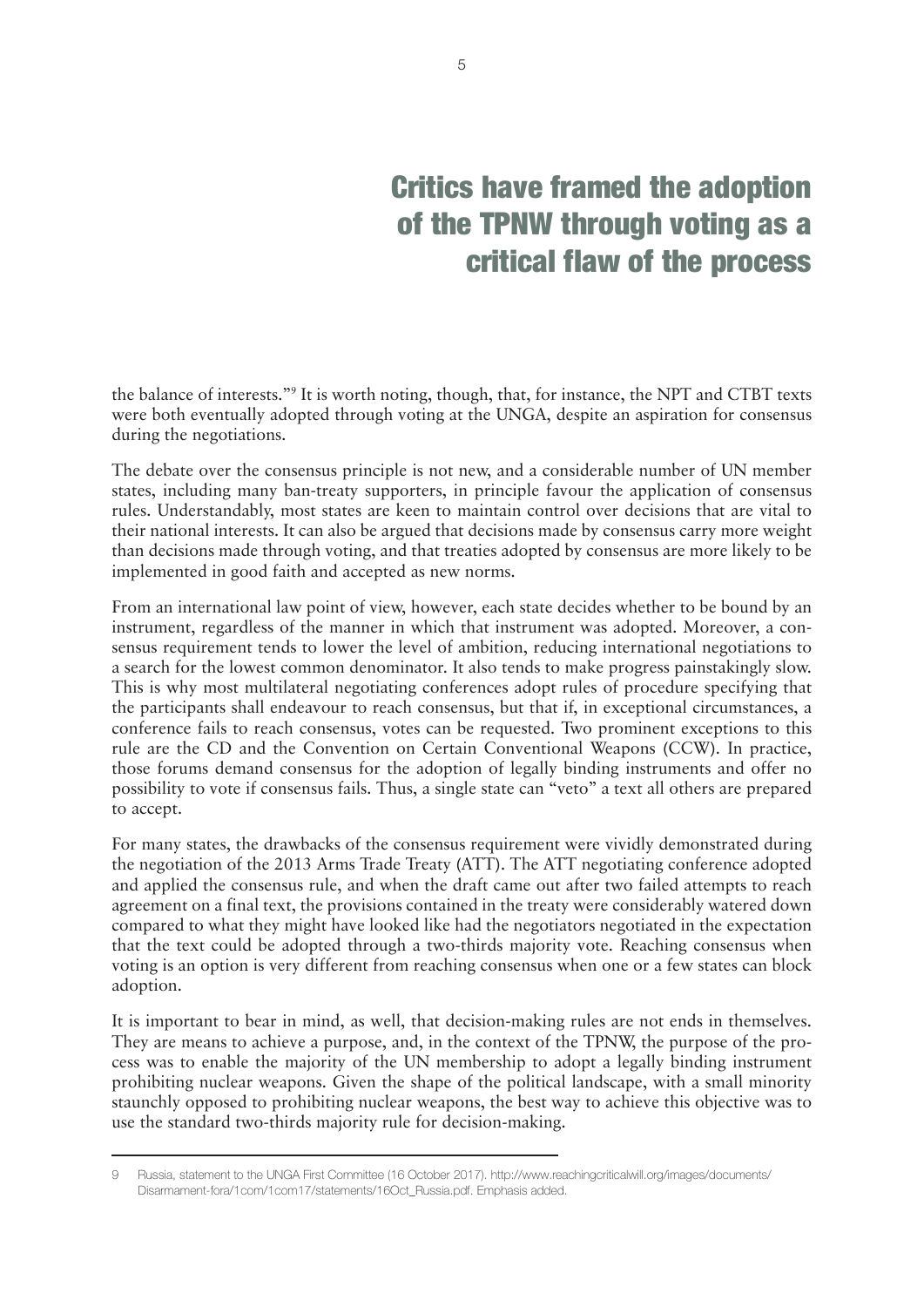### <span id="page-9-0"></span>2.3 The Conference on Disarmament

A third critique of the TPNW process is that it did not take place in the Conference on Disarmament. In the words of the Pakistani delegation to the UNGA First Committee in 2017,

this [ban treaty] initiative faltered by ignoring the fundamental security considerations that underpin nuclear disarmament. While we empathise with the sense of disappointment that propelled its proponents, it only led us to the conclusion that the launch of such initiatives outside the CD, on a non-consensus basis and without all the key stakeholders on board, no matter how well intentioned and justified, would not lead to any real change on ground.<sup>10</sup>

The CD and its predecessor institutions were the negotiating forum for several landmark agreements, including the NPT, the BWC, the CWC, and the CTBT.<sup>11</sup> And even today, despite two decades of deadlock, several states view the CD as the preferred negotiating body for disarmament treaties. However, in addition to the fact that the CD has for years been unable to carry out any multilateral negotiation, the negotiation of the TPNW by the CD was deemed unsuitable for at least two reasons. First, the forum operates by consensus, and, as mentioned above, it would have been a non-starter to apply the consensus requirement even to the initiation of negotiations on a ban treaty, let alone to the negotiating conference itself. Second, the membership of the CD is limited to 65 states. Part of the purpose of the TPNW and the humanitarian initiative from which it emerged was to empower non-nuclear-weapon states to articulate their shared views and understandings of the importance of nuclear disarmament. Consequently, it was important to ensure that any political process engendered by the humanitarian initiative would be open to all interested states. The TPNW negotiations were thus made as inclusive as possible.

#### 2.4 Sequencing of disarmament measures

It has been argued that the NPT requires a specific sequencing of arms control and disarmament negotiations. Certain observers have maintained that Article VI demands that the three objects of negotiation mentioned in the article (cessation of the nuclear arms race; nuclear disarmament; and a treaty on general and complete disarmament) must be pursued in the order of their appearance in Article VI. Along these lines, some have contended that the prohibition of nuclear weapons should be pursued only after the completion of the nuclear disarmament process. According to the Russian delegation to the UNGA First Committee,

[Russia] do[es] not question the possibility of and even the need for a ban on nuclear weapons as an effective nuclear disarmament measure under the NPT Article VI at a final stage of multilateral nuclear

<sup>10</sup> Pakistan, statement to the UNGA First Committee (13 October 2017). [http://www.reachingcriticalwill.org/images/documents/](http://www.reachingcriticalwill.org/images/documents/Disarmament-fora/1com/1com17/statements/13Oct_Pakistan.pdf) [Disarmament-fora/1com/1com17/statements/13Oct\\_Pakistan.pdf](http://www.reachingcriticalwill.org/images/documents/Disarmament-fora/1com/1com17/statements/13Oct_Pakistan.pdf).

<sup>11</sup> The adoption of the CTBT was blocked in the CD and had to be "transferred" to the General Assembly for approval.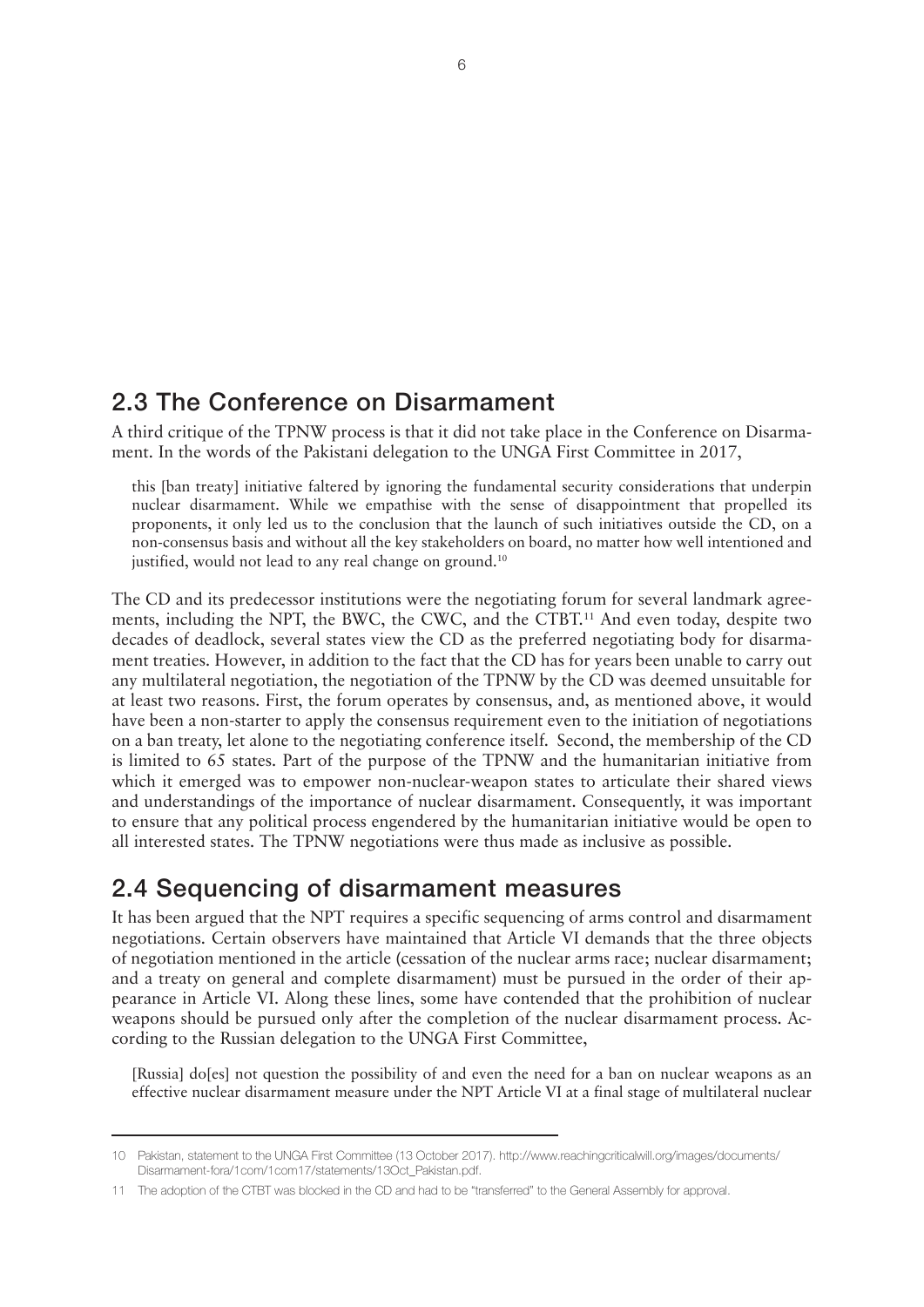## An approach whereby the prohibition of a weapon could only be adopted after the elimination of all such weapons would be inconsistent with the history of other disarmament processes

disarmament process so as to make it irreversible. Under the current circumstances such a step is clearly premature.<sup>12</sup>

The Russian view finds little support in the text of the NPT. Any mandatory sequencing of specific effective measures would have had to be specified in the treaty text. This follows from the ordinary rules for the interpretation of legal documents. It has also been suggested that the NPT demands a step-by-step approach to nuclear disarmament, and that the international community may only proceed to the next step (e.g. the negotiation of a fissile material (cut-off) treaty) once the preceding step (e.g. the entry-into-force of the CTBT) is completed. But this view is equally unsupported by the text of the NPT. It should also be noted that an approach whereby the prohibition of a weapon could only be adopted after the elimination of all such weapons would be inconsistent with the history of other disarmament processes. The CWC, the BWC, the APMBC, and the CCM were all adopted prior to the elimination of the relevant category of arms. Indeed, the act of prohibition usually precedes the elimination of the relevant activity or object. One would not enact a prohibition on smoking in restaurants after everyone had stopped smoking in restaurants. Prohibiting nuclear weapons was intended to lay down a comprehensive prohibition on use and stimulate progress towards elimination, not to codify an existing state of affairs.13

<sup>12</sup> Russia, statement to the UNGA First Committee (16 October 2017).

<sup>13</sup> For a more detailed discussion of Article VI and the sequencing of disarmament measures, see Kjølv Egeland, Torbjørn G. Hugo, Magnus Løvold, and Gro Nystuen, "The nuclear weapons ban treaty and the non-proliferation regime", *Medicine, Conflict and Survival* 34, no. 2 (2018).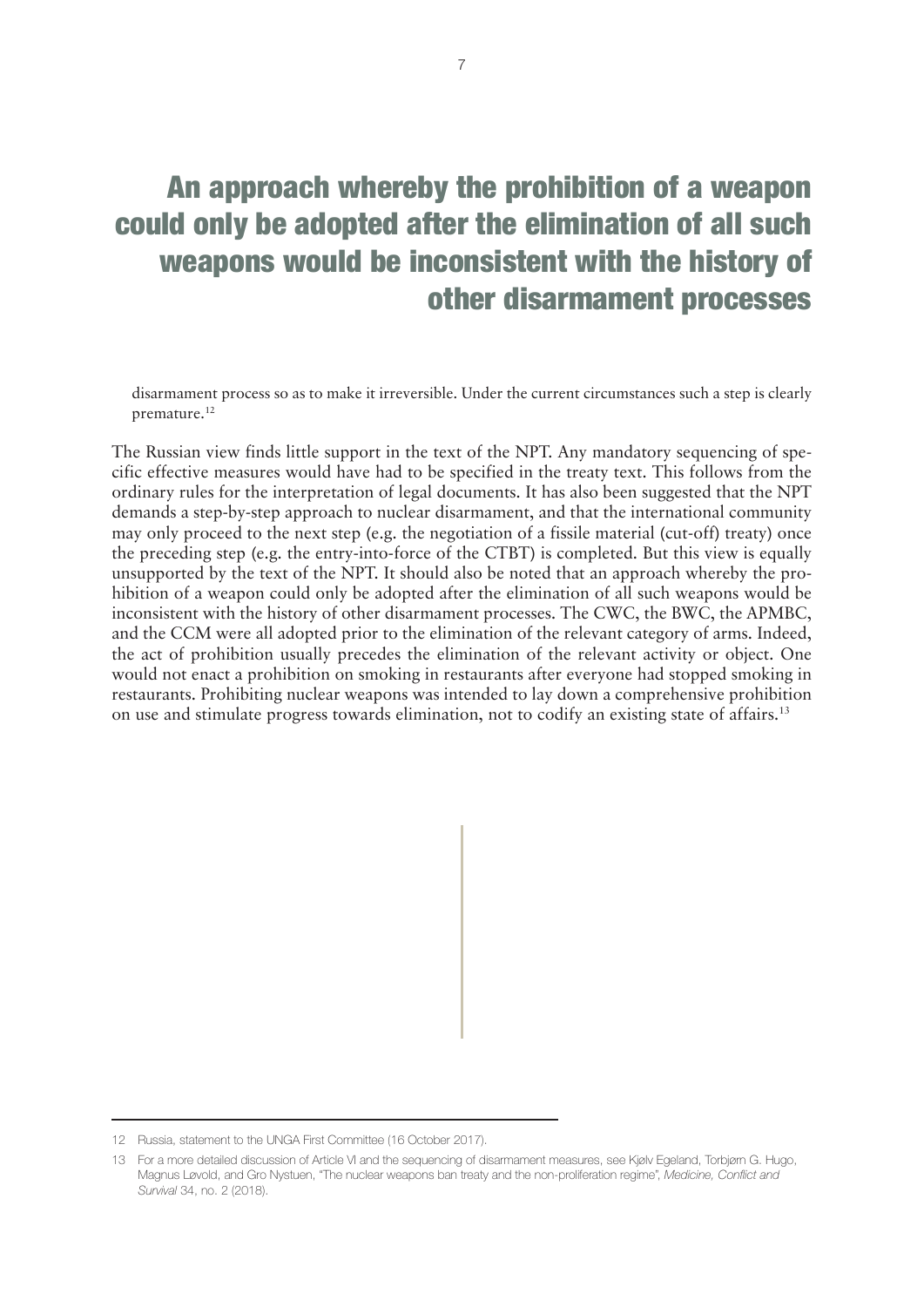# <span id="page-11-0"></span>**3 Substance**

A second cluster of objections against the TPNW concerns the substance of the treaty text. In the following, we discuss critiques of the TPNW's provisions on verification, withdrawal, assistance, nuclear-weapon research, transfer of key components, implementation disputes, reservations, and the relationship between the TPNW and NPT.

#### 3.1 Verification

One of the chief objections against the TPNW is that it does not contain vigorous verification arrangements. Explaining its vote against the adoption of the TPNW draft on 7 July 2017, the Dutch delegation held that the new treaty was "not verifiable" and "will certainly not provide the kind of assurances needed towards a nuclear free world."14 One commentator points to the Biological Weapons Convention (BWC) as an example of how a lack of verification procedures can cause difficulties, noting that, in the context of the BWC, "verification […] comes back as a problem all the time".15

At least two observations are pertinent. First, most observers would probably agree that the BWC, despite its lack of verification provisions, has "been vital for reinforcing the norm against the use of disease as a weapon".16 Second, while the BWC contains no verification provisions, the TPNW does.17 The TPNW provides both for non-proliferation verification (safeguards) and for disarmament verification, though the latter is limited to a broad outline that leaves most of the details to be sorted out at a later stage. Negotiating detailed verification provisions without the participation of the nuclear-armed states – and for disarmament processes that are unlikely to take place any time soon – was deemed impractical. The TPNW thus left it to future meetings of states parties and negotiations with nuclear-armed states to work out the details of how the elimination of nuclear-weapon programmes should be verified.

The establishment of a detailed verification regime was not an immediate purpose of the TPNW. Instead, the purpose of the TPNW was to establish the legal framing for a nuclear-weapon-free world and create positive pressure for further negotiations. The remainder of this section reviews specific critiques of the TPNW's verification system. However, before proceeding, it should be stressed that the degree to which states find treaties "verifiable" depends not only on the provisions of the treaties or available verification techniques, but also on political assumptions and

<sup>14</sup> The Netherlands, explanation of vote at the TPNW negotiating conference (7 July 2017). [http://www.reachingcriticalwill.org/images/](http://www.reachingcriticalwill.org/images/documents/Disarmament-fora/nuclear-weapon-ban/statements/7July_Netherlands.pdf) [documents/Disarmament-fora/nuclear-weapon-ban/statements/7July\\_Netherlands.pdf](http://www.reachingcriticalwill.org/images/documents/Disarmament-fora/nuclear-weapon-ban/statements/7July_Netherlands.pdf).

<sup>15</sup> Michael Onderco, "Why nuclear weapon ban treaty is unlikely to fulfil its promise", *Global Affairs* 3, nos 4–5 (2017), p. 394.

<sup>16</sup> Gregory D. Koblentz, *Living Weapons: Biological Warfare and International Security* (Ithaca: Cornell University Press, 2009), p. 63.

<sup>17</sup> For thorough reviews, see Tamara Patton, "An International Monitoring System for Verification to Support both the Treaty on the Prohibition of Nuclear Weapons and the Nonproliferation Treaty", *Global Change, Peace & Security* 30, no. 2 (2018); Jürgen Scheffran, "Verification and Security Transformation to a nuclear-weapon Free World", *Global Change, Peace & Security* 30, no. 2  $(2018)$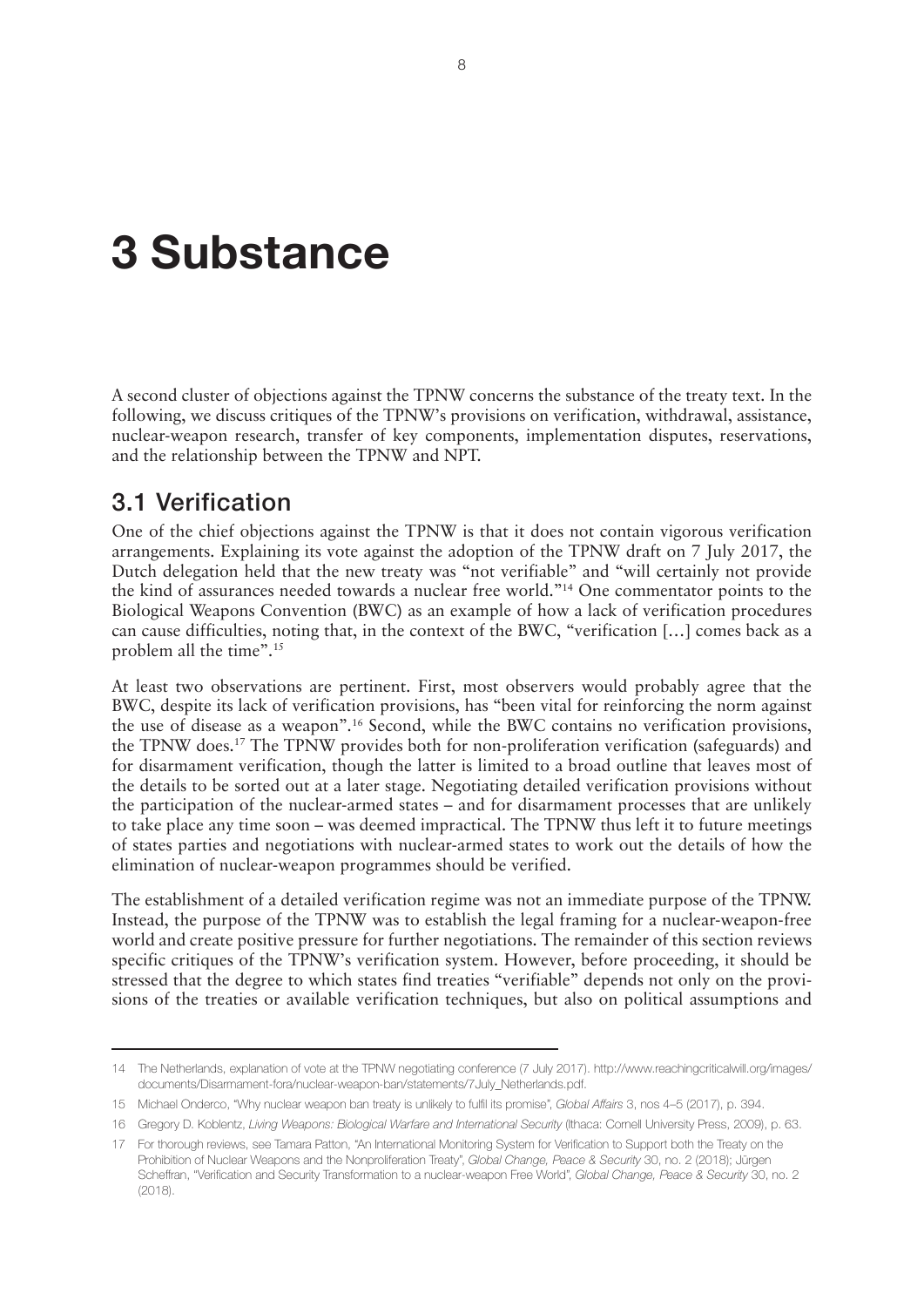## <span id="page-12-0"></span>States that view nuclear weapons as useful and acceptable are unlikely to find almost any conceivable disarmament verification system sufficiently robust

requirements.18 States that view nuclear weapons as useful and acceptable are unlikely at present to find almost any conceivable disarmament verification system sufficiently robust. Correspondingly, certain nuclear-armed states long resisted the negotiation of a comprehensive nuclear-testban treaty on the grounds that the technical means to verify such an agreement supposedly did not exist. The CTBT could only be adopted once perceptions about the utility and acceptability of nuclear testing shifted. The verification measures incorporated in the CTBT build on techniques and equipment that predate the adoption of the CTBT by several decades.19

#### NON-PROLIFERATION SAFEGUARDS AND THE ADDITIONAL PROTOCOL

Non-proliferation safeguards are technical measures designed to verify that states are not using nuclear material and technology to manufacture nuclear weapons. Through a system of inspections and audits, the International Atomic Energy Agency (IAEA) has administered safeguards of varying degrees of robustness since the 1950s. The 1967 Treaty of Tlatelolco, a treaty establishing Latin America and the Caribbean as a nuclear-weapon-free zone, was the first international agreement to oblige its parties to conclude safeguards agreements with the IAEA. Obligations to conclude safeguards agreements are also enshrined in the NPT, the TPNW, and the nuclearweapon-free zone treaties covering the South Pacific, Africa, Southeast Asia, and Central Asia.

Before the adoption of the TPNW, several commentators warned against the prospect that the new agreement might be given less stringent safeguards requirements than the NPT. Were that to happen, it was argued, states with ambitions to covertly acquire nuclear weapons could withdraw from the NPT and its safeguards regime, join the TPNW as a cover-up, and proceed to develop nuclear weapons. As could be expected, the TPNW negotiators did not make this mistake. The TPNW text contains safeguards provisions that are in some respects equal to and in other respects stronger than those of the NPT. Nevertheless, some have continued to allege that the TPNW allows its parties to forego non-proliferation safeguards.

For example, more than three months after the adoption of the TPNW text, the French delegation to the UNGA First Committee asserted that the TPNW provides states with an opportunity to "leave the NPT, while outwardly and without verification displaying commitment to disarmament and non-proliferation".20 This assertion is incorrect. First, ratification of the TPNW by no means alters the requirements for withdrawal from the NPT. Accession to the TPNW does not offer states a legal pretext to exit from the NPT. Second, the TPNW commits any party that has not yet done so to bring into force a comprehensive safeguards agreement with the IAEA based on IAEA document INFCIRC/153 (Corrected). This makes the TPNW considerably more pre-

<sup>18</sup> Jürgen Scheffran, "Verification and Security Transformation to a nuclear-weapon Free World", *Global Change, Peace & Security* 30, no. 2 (2018), p. 143.

<sup>19</sup> Paul G. Richards and John Zavales, "Seismological Methods for Monitoring a CTBT", in E.S. Huseby and A.M. Dainty (eds), *Monitoring a Comprehensive Test Ban Treaty* (Dordrecht: Kluwer Academic, 1996).

<sup>20</sup> France, statement to the UNGA First Committee (16 October 2017).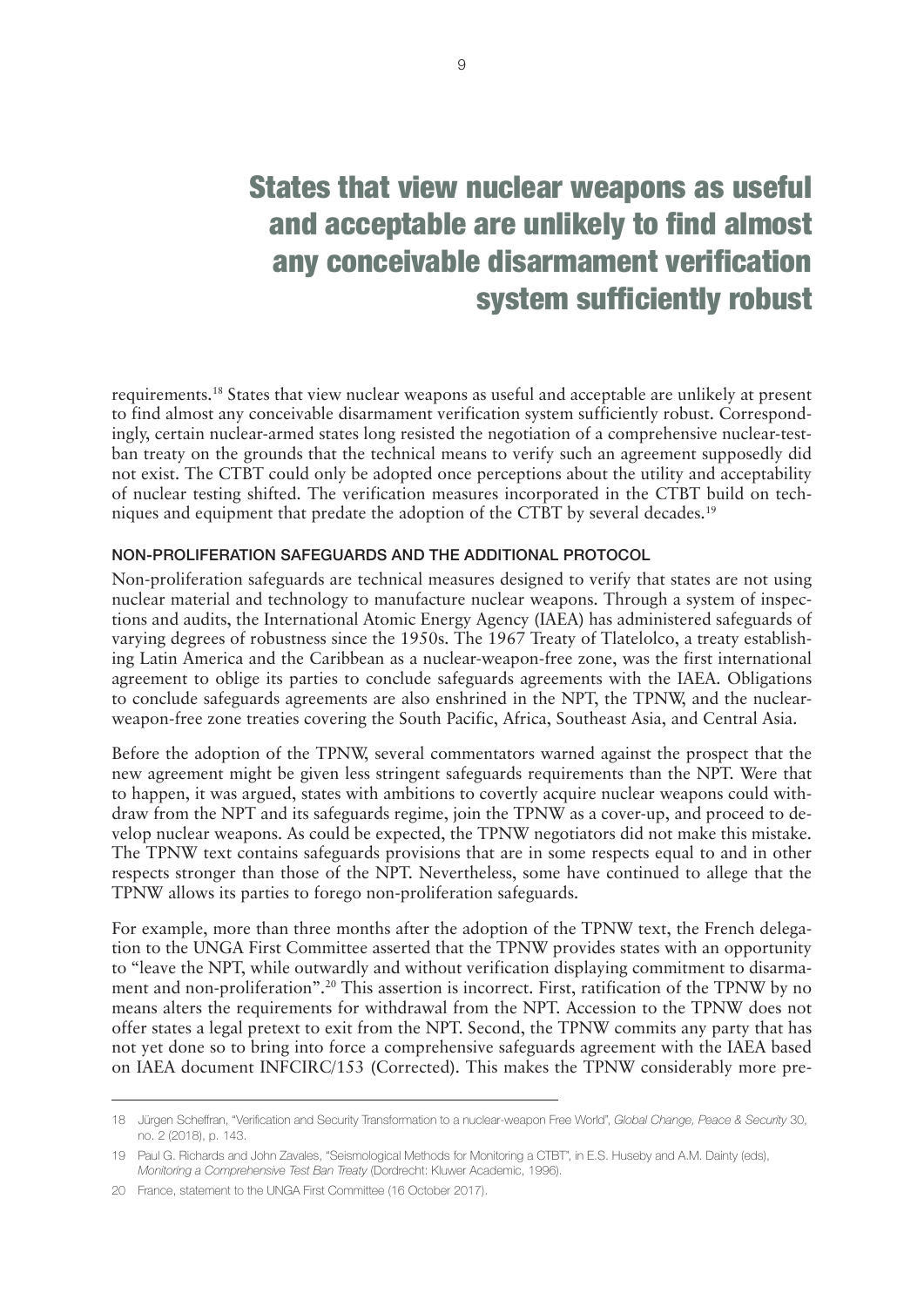cise than the NPT, which only obliges its parties to "accept safeguards" set forth in an unspecified agreement to be negotiated with the IAEA.<sup>21</sup> At the time of the NPT's adoption, the IAEA applied safeguards under the considerably less robust INFCIRC/66/Rev. 2. The stronger model agreement INFCIRC/153 was adopted by the IAEA Board of Governors in March 1971 – more than three years after the adoption of the NPT – and is today, in its corrected form, the basis for all comprehensive IAEA safeguards applied in NPT non-nuclear-weapon states. One commentator has asserted that the TPNW should not have mentioned INFCIRC/153 (Corrected) specifically, as that agreement "will likely become outdated and thereby prejudges what new safeguards standards the IAEA may decide upon", $^{22}$  but the TPNW explicitly provides that the mention of INFCIRC/153 (Corrected) is without prejudice to additional instruments a state may adopt in the future. According to one of the TPNW negotiators, this caveat was added "not only to implicitly encourage states to upgrade their Safeguards standards by adopting an AP, but also to accommodate any new, higher standards that might be elaborated in the future in the context of the IAEA and beyond".23

As well as obliging any party that has not yet done so to bring into force a comprehensive safeguards agreement based on the model comprehensive safeguards agreement, the TPNW advances the existing safeguards regime by legally obliging its parties to keep in place any additional safeguards arrangements they have voluntarily agreed to implement (and they may, of course, add new ones). Thus, states that at the time of their accession to the TPNW had accepted safeguards arrangements that go beyond the requirements of the NPT will be prohibited from withdrawing from those arrangements. This means that the 132 states that have voluntarily accepted the IAEA Additional Protocol  $(AP)^{24}$  – an addition to the comprehensive safeguards agreement that allows the IAEA to inspect undeclared nuclear facilities – will be legally committed not to renounce that agreement.<sup>25</sup> By contrast, parties to the NPT would seem to be able to withdraw from the AP and still be in compliance with their NPT obligations.

Some have nevertheless insisted that the TPNW weakens the safeguards regime because, as they see it, the AP is "the international verification standard".<sup>26</sup> According to one set of observers, "NPT states have spent 25 years promoting the Additional Protocol […] The ban treaty risks undoing that work.<sup>"27</sup> For another commentator, it was "appalling" that the TPNW negotiators

<sup>21</sup> NPT, Article III.

<sup>22</sup> John Carlson, "Nuclear weapon prohibition treaty: A safeguards debacle", *Trust & Verify* 158 (Autumn 2017), p. 1.

<sup>23</sup> Eirini Giorgou, "Safeguards Provisions in the Treaty on the Prohibition of Nuclear Weapons", Arms Control Law (11 April 2018). <https://armscontrollaw.com/2018/04/11/safeguards-provisions-in-the-treaty-on-the-prohibition-of-nuclear-weapons/>.

<sup>24</sup> IAEA Annual Report (2017), p. 16.<https://www.iaea.org/sites/default/files/publications/reports/2017/gc62-3.pdf>.

<sup>25</sup> For a full list of states that have an Additional Protocol in force, see IAEA, "Status of the Additional Protocol" (last updated 24 September 2018). <https://www.iaea.org/topics/additional-protocol/status>.

<sup>26</sup> France, statement to the UNGA First Committee (16 October 2017).

<sup>27</sup> Newell Highsmith and Mallory Stewart, "The Nuclear Ban Treaty: A Legal Analysis", *Survival* 60, no. 1 (2018), p. 136.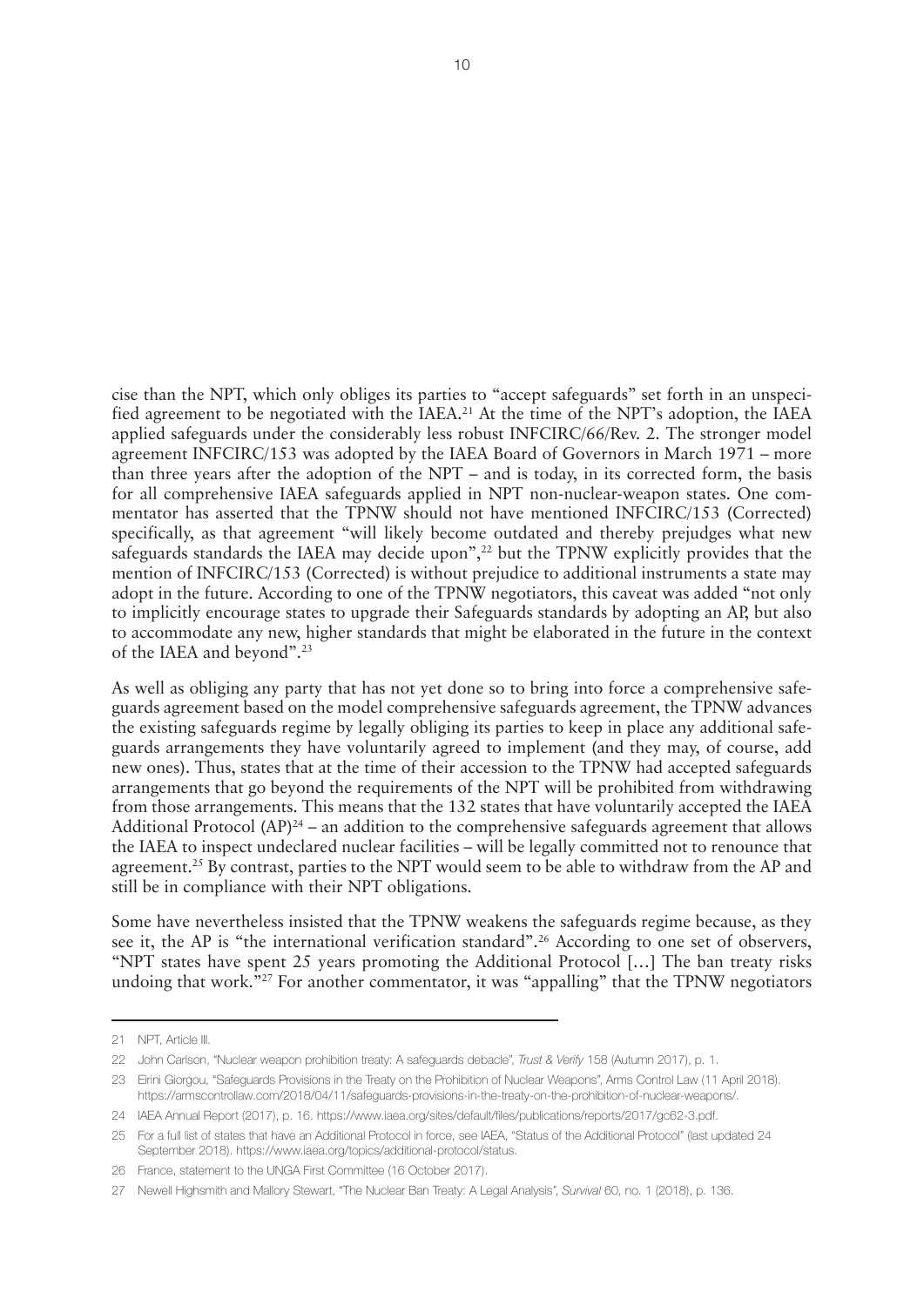## The TPNW advances the existing safeguards regime by legally obliging its parties to keep in place any additional safeguards arrangements they have voluntarily agreed to implement

had opted not to tie the TPNW to "the existing verification standard".<sup>28</sup> It is true that the TPNW does not require all parties to bring into force an AP. However, it is *not* the case that the AP is a universally accepted standard. On the contrary, attempts at making the AP mandatory for all states have consistently failed. At the TPNW negotiating conference, efforts to make the AP a universal requirement were rejected by the same group of states that have consistently opposed such moves in the context of the NPT.

UN Security Council resolution 1887, adopted in 2009, "called on" all states to "sign, ratify and implement" an AP.<sup>29</sup> But the Security Council was not operating under Chapter VII of the UN Charter when adopting UNSCR 1887, and the call to conclude an AP can thus not be considered legally binding. In 2010, the NPT review conference "encouraged" all NPT parties to conclude an AP, but simultaneously maintained that "it is the sovereign decision of any State to conclude an additional protocol".<sup>30</sup> This wording, as well as the text in UNSCR 1887, supports the view – held by a large majority of NPT parties – that the AP is *not* mandatory under the NPT.31 Had the intention of the NPT parties been to either create or confirm a mandatory requirement to ratify the AP, they would have had to use different words. The review conference did agree that the AP becomes "a legal obligation" once in force.<sup>32</sup> Yet the fact that an in-force AP is to be regarded as binding law does not mean either that it is illegal to withdraw from such an agreement or that such withdrawal would constitute a violation of the NPT. Moreover, representatives of permanent members of the UN Security Council have often argued that NPT review conference final documents are not binding.33 One legal scholar concludes that the AP remains "optional" under the NPT: "As far as the universalization of the additional protocol is concerned, the [2010] Final Document does not seem to deserve high appreciation".<sup>34</sup> The draft final document of the 2015 NPT review conference – which was ultimately not adopted – contained even weaker language on safeguards than did the final document adopted in 2010.35

The claim that the TPNW constitutes a step back on safeguards is thus false. Instead, the TPNW specifically adopts the minimum requirement accepted as necessary under the NPT and locks down additional, voluntary safeguards arrangements in a legally binding, multilateral treaty. This

<sup>28</sup> Christopher Ford, "Briefing on Nuclear Ban Treaty by NSC Senior Director Christopher Ford", Carnegie Endowment for International Peace (22 August 2017).

<sup>29</sup> UNSC, Resolution 1887 (2009) (adopted 24 September 2009), para. 15(b).

<sup>30</sup> 2010 NPT Review Conference, Final Document, Vol. I. Doc. NPT/CONF.2010/50 (Vol. I), p. 4. [http://www.un.org/ga/search/](http://www.un.org/ga/search/view_doc.asp?symbol=NPT/CONF.2010/50%20(VOL.I)) [view\\_doc.asp?symbol=NPT/CONF.2010/50%20\(VOL.I\)](http://www.un.org/ga/search/view_doc.asp?symbol=NPT/CONF.2010/50%20(VOL.I)).

<sup>31</sup> Masahiko Asada, "The NPT and the IAEA Additional Protocol", in Jonathan L. Black-Branch and Dieter Fleck (eds), *Nuclear Non-Proliferation in International Law. Volume II: Verification and Compliance* (Heidelberg: Springer, 2016), pp. 103, 127.

<sup>32</sup> 2010 NPT Review Conference, Final Document, p. 4.

<sup>33</sup> Harald Müller, "A Treaty in Troubled Waters", *The International Spectator* 40, no. 3 (2005), pp. 34–5.

<sup>34</sup> Asada, "The NPT and the IAEA Additional Protocol", p. 127.

<sup>35</sup> William C. Potter, "The Unfulfilled Promise of the 2016 NPT Review Conference", *Survival* 58, no. 1 (2016), p. 160.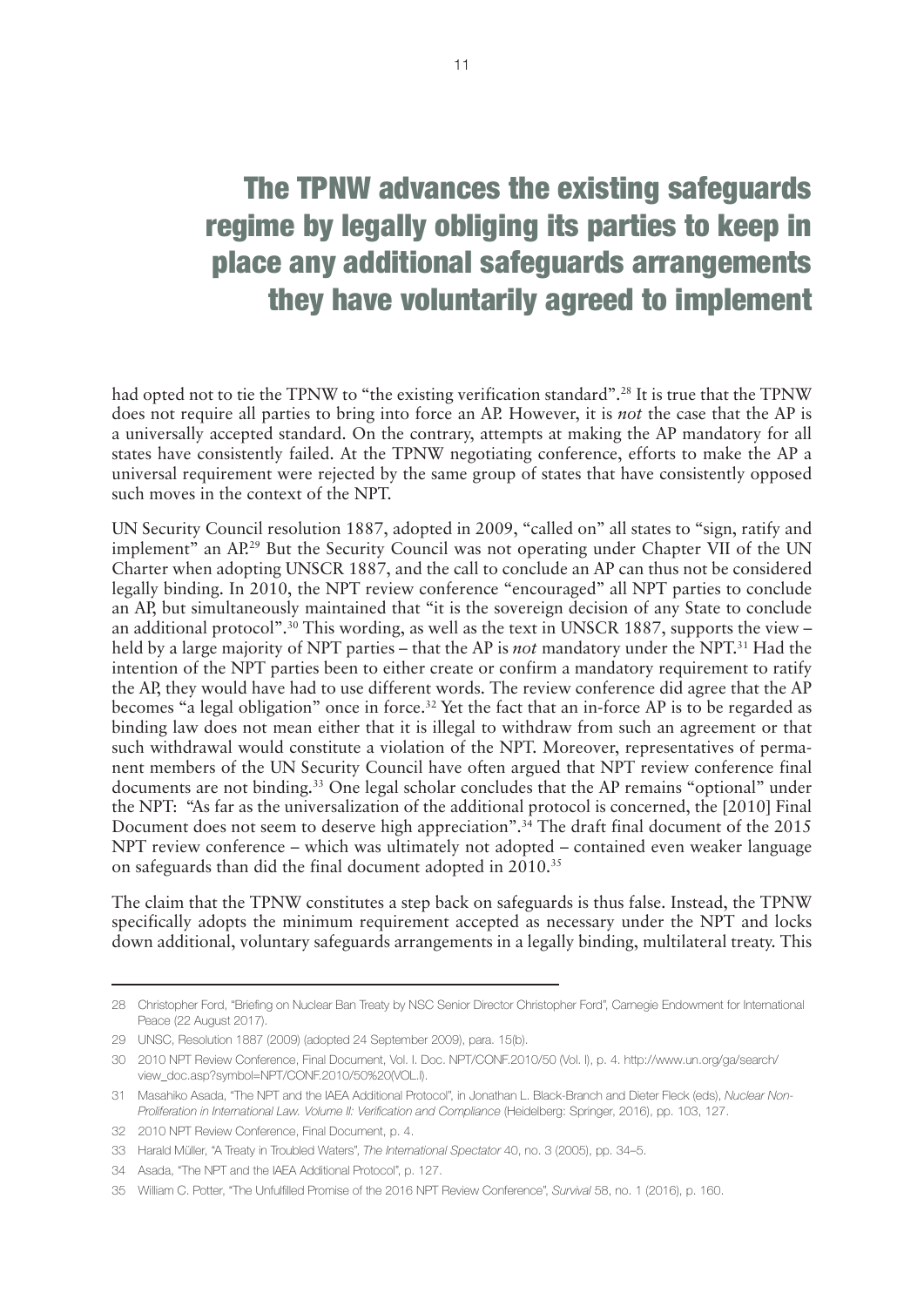<span id="page-15-0"></span>is not to say, however, that parties to the TPNW and/or the NPT in favour of a robust non-proliferation and disarmament regime should be satisfied. Most observers agree that comprehensive safeguards are not sufficient to detect clandestine nuclear-weapon programmes. Making the AP or an equivalent verification arrangement mandatory should therefore be a goal for all those in favour of the creation of a world without nuclear weapons. This could be done either in the context of, or separate from, the TPNW.

#### DISCRIMINATORY SAFEGUARDS STANDARDS?

It has been suggested that the verification provisions of the TPNW are discriminatory because they specifically commit the states that possessed nuclear weapons after the adoption of the treaty (7 July 2017) to commit to safeguards provisions that enable the IAEA to verify absence of undeclared nuclear material and facilities (an implicit reference to the AP or an equivalent instrument).36 However, given the nuclear-armed states' histories of nuclear armament and large nuclear infrastructures, it seems justified to hold the nuclear-armed states to a higher standard than non-nuclear-armed states. Considering how much easier it would be for a state having possessed nuclear weapons to "conceal or re-acquire nuclear weapon-grade material and relevant technology, or to divert material to non-peaceful uses and/or to convert nuclear facilities, compared to a state that was not previously in possession of such weapons", one could certainly argue that differentiated standards are warranted.<sup>37</sup> The fairness of differentiated standards can, of course, be debated, but in practice it is worth remembering that six of the nine nuclear-armed states have already accepted some of the measures contained in the Model Additional Protocol. It is also worth recalling that the inspection regime applicable to state parties to the CWC is also differentiated, obliging parties with a greater capacity to produce chemical weapons to accept more frequent inspections.38 Similarly, the state-level approach to international safeguards currently applied by the IAEA is designed to take account of different specific circumstances in different countries. Moreover, if the nuclear-armed states were to join the TPNW or disarm through another framework, it is highly likely that the TPNW parties would be prepared to accept the AP as mandatory for all.

John Carlson argues that the TPNW undercuts the idea, endorsed by NPT review conferences, that the maintenance of a world without nuclear weapons requires the application of full-scope safeguards and APs in all states.<sup>39</sup> According to NPT review conference final documents adopted in 2000 and 2010, "comprehensive safeguards and additional protocols should be universally

<sup>36</sup> Highsmith and Stewart, "The Nuclear Ban Treaty", p. 136; Carlson, "Nuclear weapon prohibition treaty", pp. 1–2.

<sup>37</sup> Giorgou, "Safeguards Provisions in the Treaty on the Prohibition of Nuclear Weapons".

<sup>38</sup> Convention on the Prohibition of the Development, Production, Stockpiling and Use of Chemical Weapons and on Their Destruction (signed 13 January 1993, in force 29 April 1997). Annex II (Verification), Part VI, paras 18, 20.

<sup>39</sup> Carlson, "Nuclear weapon prohibition treaty", p. 1.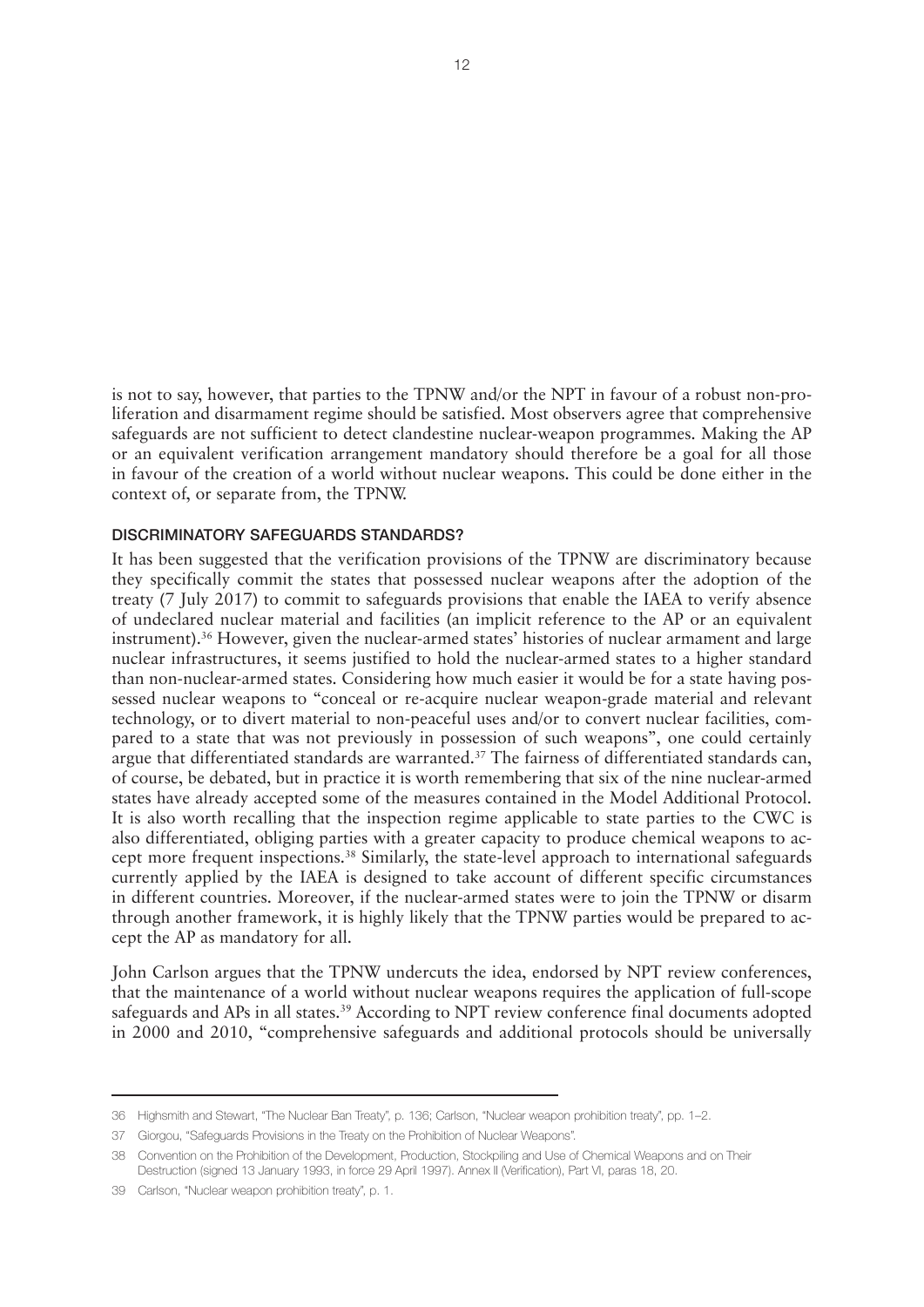<span id="page-16-0"></span>applied once the complete elimination of nuclear weapons has been achieved."40 Carlson reads this injunction to mean that such safeguards should be adopted by the nuclear-armed states following the completion of the nuclear disarmament process, but "should already apply" in the non-nuclear-weapon states. But as discussed above, the view that the non-nuclear-weapon states parties to the NPT are already under a legally binding obligation to bring into force an AP is not accepted either by legal scholars or the majority of states. This, of course, does not mean that non-nuclear-weapon states should wait for the complete elimination of nuclear weapons before bringing into force an AP. Progress towards the universalization of the AP could help disarmament efforts and improve the non-proliferation regime.

#### NO SAFEGUARDS DURING THE DISARMAMENT PROCESS

According to Article 4(3) of the TPNW, a state party that possesses nuclear weapons "shall conclude a safeguards agreement" equivalent to the AP with the IAEA. This safeguards agreement shall be negotiated "no later than the date upon which implementation of the [disarmament] plan referred to in paragraph 2 is completed" and must enter into force "no later than 18 months after the date of initiation of negotiations." Critics have correctly pointed out that the TPNW thus leaves open the possibility that an acceding nuclear-armed state can avoid the application of safeguards on its civilian nuclear installations and material until after the completion of the disarmament process, a process that could potentially take years.41 This, presumably, could give the state in question an opportunity to hide away weapons-grade nuclear material. But a key term in Article 4(3) is "no later". There is nothing that prevents the verification authority or TPNW parties from insisting on the application of safeguards as an element of the disarmament plan.42 One should also keep in mind that verification is a confidence-building tool, not an end in and of itself. If a pair or group of nuclear-armed states are disinclined to join the TPNW unless the other nuclear-armed state(s) place their civilian nuclear installations under safeguards before the completion of the disarmament process, or even before accession to the TPNW, there is nothing in the TPNW that prevents them from doing that. It should also be noted that the temporal gap between the entry into force of the TPNW for a state and the mandatory application of safeguards to that state's nuclear infrastructure is not unique to parties in possession (for the moment) of nuclear weapons. There is a gap between entry into force and the mandatory application of safeguards also for non-nuclear-weapon states parties to the TPNW (Article 3) – and indeed for non-nuclear-weapon states parties to the NPT (Article III).

<sup>40</sup> 2000 NPT Review Conference, Final Document, Vol. I. Doc. NPT/CONF.2000/28 (Parts I and II), p. 4. [https://www.un.org/](https://www.un.org/disarmament/wmd/nuclear/npt2000/final-documents) [disarmament/wmd/nuclear/npt2000/final-documents;](https://www.un.org/disarmament/wmd/nuclear/npt2000/final-documents) 2010 NPT Review Conference, Final Document, p. 25 (Action 30).

<sup>41</sup> Carlson, "Nuclear weapon prohibition treaty", p. 1.

<sup>42</sup> Giorgou, "Safeguards Provisions in the Treaty on the Prohibition of Nuclear Weapons".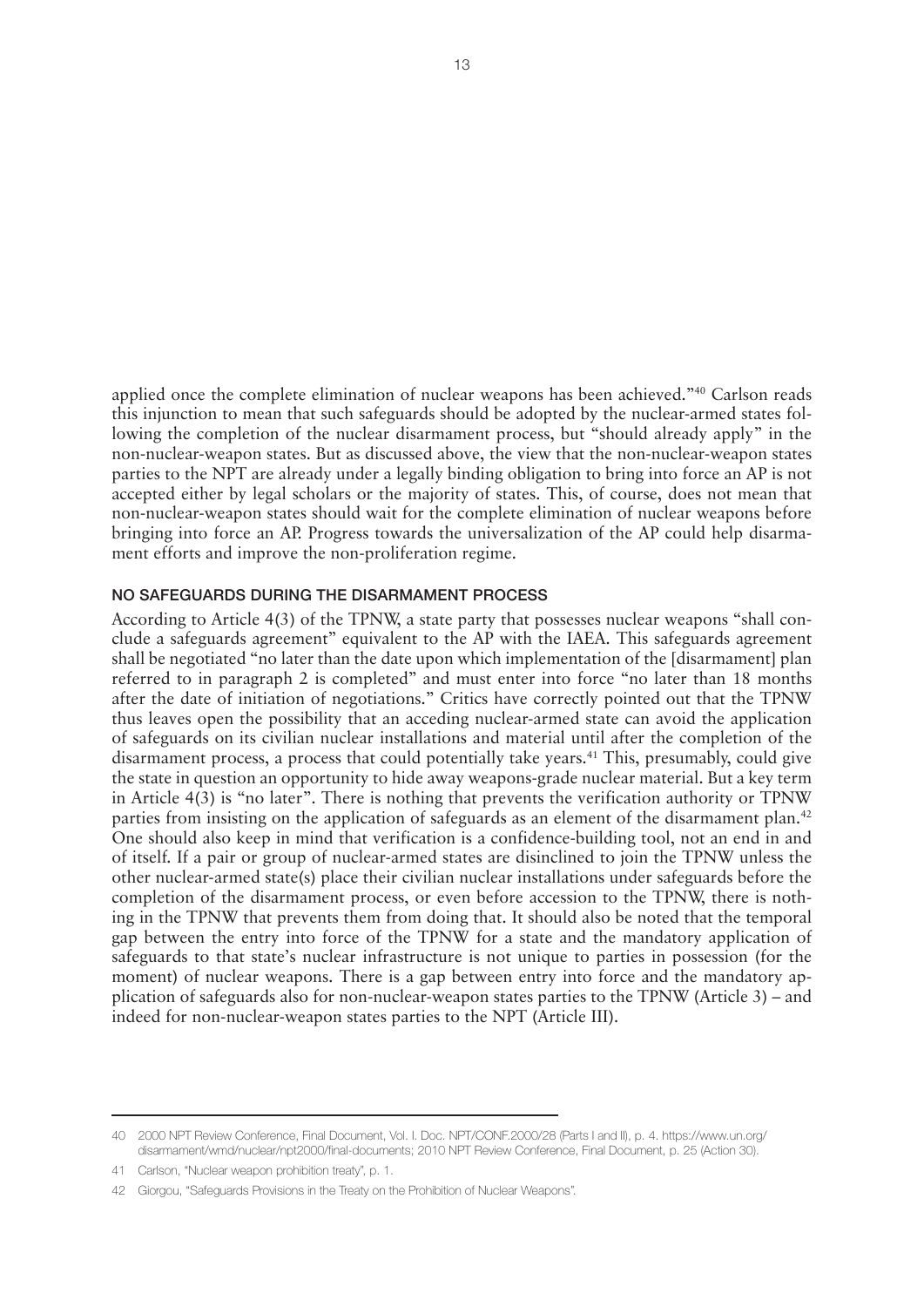## <span id="page-17-0"></span>Critics have contended that the TPNW does not provide either robust disarmament verification provisions or a workable framework for the establishment of such provisions

#### NUCLEAR DISARMAMENT VERIFICATION

Lastly, critics have contended that the TPNW does not provide either robust disarmament verification provisions or a workable framework for the establishment of such provisions.43 In reality, the TPNW offers two basic approaches to disarmament, both of which would require verification. The first of these approaches applies to nuclear-armed states that declare to have disarmed prior to acceding to the TPNW (Article 4(1)). Any such state would be obliged to cooperate with a competent international authority – a permanent or provisional institution mandated by the TPNW state parties – to verify that it has, in fact, eliminated its nuclear-weapon programme. This was the model applied to and by South Africa when the South African government announced in 1993 that it had developed nuclear weapons during the 1980s, but dismantled the stockpile prior to joining the NPT.<sup>44</sup>

The second approach to disarmament verification applies to nuclear-armed states that opt to join the TPNW while still in possession of nuclear weapons (Article 4(2)). Such states would be obliged to complete three steps: First, they would have to "immediately remove" their nuclear weapons "from operational status". Second, they would have to "destroy" their weapons "as soon as possible but not later than a deadline to be determined by the first meeting of States Parties". Lastly, they would have to eliminate their entire nuclear-weapon programmes, "including the elimination or irreversible conversion of all nuclear-weapons-related facilities". The two last steps – destruction of weapons and elimination of the full programme – should be accomplished in accordance with "a legally binding, time-bound plan" containing provisions for verification. This plan should be negotiated with one or more competent international authorities and approved by the TPNW state parties. The destruction of nuclear weapons under step two should be accomplished within a deadline specified in the time-bound plan. This deadline may be equal to or shorter than the maximum deadline to be determined by the first meeting of states parties. The "authority" – team(s) or institution(s) – could be permanent or ad hoc.

It has been suggested that Article 1 of the TPNW prevents the current nuclear-armed states, should they join the TPNW, from verifying nuclear warhead dismantlement.<sup>45</sup> Presumably, this argument rests on the prohibition in Article 1(1)(b) against the transfer of any "control" over nuclear weapons directly or indirectly. Under the NPT, "nuclear-weapon states" are not prohibited from taking control of and dismantling another state's nuclear weapons. For example, should the DPRK agree to dismantle its nuclear arsenal, it would be permissible for China, France, Russia, the United Kingdom, and/or the United States to take control of those weapons and dismantle them. In contrast, the TPNW does not allow any transfer of nuclear weapons. But transferring nuclear weapons to another state for the purposes of dismantlement is not the only way of en-

<sup>43</sup> Highsmith and Stewart, "The Nuclear Ban Treaty", p. 132; Ford, "Briefing on Nuclear Ban Treaty".

<sup>44</sup> See Hassan Elbahtimy and Christopher Eldridge, "Verifying the nuclear ban: Lessons from South Africa", *Bulletin of the Atomic Scientists* (13 September 2017). [https://thebulletin.org/2017/09/verifying-the-nuclear-ban-lessons-from-south-africa/.](https://thebulletin.org/2017/09/verifying-the-nuclear-ban-lessons-from-south-africa/)

<sup>45</sup> Ford, "Briefing on Nuclear Ban Treaty".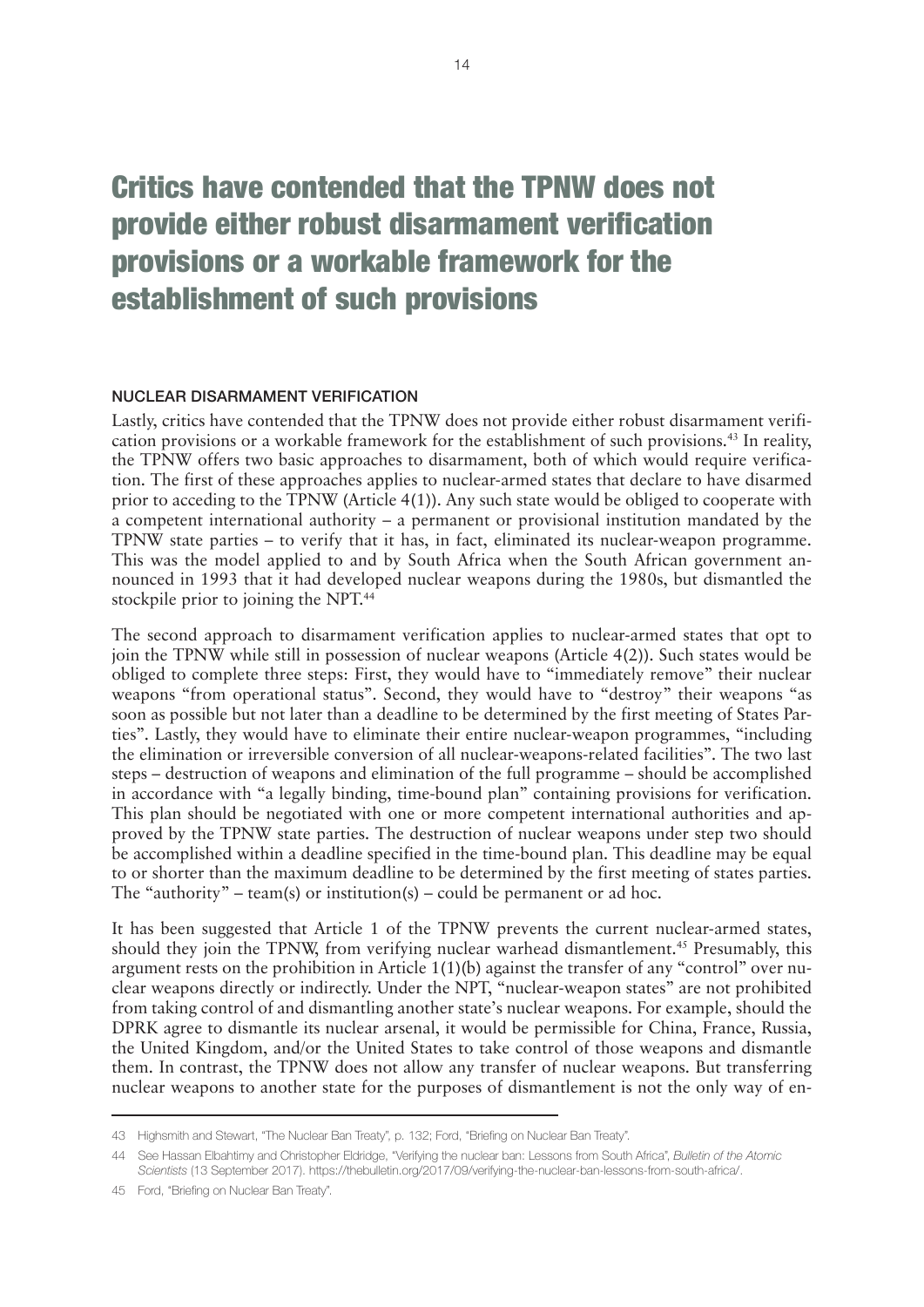suring verified disarmament. Some have argued that, given the safety risks involved, warheads should be disassembled by the people who assembled them.<sup>46</sup>

Alternatively, the argument is that inspectors involved in verification could be exposed to sensitive information about the development of nuclear weapons and thus receive "assistance" to violate Article 1(1)(a). Under the standard interpretation of the NPT, nuclear-weapon states are permitted to take a more hands-on approach to nuclear disarmament verification than are nonnuclear-weapon states (the latter being prohibited, as are TPNW parties, from receiving "assistance" to manufacture nuclear weapons). However, several experts contend that it would be possible for international inspectors to verify nuclear warhead dismantlement by taking appropriate measures to protect sensitive information and manage access to relevant sites and facilities. One of the key challenges identified is to come up with a means of verifying that a disarming state is dismantling actual nuclear warheads – not just dummies – without giving inspectors access to information about the manufacturing of nuclear warheads. Techniques based on engineered information barriers provide one option, but are liable to spoofing, snooping, and tampering in the absence of a trusted third party supplying both software and hardware equipment. To address this problem, recent research efforts have focused on the development of measurement techniques and methods leveraging cryptographic protocols such as zero-knowledge proofs.47 Two methods based on neutron differential radiography and nuclear resonance fluorescence have so far been demonstrated.<sup>48</sup> These techniques would allow inspectors to confirm the authenticity of nuclear warheads without learning information about their geometry and composition. This means that non-nuclear weapon state inspectors could first confirm the authenticity of containerized warheads, without learning any secret, and then track the containers as they are processed through secure and monitored facilities. Following the disarming state's completion of the dismantlement process, inspectors could eventually confirm the absence of nuclear warheads within all the facilities involved.

There is no doubt that the establishment of an effective nuclear disarmament verification regime is a challenge. By adopting the TPNW, the majority of UN members have signalled their desire for greater urgency in the development of both verification techniques and other instruments required to attain and maintain a world without nuclear weapons. Existing institutions, such as

<sup>46</sup> Sigfried S. Hecker, Robert L. Carlin, and Elliot A. Serbin, "A technically-informed roadmap for North Korea's denuclearization", Center for International Security and Cooperation, Stanford University (28 May 2018). https://fsi-live.s3.us-west-1.amazonaws. com/s3fs-public/hecker\_carlin-serbin\_denuc\_rlc.pdf.

<sup>47</sup> Alexander Glaser, Boaz Barak, and Robert J. Goldston, "A zero-knowledge protocol for nuclear warhead verification", Nature *510*, no. 7506 (2014).

<sup>48</sup> Sébastien Philippe et al., "A physical zero-knowledge object-comparison system for nuclear warhead verification", *Nature Communications* 7 (2016); Jayson R. Vavrek, Brian S. Henderson, and Areg Danagoulian, "Experimentational demonstration of an isotope-sensitive warhead verification technique using nuclear resonance fluorescence", *Proceedings of the National Academy of Sciences of the United States of America* 115, no. 17 (2018).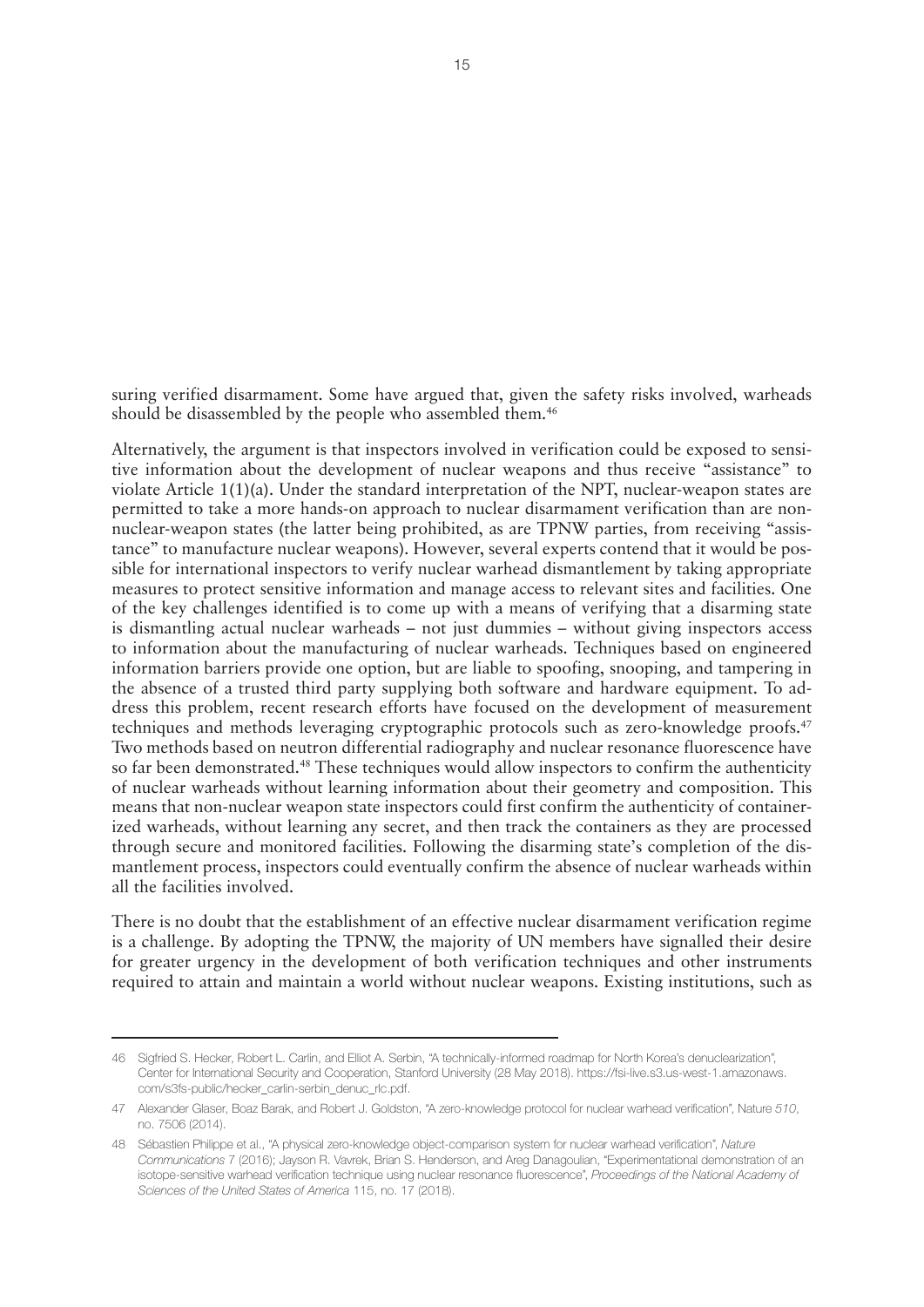<span id="page-19-0"></span>the IAEA, could play a role in this process.<sup>49</sup> But ultimately, nuclear disarmament verification may well require new multilateral avenues and processes. And "[d]istinct from the deadlocked Conference on Disarmament, this new [TPNW] forum will have an opportunity to examine and elaborate disarmament verification concepts" – something well beyond the scope of the NPT's five-yearly review conference.<sup>50</sup>

#### 3.2 Withdrawal

The TPNW provides that each party has "the right to withdraw from this Treaty if it decides that extraordinary events related to the subject matter of the Treaty have jeopardized the supreme interests of its country" (Article 17(2)). The withdrawal takes effect 12 months after the date of the receipt of the notification of withdrawal by the depositary (Article 17(3)). Scholars Newell Highsmith and Mallory Stewart have argued that the length of the withdrawal period is likely to deter the United States from signing the treaty.51 The TPNW's withdrawal period is longer than those of the NPT and BWC (three months), the CWC (90 days), and the CCM and APMBC (six months). "Equally problematic", Highsmith and Stewart hold, "is the inability of a party to withdraw as long as it is involved in an armed conflict. Thus, long-running conflicts like those in Vietnam and Afghanistan could prevent withdrawal for far longer than the 12-month waiting period."52

The model for not permitting withdrawal during engagement in armed conflict is APMBC (Article 20(3)) and CCM (Article 20(3)). Central to the TPNW is the prohibition of use of nuclear weapons, due to its catastrophic humanitarian impact and incompatibility with international humanitarian law (IHL). It is argued that involvement in armed conflict raises the risk of a nuclear weapons use, and excluding withdrawal from the TPNW in such a situation therefore makes good sense.

During the TPNW negotiations, many argued that the TPNW should not permit withdrawal at all – that the development and use of nuclear weapons is unacceptable in all circumstances, and that changing one's position on this, as signalled by withdrawal, should not be envisaged. This, it could be argued, would have been consistent with the treaty's overall purpose of creating an *unconditional* norm against nuclear weapons. Others stressed that withdrawal should be permitted for democratic reasons – i.e. that it was indefensible for one generation to bind following generations in perpetuity. In the end, the notice period of 12 months came about partly

<sup>49</sup> Thomas E. Shea and Laura Rockwood, *Nuclear disarmament: The legacy of the Trilateral Initiative* (Institut für Friedensforschung und Sicherheitspolitik an der Universität Hamburg, 2015).

<sup>50</sup> Patton, "An International Monitoring System for Verification to Support both the Treaty on the Prohibition of Nuclear Weapons and the Nonproliferation Treaty", p. 187.

<sup>51</sup> Highsmith and Stewart, "The Nuclear Ban Treaty", p. 137.

<sup>52</sup> Ibid.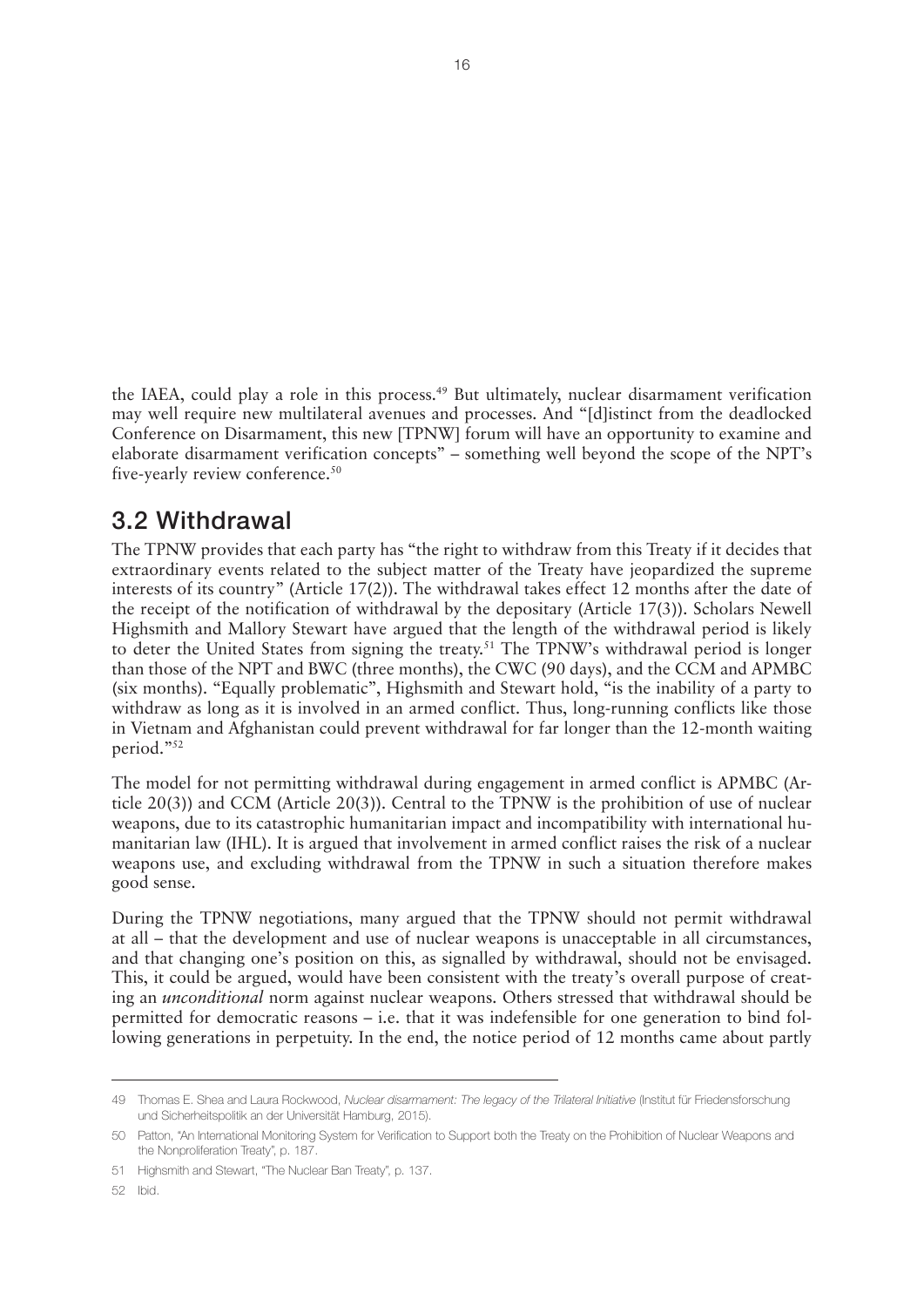# <span id="page-20-0"></span>Some commentators have suggested that the TPNW's prohibition on "assistance" is difficult to operationalize and could mean any number of things

in recognition of the withdrawal from the NPT by the DPRK, which some negotiators believed had been too easy.

Many supporters of the TPNW believe the nuclear-armed states will only accede to the TPNW once they have acknowledged that the use of nuclear weapons is unacceptable, and that proliferation threats – for example withdrawals from the TPNW by other states – should be dealt with in other (preferably peaceful) ways. Christopher Ford has suggested that because withdrawal can only take place in the face of "extraordinary events" that are "related to the subject matter of the treaty", it "is not clear that withdrawal would be permitted if a State Party were *not* attacked with nuclear weapons."<sup>53</sup> This reading rests on an extremely narrow understanding of the phrase "related to the subject matter of the treaty". The subject matter of the TPNW is not exclusively related to the *use* of nuclear weapons, but also to the development of nuclear weapons and international security more generally. Moreover, the TPNW's formulation is near identical to the ones used in the NPT, PTBT, CTBT, CWC, CFE, and the BWC. It seems strange, then, that this critique is aimed uniquely at the TPNW.

## 3.3 Definitions

Like the NPT and BWC, but unlike for example the CWC, the TPNW does not contain a separate article with definitions of terms. But any treaty, including those with definitions of key terms, contains numerous words with potentially unclear or diffuse meanings. However, the fact that the TPNW and other international instruments contain words that may be subject to interpretation does not mean that all interpretations of specific terms are equally valid from a legal point of view. Many terms have more or less agreed meanings under relevant international law, even if they are not explicitly defined in each treaty.

Some commentators have suggested that the TPNW's prohibition on "assistance" is difficult to operationalize and could mean any number of things. However, "assistance" is a well-known legal concept in numerous domestic legal systems and is prohibited in several international instruments, including the NPT, the CWC, the APMBC, and the CCM. Governments have generally been able to work out what assistance means in these contexts. It should thus not be too difficult to interpret the prohibition on assistance in the TPNW. It should be noted, however, that the concept of "assistance" in arms control and disarmament treaties is usually more far reaching than the concept of "assistance" under international law in general.

According to Article 16 of the International Law Commission's Articles on the Responsibility of States for Internationally Wrongful Acts – which, according to the International Court of Justice, codifies customary international law<sup>54</sup> – a state is internationally responsible for unlawful assistance when (A) it has assisted another state "with knowledge of the circumstances of the in-

<sup>53</sup> Ford, "Briefing on Nuclear Ban Treaty".

<sup>54</sup> ICJ, *Case Concerning Application of the Convention on the Prevention and Punishment of the Crime of Genocide* (Bosnia and Herzegovina/Serbia and Montenegro) (Judgment of 26 February 2007), para. 420.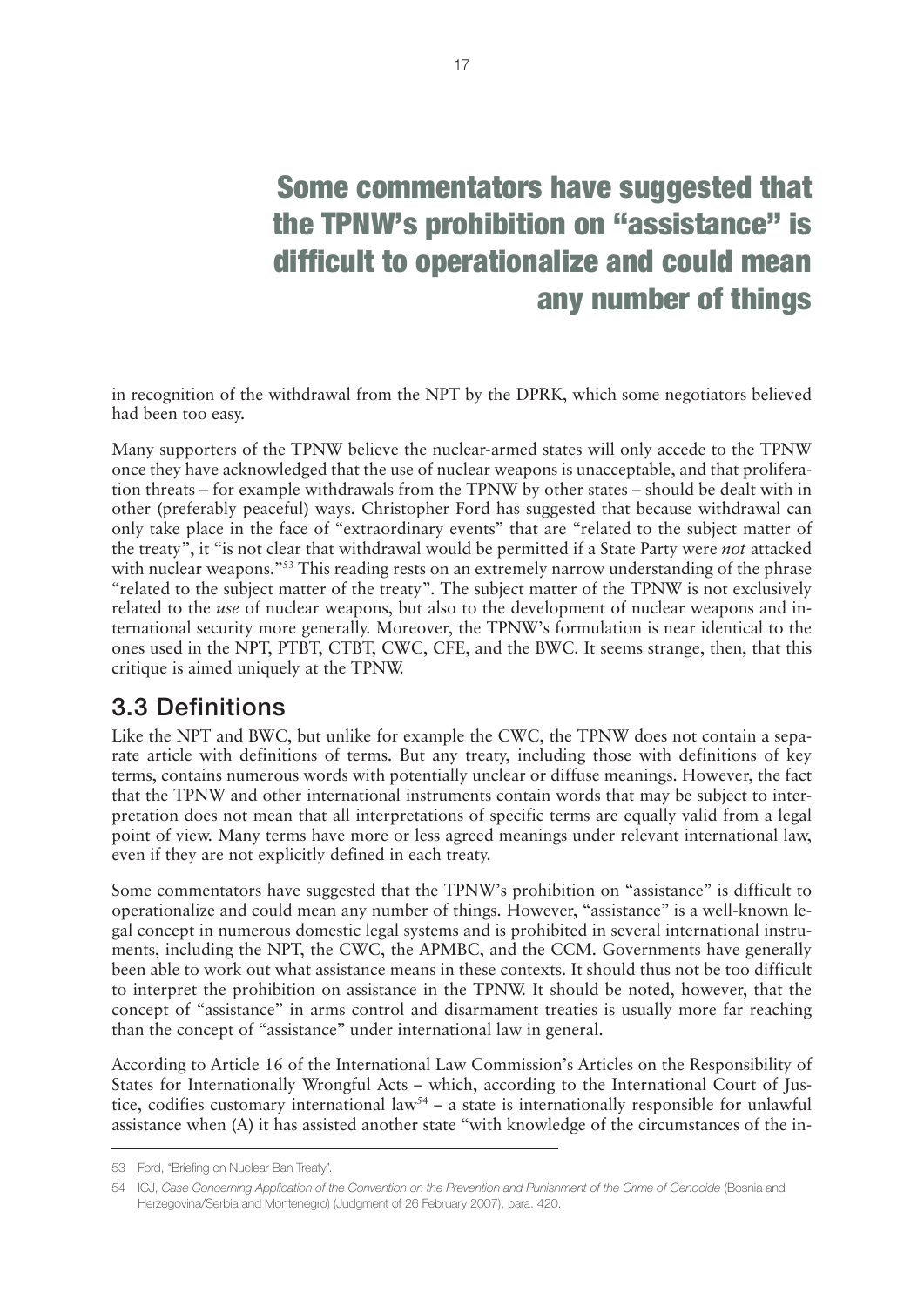ternationally wrongful act" and (B) that act "would be internationally wrongful if committed by that State".55 According to the International Law Commission's commentary on the Articles on State Responsibility, a state may only be held responsible for unlawful assistance if the assistance made a "significant" contribution to the commission of the unlawful act by the assisted state.<sup>56</sup> Some have argued that assistance is only unlawful if the assisting state carried out the assistance with the *intention* of enabling the unlawful act (*mens rea*), but it has also been argued that a state can have "knowledge" of the circumstances of the internationally wrongful act without having subjectively willed the commission of the unlawful act.57 In *Application of the Genocide Convention*, the ICJ suggested that the most crucial criterion was that the assistor had knowledge of the *assisted* actor's intention.<sup>58</sup> The TPNW explicitly prohibits each of its parties to "[a]ssist, encourage or induce, in any way, anyone to engage in any activity prohibited to a State Party under this Treaty" (Article 1(1)(e)). The TPNW thus goes beyond the text of the Articles on State Responsibility by prohibiting its parties from assisting non-state actors.

The discussion above implies that trade in dual-use nuclear technology and materials is permissible under the TPNW as long as the exporting state is unaware of any intention by the importer to use said technology in breach of the TPNW's prohibitions. That said, knowledge of an importing state's intention to use transferred nuclear material or dual-use technology for purposes prohibited by the TPNW would of course proscribe future transfers. Allowing foreign naval vessels to transit through one's territory, including refuelling docked ships, would not constitute unlawful assistance unless the transited state was assisting in an act prohibited by the TPNW, for instance the transfer of nuclear weapons to another state.

Transit was discussed during the negotiations, but an explicit mention of the term was ultimately omitted. Some have taken this to mean that it is unclear whether transit is in fact prohibited under the TPNW. It is possible that this sense of uncertainty is linked to the fact that some of the nuclear-weapon-free zone treaties include language explicitly specifying that it is up to each state party to decide whether to allow transit.59 However, the fact that the TPNW does not *explicitly* grant states parties the right to decide whether to allow transit does not mean that the states parties do not have that right, even if other treaties are more specific on the matter. It is quite clear that nothing in the text of the TPNW prevents states parties from deciding for themselves whether to allow the transit passage of foreign ships and aircraft or to require visiting ships to actively declare whether or not they are carrying nuclear weapons.

<sup>55</sup> International Law Commission, *Draft articles on Responsibility of States for Internationally Wrongful Acts, with commentaries 2001*. United Nations (2008), pp. 65–66.

<sup>56</sup> Ibid, p. 65.

<sup>57</sup> See e.g. Nina H.B. Jørgensen, "State Responsibility for Aiding or Assisting International Crimes in the Context of the Arms Trade Treaty", *The American Journal of International Law* 108, no. 4 (2014).

<sup>58</sup> ICJ, *Case Concerning Application of the Convention on the Prevention and Punishment of the Crime of Genocide*, paras 421–22.

<sup>59</sup> See e.g. Bangkok Treaty, Article 7; Treaty of Rarotonga, Article 5(2).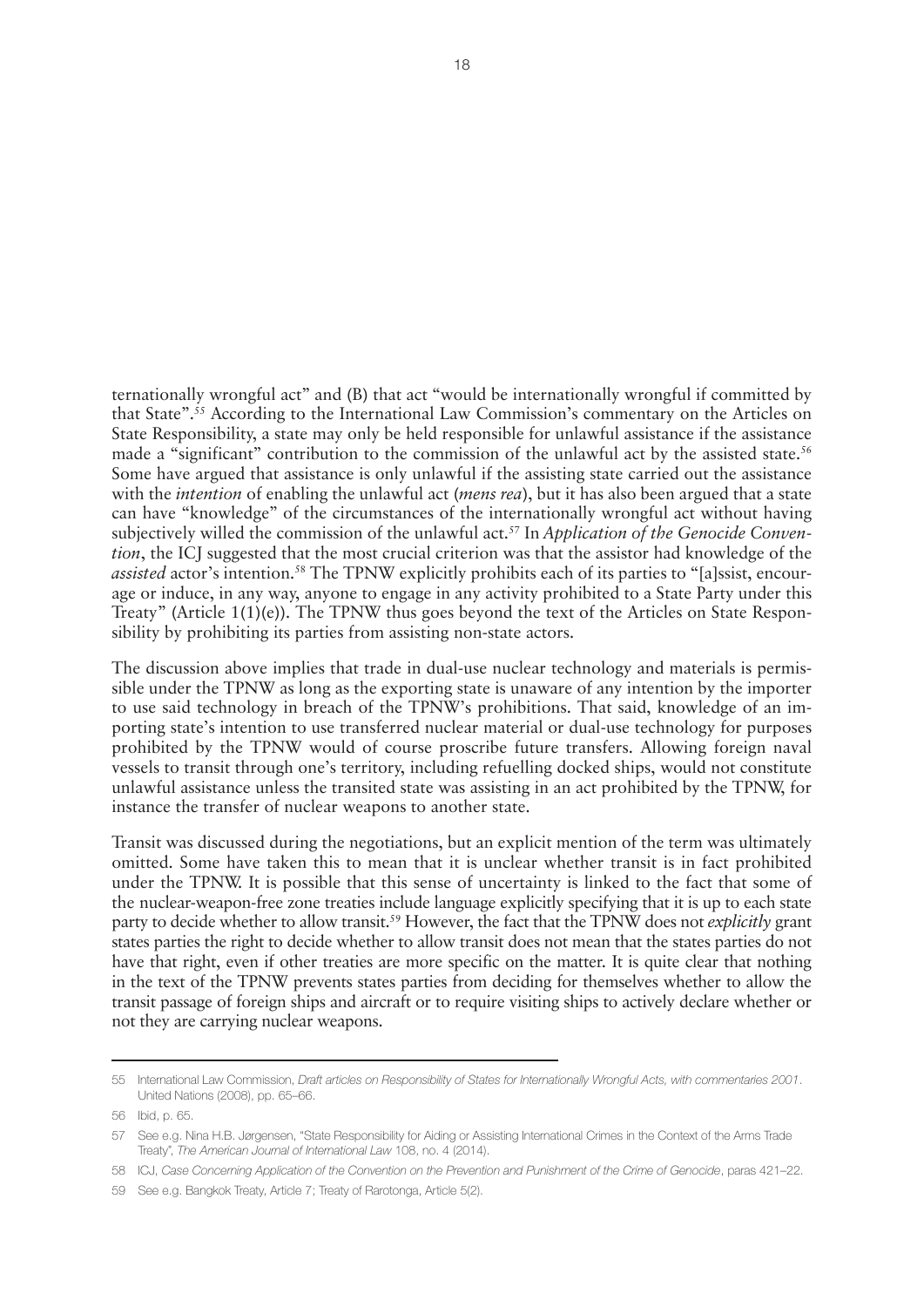<span id="page-22-0"></span>The TPNW also does not prohibit military cooperation between states parties and nuclear-armed states, as long as this cooperation does not involve specific activities in breach of the TPNW and in particular the core prohibitions of Article 1. For instance, TPNW membership would not stand in the way of military cooperation with nuclear-armed states as currently practiced within NATO. However, the current practice of some NATO states to allow stationing of nuclear weapons on their territory would constitute a violation of TPNW Article  $1(1)(g)$ , should the states concerned accede to the treaty. The resulting situation would be similar to the APMBC and the CCM, both of which have states parties that are also members of NATO.

### 3.4 Plugging gaps in the NPT

Harald Müller argues that the TPNW "fails to fill NPT gaps" by not explicitly prohibiting "nuclear weapons research" and failing to mention "transfer of arms parts, materials and technology in addition to nuclear weapons". The TPNW also lacks "any clause on export controls beyond the transfer of full weapons".<sup>60</sup> The following paragraphs delve into these criticisms.

#### NUCLEAR-WEAPON RESEARCH

First, Müller argues that the TPNW perpetuates a loophole in the NPT by failing to prohibit nuclear-weapon research. In Müller's view, parties to the TPNW will be permitted to develop extensive plans and infrastructure for the production of nuclear weapons so long as these plans are not put into action. This is inaccurate. While Müller is correct that the NPT fails to prohibit its parties from engaging in preparations to produce nuclear weapons, the TPNW does not.

Article II of the NPT obliges "non-nuclear-weapon States" (1) not to "receive the transfer" of nuclear weapons, (2) not to "manufacture or otherwise acquire nuclear weapons", and (3) not to "seek or receive any assistance in the manufacture of nuclear weapons or other nuclear explosive devices." Several commentators have argued over the years that the term "manufacture" must be understood to include "preparations" for manufacture, including research. However, others have pointed out that the wording of the NPT fails to explicitly foreclose preparations to produce nuclear weapons.<sup>61</sup>

The TPNW, by contrast, obliges its parties (1) not to "[d]evelop, test, produce, manufacture, otherwise acquire, possess or stockpile nuclear weapons or other nuclear explosive devices", (2) not to "[r]eceive the transfer of or control over nuclear weapons or other nuclear explosive devices directly or indirectly", and (3) not to "[s]eek or receive any assistance, in any way, from anyone to engage in any activity prohibited to a State Party under this Treaty". The verbs listed

<sup>60</sup> Harald Müller, "The Future of the Non-proliferation Treaty", in L. Maiani et al. (eds), *International Cooperation for Enhancing Nuclear Safety, Security, Safeguards and Non-proliferation* (Cham: Springer, 2018), p. 144.

<sup>61</sup> See e.g. Julian Borger, "Mohamed ElBaradei warns of new nuclear age", *The Guardian* (14 May 2009). [https://www.theguardian.](https://www.theguardian.com/world/2009/may/14/elbaradei-nuclear-weapons-states-un) [com/world/2009/may/14/elbaradei-nuclear-weapons-states-un.](https://www.theguardian.com/world/2009/may/14/elbaradei-nuclear-weapons-states-un)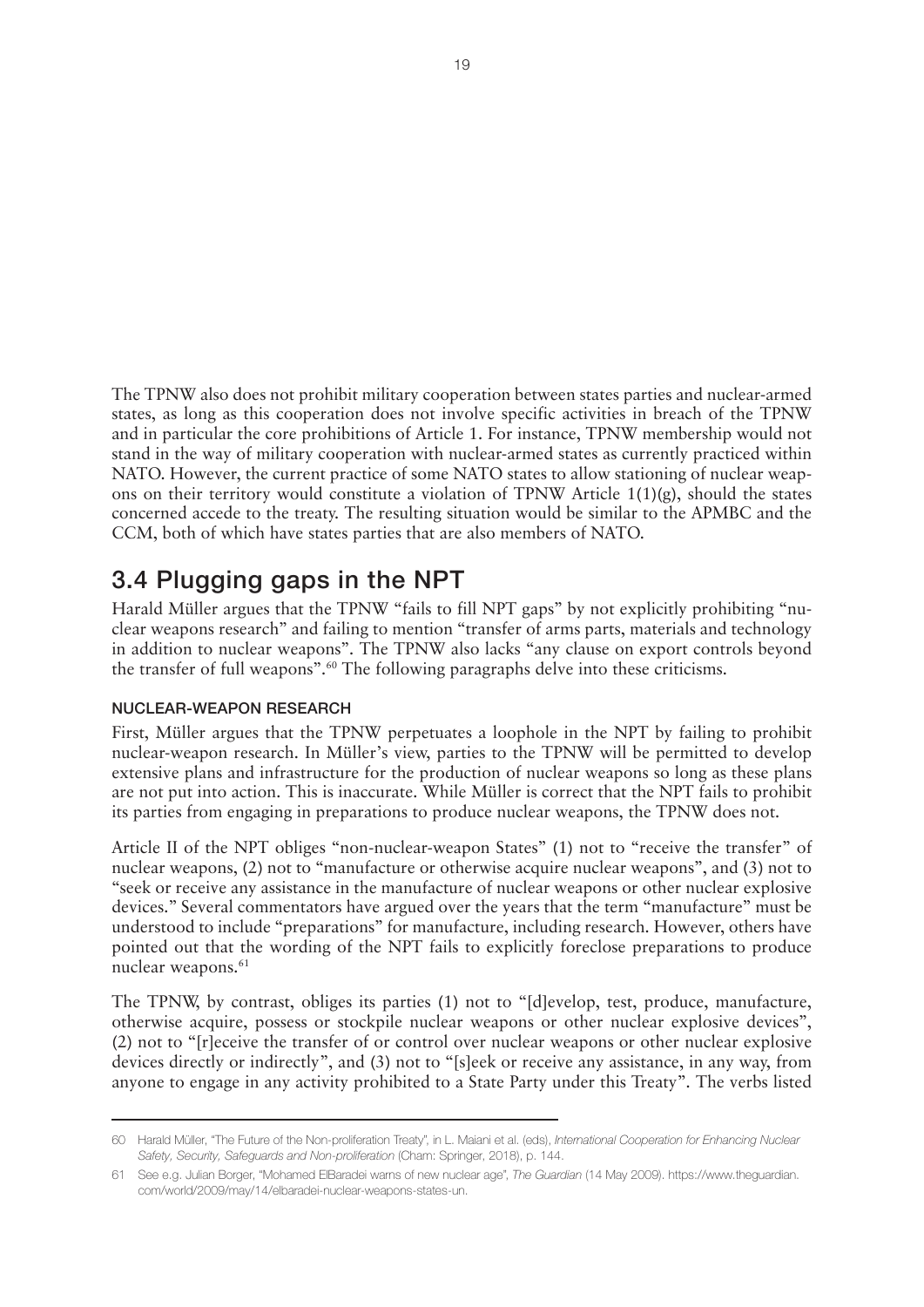## <span id="page-23-0"></span>TPNW's prohibition on development should be understood to encompass nuclear-weapon research

in Article 1 of the TPNW and Article II of the NPT overlap significantly, but there are important differences. Crucially, the TPNW includes the verb "develop".

In arms control and disarmament law, "development" is generally understood to refer, *inter alia*, to "preparations for production". Under the 1993 Chemical Weapons Convention (CWC), for example, the term "develop" is understood to encompass "a number of steps for creating a functioning weapon ready for production, stockpiling, and use, as distinct from permitted research".62 The CWC's prohibition on "development", in other words, covers research, planning, and preparations to produce chemical weapons. The distinction between permitted and prohibited research activities is of course not always obvious or easy to verify. However, as a general rule, research activities become problematic once they are directed towards "a clearly defined and recognizable purpose" incompatible with the treaty. Basic research – where "future applications of the research results cannot be determined" – is permitted.<sup>63</sup> The Biological Weapons Convention's ban on development has similarly been interpreted to permit research "only on defensive measures such as immunization".64

The TPNW's prohibition on development, then, should be understood to encompass nuclearweapon research (unless for purposes e.g. of radiation protection and disarmament verification), sub-critical testing, and other steps for creating a functioning weapon ready for production. The lack of a reference to "nuclear-weapon research", then, is made up for by the general prohibition on "development".

#### TRANSFER OF PARTS OR MATERIALS FOR NUCLEAR WEAPONS

The second and third gaps supposedly left unaddressed by the TPNW are the lack of an explicit prohibition on the transfer of "weapons parts, materials and technology" and the lack of "any clause on export controls beyond the transfer of full weapons."65 However, transferring nuclearweapon parts or materials would appear to constitute a relatively clear-cut example of unlawful assistance to "[d]evelop, test, produce, manufacture, otherwise acquire, possess or stockpile nuclear weapons or other nuclear explosive devices" (Article  $1(1)(a)$ ).<sup>66</sup>

<sup>62</sup> Walter Krutzsch, "Article 1: General Obligations", in Walter Krutzsch, Eric Myjer, and Ralf Trapp (eds), *A Commentary on the Chemical Weapons Convention* (Oxford: Oxford University Press, 2014), p. 65.

<sup>63</sup> Ibid. See also John C. Yoo, "The New Sovereignty and the Old Constitution", *Constitutional Commentary* 15, no. 87 (1998), p. 88.

<sup>64</sup> Elizabeth A. Smith, "International Regulation of Chemical and Biological Weapons", *University of Illinois Law Review*, no. 4 (1984), p. 1042.

<sup>65</sup> Müller, "The Future of the Non-proliferation Treaty", p. 144.

<sup>66</sup> Furthermore, Article 1(1)(b) of the TPNW prohibits states from transferring nuclear weapons both "directly" and "indirectly". It could be argued that the word "indirectly" covers both transfers via third parties and transfers of nuclear-weapon parts. The latter has been argued in the context of the NPT, which also prohibits the direct and indirect transfer of nuclear weapons. See Norman Dombey, "Article I of the Non-Proliferation Treaty and the United Kingdom–United States Nuclear Weapon Cooperation", *Arms Control* 5, no. 2 (1984).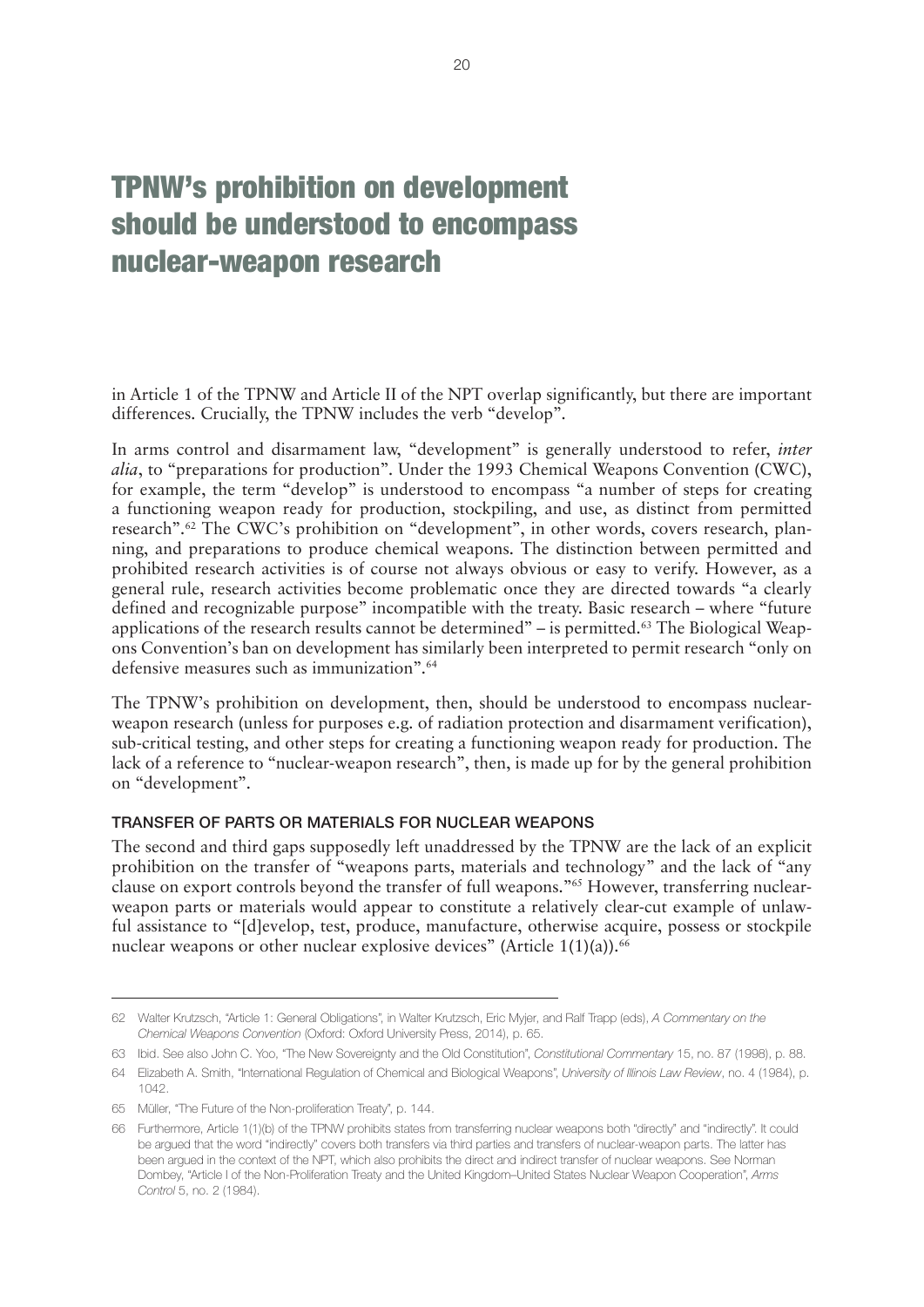<span id="page-24-0"></span>While the TPNW prohibits the transfer of nuclear-weapon parts, it does not prevent its parties from engaging in trade in nuclear technology. Nuclear material and dual-use technology could, of course, be used for unlawful purposes. In such cases, a TPNW party would be obliged to cease engaging in such trade once it became clear that the importing state was using the transferred objects for purposes prohibited by the treaty.

### 3.5 Implementation and enforcement

The TPNW has also been criticized for lacking enforcement mechanisms, containing "only a toothless dispute settlement imperative".67 This criticism is not without foundation. The TPNW and its parties' ability to directly enforce compliance with the agreement is limited. But the problem of enforcement is hardly unique to the TPNW. Indeed, the criticism applies to most arms related treaties, including the APMBC, the CCM and the NPT. The CWC (Article XII) and BWC (Article VI) stipulate that parties may bring violations of the conventions to the attention of the UN Security Council. Yet the absence of similar provisions in other arms control and disarmament instruments does not preclude the parties to such agreements from bringing serious disputes or matters of international peace and security to the Security Council's attention (the NPT is a prominent case in point). Any UN member state has the right to do so under the UN Charter.68 That said, there is of course no guarantee that the Security Council will be able to resolve the matter. It might be, for example, that one of the parties to the dispute holds a permanent seat on the Council. This is precisely why norms are so important in international affairs. In the absence of a central authority that can enforce laws effectively, social mores and norms of restraint become all the more important.<sup>69</sup> The TPNW, then, is perhaps not best understood either as a coercive instrument or as the final answer to the challenge of nuclear disarmament. The proponents of the TPNW have been clear that the treaty's main purpose is to advance international humanitarian law, help build a stronger norm against nuclear weapons, and energize the pursuit of further measures needed to attain and maintain a world without nuclear weapons.

### 3.6 Reservations

Another criticism of the TPNW text is that the treaty does not allow reservations.<sup>70</sup> Article 16 of the TPNW provides that "[t]he Articles of this Treaty shall not be subject to reservations." This formulation is identical to the ones contained in APMBC and the CCM, and is to similar effect as the one in the NPT. The CWC and the CTBT, however, which in contrast to the APMBC and the CCM envisage annexes and protocols, do not permit reservations on the articles of the treaty proper, but allow reservations on additional protocols and annexes provided that they are consistent with the object and purpose of the treaty. For the TPNW, which explicitly envisages

<sup>67</sup> Müller, "The Future of the Non-proliferation Treaty", p. 144.

<sup>68</sup> Charter of the United Nations (signed 26 June 1945, in force 24 October 1945), Articles 34 and 35.

<sup>69</sup> Ian Hurd, "Legitimacy and authority in international politics", *International Organization* 53, no. 2 (1999).

<sup>70</sup> Ford, "Briefing on Nuclear Ban Treaty".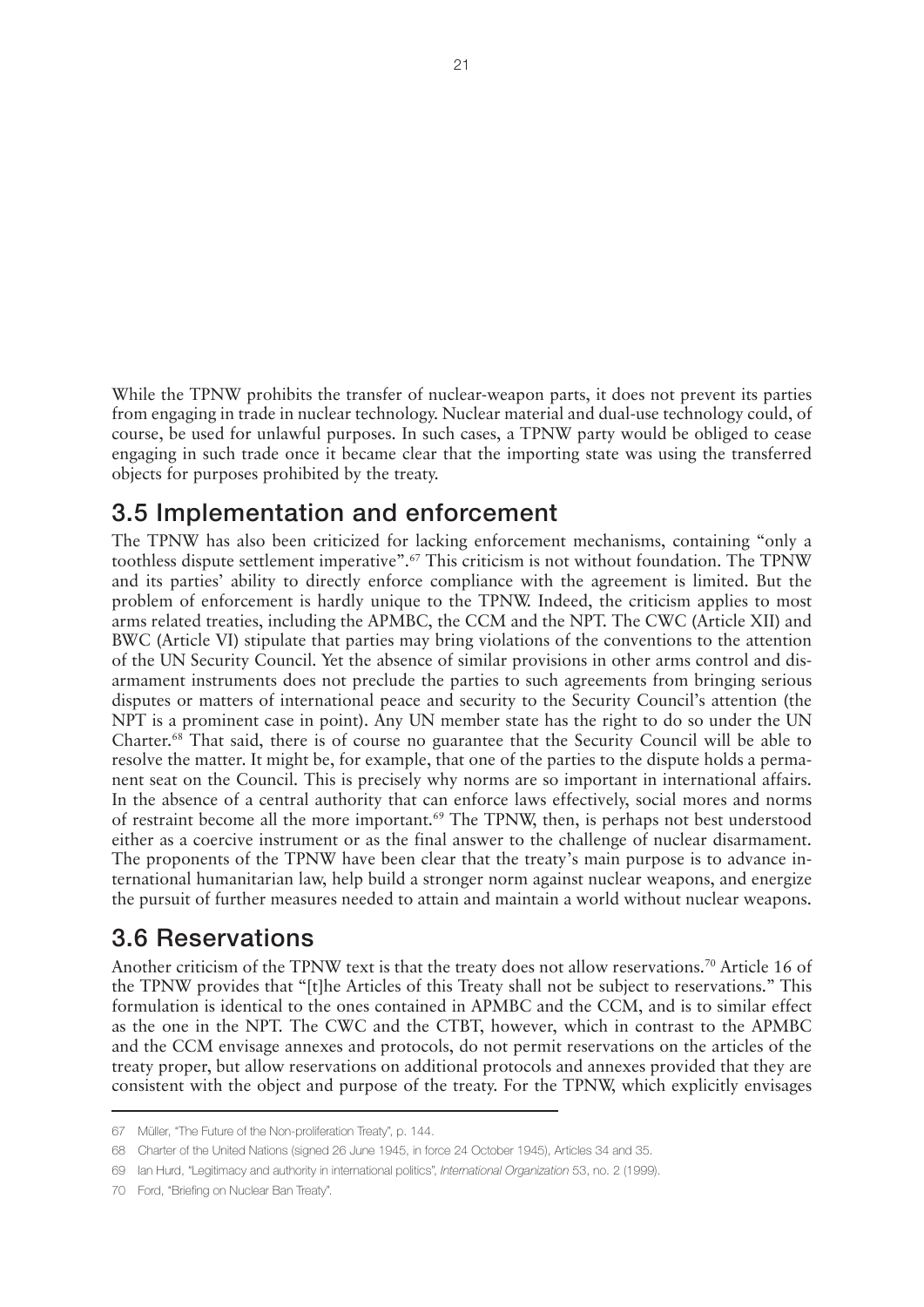<span id="page-25-0"></span>future protocols, this could become an issue at some point in the future, as it is unclear whether the provision on reservations would apply to those protocols. Before adopting any additional protocols to the TPNW, states parties should therefore seek to clarify this issue, e.g. by a specific provision in any protocol.

### 3.7 Superseding the NPT?

Critics have alleged that the TPNW will supersede, and thus "weaken", the NPT.<sup>71</sup> This is not correct. Article 18 of the TPNW provides that the implementation of the treaty "shall not prejudice obligations undertaken by States Parties with regard to existing international agreements, to which they are party, where those obligations are consistent with the Treaty." This could be taken to mean that states parties would be exempt from their obligations under the NPT where those are inconsistent with the TPNW. In practice however, it is difficult to see precisely what those inconsistencies would be. TPNW negotiators did a thorough job in making sure that the two treaties would be perfectly compatible with each other.

Article 18 does not prevent a state from joining or continuing to adhere to any other nuclear non-proliferation and disarmament treaty. As one analyst points out, the meaning of Article 18 is that parties to the TPNW cannot use adherence to other treaties as an excuse for non-compliance with the TPNW:

a state party to another legally binding agreement on nuclear weapons cannot use its adherence to that agreement as an argument, much less a legal basis, to undercut the obligations it accepts by ratifying or acceding to the TPNW. Of course, "consistent with" does not imply "identical to". A state party to the TPNW could therefore ratify and respect the NPT, the 1963 Partial Test-Ban Treaty, and the 1996 Comprehensive Nuclear-Test-Ban Treaty (CTBT). None of these requires action that would contravene the 2017 Treaty. […] In many ways, therefore, Article 18 is little more than a statement of common sense.<sup>72</sup>

It is also worth pointing out that the relationship between states that have ratified both the TPNW and the NPT and those that have ratified only the NPT will be governed by the latter treaty. "[T]he treaty to which both States are parties governs their mutual rights and obligations."<sup>73</sup>

<sup>71</sup> The Netherlands, statement to the TPNW negotiating conference (27 June 2017).

<sup>72</sup> Stuart Casey-Maslen, "The Treaty on the Prohibition of Nuclear Weapons: Implications for Sweden's Imports and Exports of Nuclear Material", SLMK (August 2018), p. 4. [https://slmk.org/wp-content/uploads/Implicatons-for-Swedens-imports-and-exports](https://slmk.org/wp-content/uploads/Implicatons-for-Swedens-imports-and-exports-of-nuclear-material-and-items-Stuart-Casey-Maslen.pdf)[of-nuclear-material-and-items-Stuart-Casey-Maslen.pdf](https://slmk.org/wp-content/uploads/Implicatons-for-Swedens-imports-and-exports-of-nuclear-material-and-items-Stuart-Casey-Maslen.pdf).

<sup>73</sup> Vienna Convention on the Law of Treaties (adopted 23 May 1969, in force 27 January 1980), Article 30(4).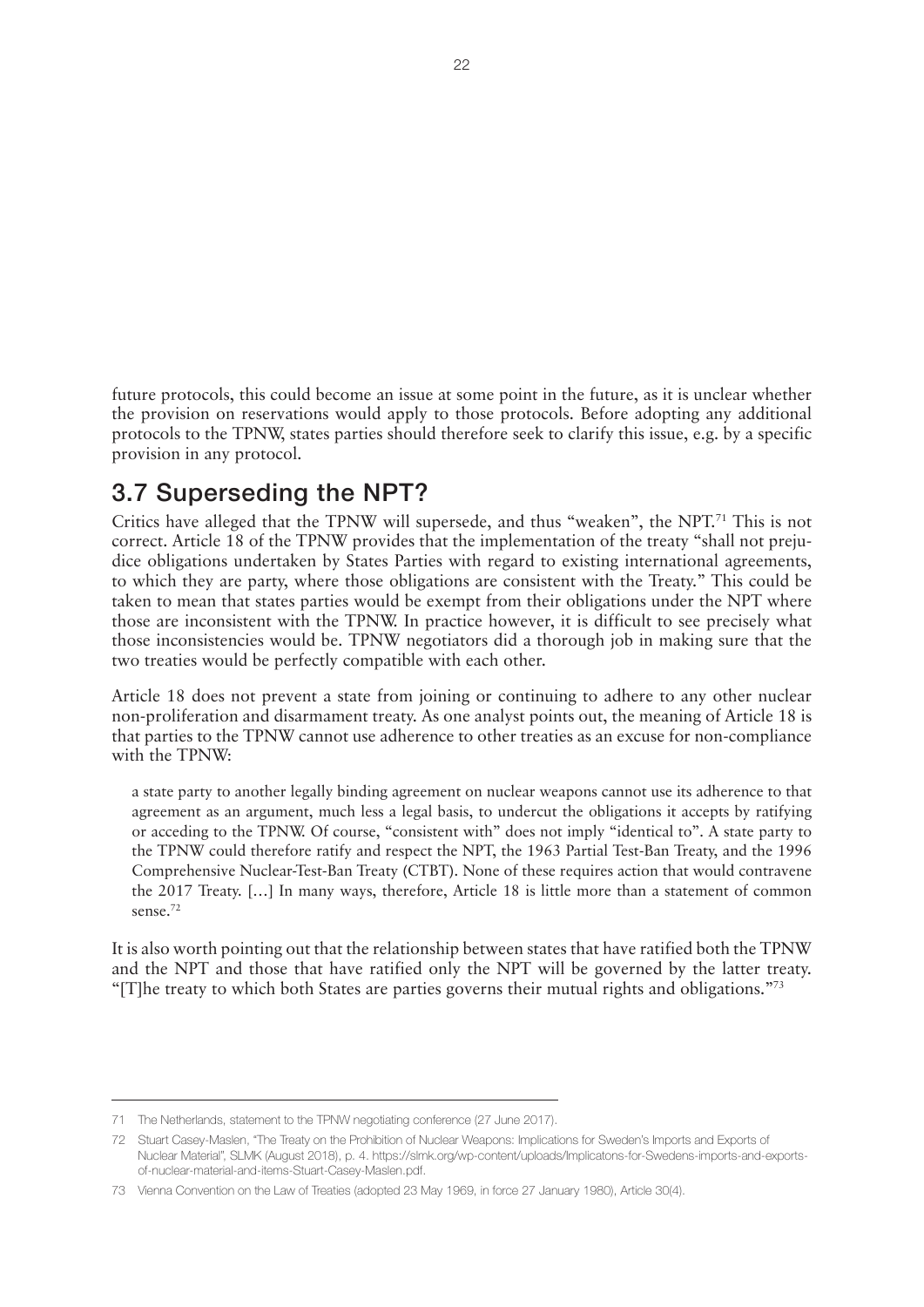# <span id="page-26-0"></span>**4 Implications**

A third class of objections against the TPNW concerns the intended or unintended consequences of the treaty's adoption. Opponents of the TPNW – and, in many cases, of nuclear disarmament more generally – have argued that the TPNW could upset the NPT process, discredit international law, promote disarmament in liberal states while leaving "rogue states" to retain their weapons, and undermine nuclear deterrence and, by extension, international order. These claims are sometimes presented as legal arguments, but are in reality hypotheses about future political dynamics.

#### 4.1 Undermining nuclear deterrence

First, a number of states and commentators have criticized the TPNW for being at odds with the policy of nuclear deterrence. In a joint press statement released immediately after the adoption of the treaty, France, the United Kingdom, and the United States declared accession to the TPNW to be "incompatible with the policy of nuclear deterrence, which has been essential to keeping the peace in Europe and North Asia for over 70 years."74 Similar sentiments were expressed by Christopher Ford, special assistant to the US president, in a briefing at the Carnegie Endowment for International Peace on 22 August 2017. He warned that if the TPNW ends up damaging extended nuclear deterrence relationships, it would "work against international peace and security, making conflict and aggression more likely, degrading existing security relationships, and thus actually undermining stability and increasing the risk of escalation and nuclear conflict."<sup>75</sup>

It should come as no surprise that the TPNW is deemed to be incompatible with the policy of nuclear deterrence. In fact, it would have been a considerable disappointment to TPNW supporters had this not been the case. The whole point of drafting the TPNW was to establish a comprehensive and unconditional ban on nuclear weapons, including all forms of use, and if the result had been a treaty that permitted states to continue to explicitly endorse the potential use of nuclear weapons, the treaty drafters would essentially have failed in their mission.

This is also where the TPNW provides its most significant supplement to international law. By specifically prohibiting use, the TPNW departs fundamentally from the NPT, which does not address either use or deterrence. Moreover, by including prohibitions on "assistance" and "encouragement and inducement" of prohibited activities, the TPNW precludes its parties from actively requesting or expressly endorsing the continued retention of nuclear weapons by another state.

Where the supporters and the critics of the TPNW disagree, is on the question of whether efforts aimed at undermining nuclear deterrence are good or bad. Objections from the TPNW critics

75 Ford, "Briefing on Nuclear Ban Treaty".

<sup>74</sup> US Mission to the United Nations, "Joint Press Statement by the Permanent Representatives to the United Nations of the United States, United Kingdom, and France Following the Adoption of a Treaty Banning Nuclear Weapons" (7 July 2017). [https://usun.](https://usun.state.gov/remarks/7892) [state.gov/remarks/7892.](https://usun.state.gov/remarks/7892)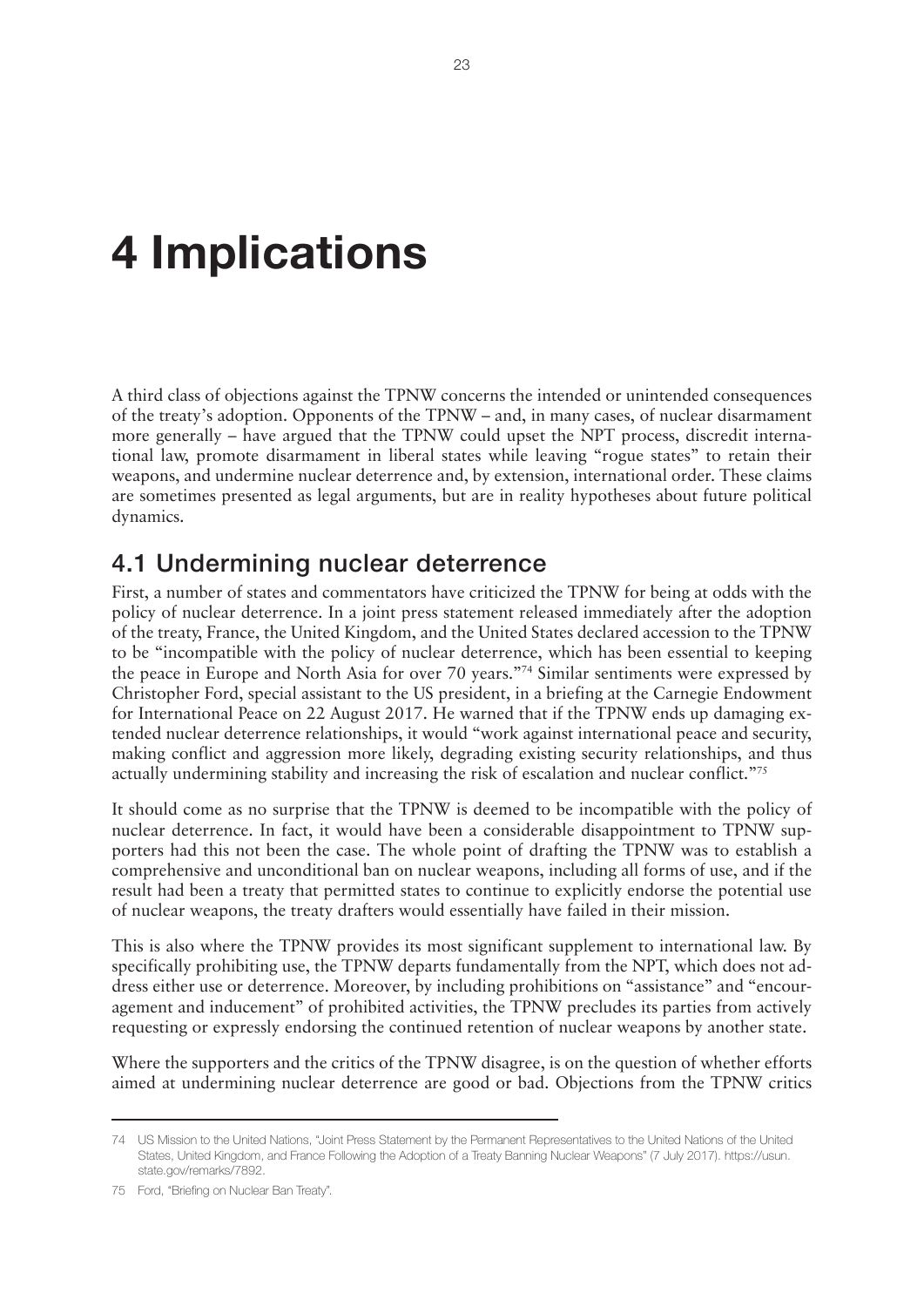## <span id="page-27-0"></span>Where the supporters and the critics of the TPNW disagree, is on the question of whether efforts aimed at undermining nuclear deterrence are good or bad

can be structured into two main categories, the first of which concerns arguments about merits of the end goal of nuclear abolition.

#### THE MERITS OF A WORLD WITHOUT NUCLEAR WEAPONS

A number of commentators continue to question the desirability of achieving a world without nuclear weapons. Such a world, it is held, would be more prone to outbreaks of conventional conflicts, potentially even world wars, and since nuclear weapons cannot be "uninvented", there will always be a risk that someone, at some point, would cheat and secretly develop or redevelop nuclear weapons.76 These concerns are not without merit. As Thomas Schelling has pointed out, "considering how much intellectual effort in the past half-century went into the study of the 'stability' of a nuclear-deterrence world, it ought to be worthwhile to examine contingencies in a nuclear-free world to verify that it is superior to a world with (some) nuclear weapons."77 Research on the maintenance and stability of a world without nuclear weapons should undoubtedly be encouraged, but for the ongoing debate on the virtues of the TPNW, that issue is currently less pressing. This is because the disagreement between states is not (openly) over the desirability of the end goal, but rather about how to get there. All UN member states officially agree that complete elimination of nuclear weapons is the ultimate objective.

#### CHOOSING THE RIGHT PATH TO ZERO

The second category of objections to the undermining of nuclear deterrence is focused on *how* to get to zero. Importantly, objections in this category recognize that the elimination of all nuclear weapons is, and should be, the ultimate objective. In broad terms, the argument presented is that disarmament can only be accomplished through careful maintenance of strategic stability, coupled with "negotiated, verified reductions of nuclear forces".78 As the world moves closer to nuclear abolition, stable nuclear deterrence relations must be preserved for as long as possible.

In the eyes of the nuclear-armed states and some of their allies, the TPNW threatens strategic stability for two main reasons. First, delegitimizing nuclear deterrence undermines the credibility of the nuclear threat. For nuclear deterrence to work, state leaders must believe that nuclear weapons could at some point be used. For most nuclear deterrence theorists, credible nuclear deterrence does not require certainty (of a nuclear response), but sufficient doubt. However, if nuclear weapons become less acceptable in the eyes of people and states, the necessary uncertainty is diminished.

<sup>76</sup> For a discussion of these arguments, see Benoît Pelopidas, "A Bet Portrayed as a Certainty", in George P. Schultz and James E. Goodby (eds), *The War That Must Never Be Fought* (Stanford, CL: Hoover Institution Press, 2015).

<sup>77</sup> Thomas C. Schelling, "A world without nuclear weapons?", *Dædalus* 38, no. 4 (2009), p. 125.

<sup>78</sup> United States, "Defense Impacts of Potential United Nations General Assembly Nuclear Weapons Ban Treaty", Non-paper (17 October 2016). [http://www.icanw.org/wp-content/uploads/2016/10/NATO\\_OCT2016.pdf](http://www.icanw.org/wp-content/uploads/2016/10/NATO_OCT2016.pdf).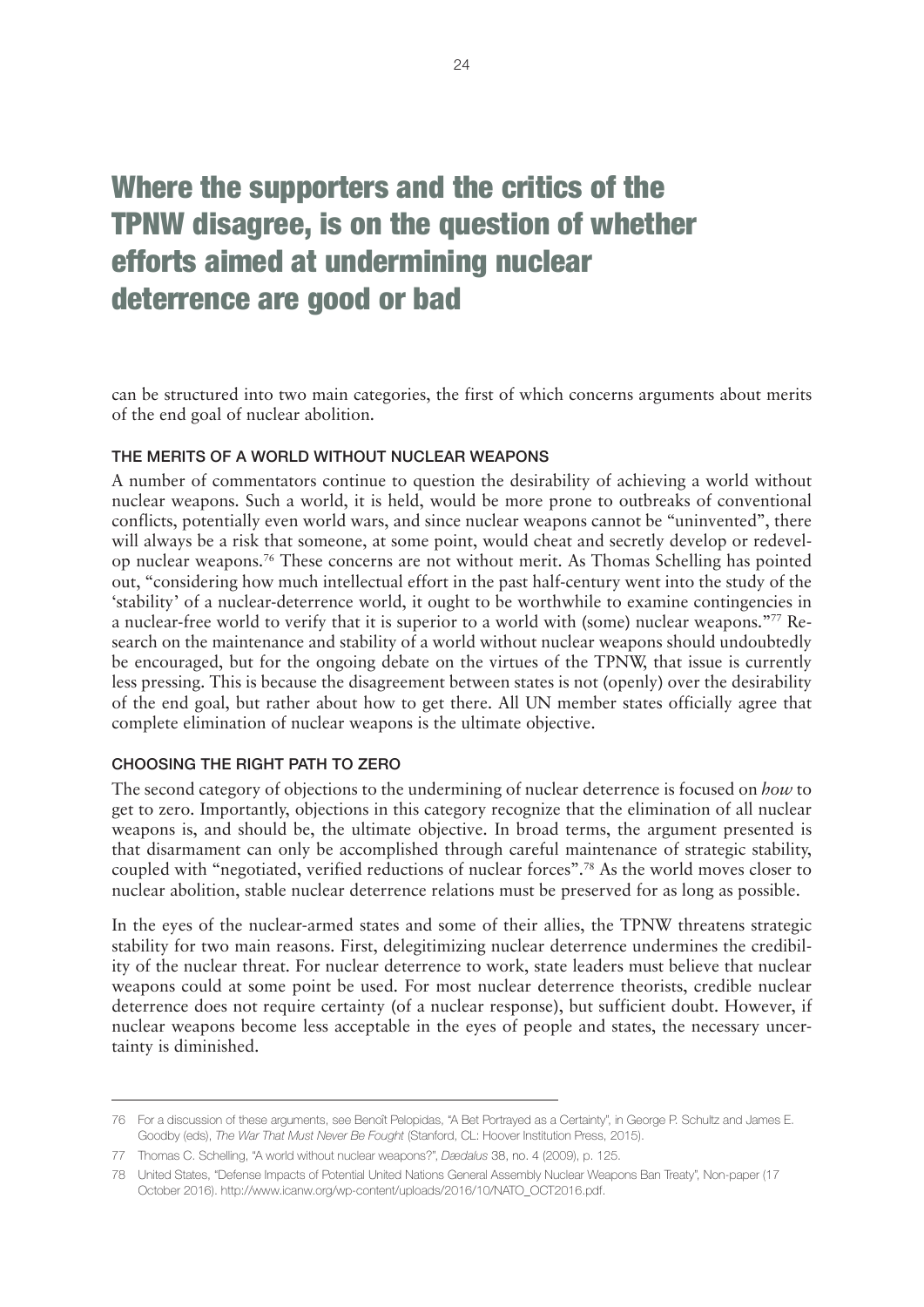The second line of reasoning is that the TPNW could be destabilizing because the normative pressure is likely to affect states differently. As the NATO-official Michael Rühle notes, the TPNW "is meant to be universal, but in practice, it will only affect Western democracies." This is because, he contends, the "delegitimisation of nuclear weapons can only work in places with a vibrant civil society". In his view, "the mere hope that the groundswell of global public opinion could also lead to changes in closed societies is a convenient myth."79 Similar concerns have also been voiced by others, including Highsmith and Stewart, who contend that "democratic countries such as the NATO allies, Japan and South Korea – and their commercial institutions – are more vulnerable to pressure from civil society than the non-NATO states that possess nuclear weapons."80 A split between Western allies, so goes the argument, could potentially be interpreted as a sign of weakness and invite aggression by certain adversaries. This is perhaps why France, United Kingdom, and the United States have been particularly vocal about the dangers of delegitimizing nuclear deterrence, and why they insist that the road to a world free of nuclear weapons must follow incremental steps that do not upset deterrence relations.

TPNW supporters, by contrast, are convinced that efforts to delegitimize nuclear weapons are necessary in order to achieve elimination.<sup>81</sup> They reject arguments about the strategic importance of nuclear deterrence, either because they believe the risk of nuclear war outweighs any short-term benefit of nuclear deterrence or because they do not accept the basic premise of the deterrence logic, namely that nuclear weapons could at some point be used. For supporters of the TPNW, nuclear weapons are not an acceptable means of warfare and should not be used under any circumstances. It is also difficult to imagine realistic scenarios in which nuclear weapons could be used without violating existing international humanitarian law.82 The IHL rules of distinction (civilians must not be the subject of attack), proportionality (attacks must be proportional to the expected military advantage gained), precautions in attacks (civilians must be alerted and secured), and avoiding superfluous injury (it is forbidden to use weapons calculated to cause unnecessary suffering for enemy combatants) leave little room for the lawful use of nuclear weapons.

TPNW supporters point to the inherent contradiction between the nuclear-armed states's claim that they strive for a world free from nuclear weapons, and their apparent wish to maintain nu-

<sup>79</sup> Michael Rühle, "The Nuclear Weapons Ban Treaty: reasons for scepticism", *NATO Review* (19 May 2017). [https://www.nato.int/](https://www.nato.int/docu/review/2017/also-in-2017/nuclear-weapons-ban-treaty-scepticism-abolition/en/index.htm) [docu/review/2017/also-in-2017/nuclear-weapons-ban-treaty-scepticism-abolition/en/index.htm](https://www.nato.int/docu/review/2017/also-in-2017/nuclear-weapons-ban-treaty-scepticism-abolition/en/index.htm).

<sup>80</sup> Highsmith and Stewart, "The Nuclear Ban Treaty", p. 144.

<sup>81</sup> See e.g. Nick Ritchie, "The real 'problem' with a ban treaty? It challenges the status quo", Carnegie Endowment for International Peace (3 April 2017). [http://carnegieendowment.org/2017/04/03/real-problem-with-ban-treaty-it-challenges-status-quo](http://carnegieendowment.org/2017/04/03/real-problem-with-ban-treaty-it-challenges-status-quo-pub-68510)[pub-68510](http://carnegieendowment.org/2017/04/03/real-problem-with-ban-treaty-it-challenges-status-quo-pub-68510).

<sup>82</sup> See e.g. Stuart Casey-Maslen, "The use of nuclear weapons under rules governing the conduct of hostilities" and Simon O'Connor, "Nuclear weapons and the unnecessary suffering rule" in Gro Nystuen, Stuart Casey-Maslen and Annie G. Bersagel (eds), *Nuclear Weapons under International Law* (Cambridge: Cambridge University Press, 2014).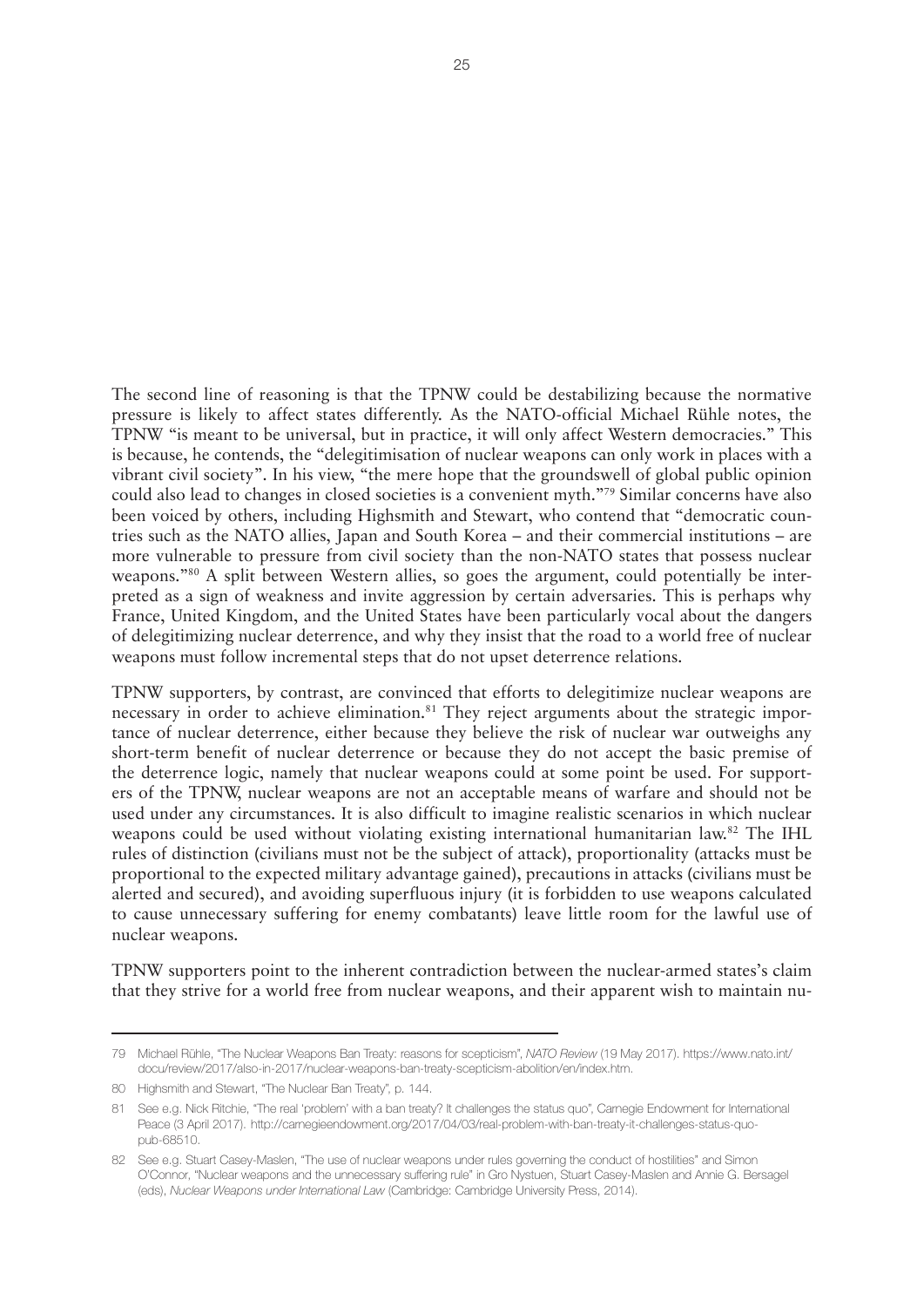<span id="page-29-0"></span>clear weapons for deterrence purposes indefinitely. The TPNW's supporters are not blind to concerns over strategic stability and degradation of existing security relationships. But in their view, there is no viable alternative, because as long as nuclear weapons are perceived as symbols of power and prestige, nuclear disarmament will remain a pipe dream. For the TPNW supporters, therefore, delegitimizing nuclear deterrence and a phasing-out of extended nuclear deterrence are necessary steps on the path to zero. It also appears unlikely that increased pressure for nuclear abolition in democratic nuclear-armed states would lead to immediate unilateral disarmament. It would appear much more likely that such pressure would translate into a greater willingness to engage other nuclear-armed states in reciprocal disarmament negotiations.

### 4.2 The NPT process

In its explanation of vote following the adoption of the TPNW, the Dutch delegation lamented that the text of the treaty places the TPNW "above the NPT and sets up a comprehensive parallel review mechanism, to which it assigns a mandate that at least partially overlaps with that of the NPT."83 This, it has been suggested, could lead to forum-shopping, and to a disruption of the delicate balance between the three pillars of the NPT.<sup>84</sup>

It has also been suggested that the TPNW could have a negative impact on the political dynamic of nuclear disarmament more generally. As the United States asserted during the UNGA First Committee in 2017, the ban treaty "exacerbates political tensions on disarmament, dividing states into overly-simplified camps of 'nuclear weapons supporters' and 'nuclear weapons banners', rather than recognizing shared interests".<sup>85</sup> This, in turn, could lead to increased polarization and make further progress in frameworks such as the NPT "significantly more difficult", the US delegation contended.<sup>86</sup>

Warnings about the "polarizing" effect of the TPNW were prevalent even before the mandate for the negotiation of the ban treaty was adopted, and arguments about the negative impact of "polarization" are frequently raised by TPNW-sceptics. Two main responses have been given. First, the TPNW is not the cause of "polarization", but an expression of the divisions caused by the nuclear-armed states' unwillingness to fully implement Article VI of the NPT. And second, "polarization" between states that oppose nuclear weapons and those that build their security doctrines around them is not necessarily a bad thing. It would surely be much more worrying if the states championing the TPNW were to go the other way and to adopt the policies of the

<sup>83</sup> The Netherlands, explanation of vote (7 July 2017).

<sup>84</sup> United States, "Nuclear Weapons Ban Treaty: Outline of Legal Risks for States Contemplating Joining", Supplement to U.S. Presentation, ASEAN Regional Forum, Seoul (4–6 April 2018); Rühle, "The Nuclear Weapons Ban Treaty".

<sup>85</sup> United States, statement to the UNGA First Committee (12 October 2017). [http://www.reachingcriticalwill.org/images/documents/](http://www.reachingcriticalwill.org/images/documents/Disarmament-fora/1com/1com17/statements/12Oct_USA.pdf) [Disarmament-fora/1com/1com17/statements/12Oct\\_USA.pdf.](http://www.reachingcriticalwill.org/images/documents/Disarmament-fora/1com/1com17/statements/12Oct_USA.pdf)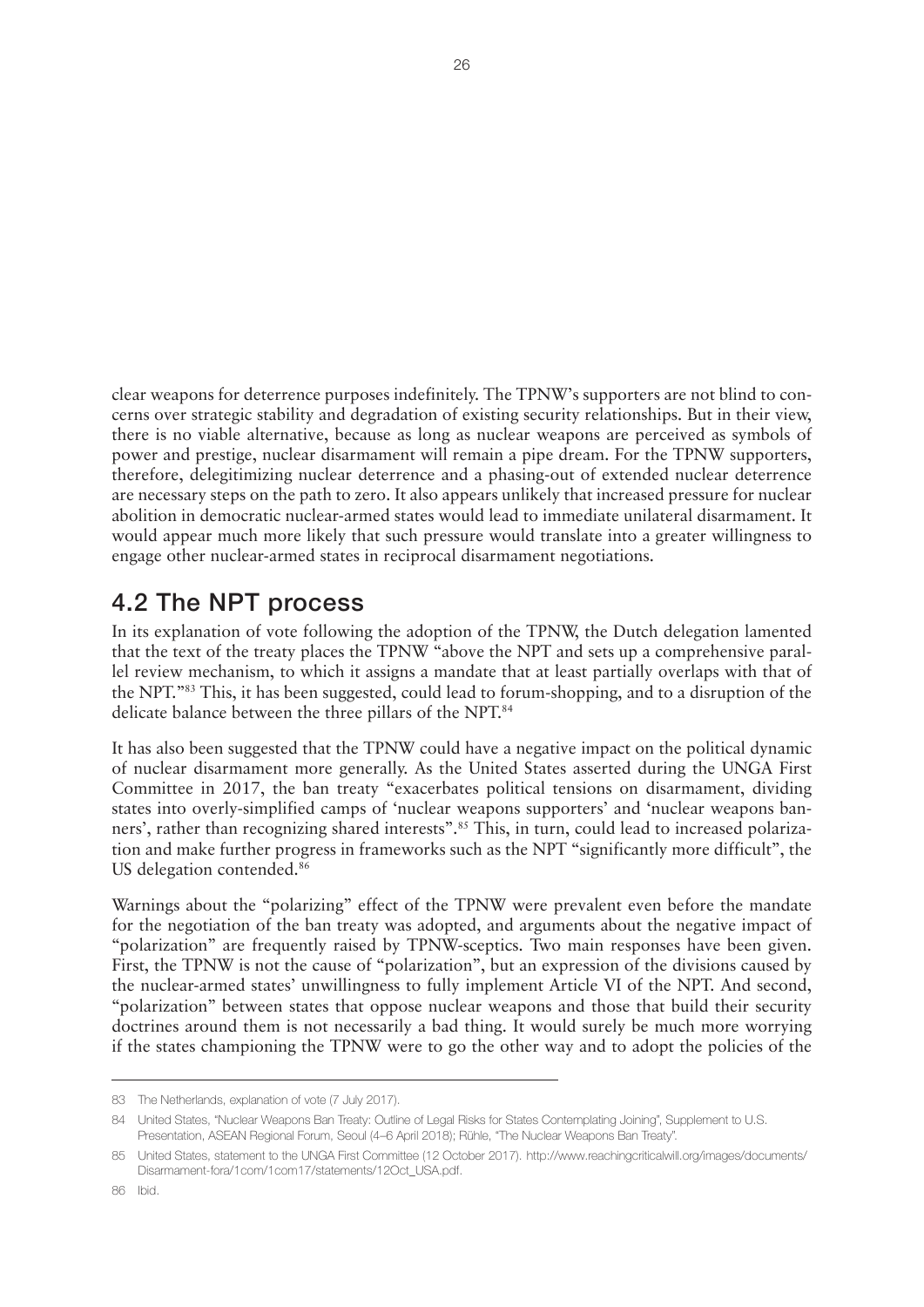# There is no indication that even a single TPNW supporter is contemplating withdrawing from the NPT

nuclear-armed states (i.e. develop nuclear weapons). Historically, progress in the field of disarmament has always been preceded by "polarization" between those demanding change and those resisting it.

Further, it has been contended that the existence of the TPNW could make it more difficult to achieve progress on nuclear disarmament within the framework of the NPT. This argument is not particularly persuasive. The supporters of the TPNW are likely to continue to push for the implementation of NPT Article VI at NPT review conferences. The two most recent NPT review conference preparatory committee (PrepCom) meetings would appear to corroborate this. The supporters of the TPNW are trying to facilitate disarmament, not obstruct it.<sup>87</sup> It should also be noted here that the TPNW does not compete with any ongoing or proposed nuclear disarmament initiatives. The TPNW does not make stockpile-reduction negotiations, de-alerting of nuclear weapons, the entry-into-force of the CTBT, or the negotiation of a fissile material (cutoff) treaty less important or valuable.

It has also been suggested that the TPNW could undermine the NPT by forcing states to spread their limited resources more thinly. In Christopher Ford's words, "the 'ban' is likely, in political and diplomatic terms, to create what is in effect a competitor regime to the NPT".<sup>88</sup> This, it is held, could diminish the role of the NPT as the cornerstone of the nuclear non-proliferation and disarmament regime, as states might prefer to attend the TPNW meetings instead of NPT meetings.

On the one hand, it would not necessarily be a bad thing for the NPT to have to prove its relevance. But on the other hand, proponents of the TPNW have repeatedly stressed that NPT will continue to play a crucial role, and that the new treaty is in fact an attempt at strengthening the existing regime. The preamble of the TPNW reaffirms that "the full and effective implementation" of the NPT, "which serves as the cornerstone of the nuclear disarmament and non-proliferation regime, has a vital role to play in promoting international peace and security". At the UNGA First Committee meeting in 2017, several supporters of the TPNW said that the adoption of the new treaty had only strengthened their governments' resolve to further the NPT.<sup>89</sup> There is no indication that even a single TPNW supporter is contemplating withdrawing from the NPT, and attendance at NPT meetings has in fact *increased* following the emergence of the TPNW. While the first PrepCom of the 2010–2015 NPT review cycle (in 2012) attracted 632 government representatives from 109 states, the first PrepCom of the 2015–2020 review cycle

<sup>87</sup> Egeland, Hugo, Løvold, and Nystuen, "The nuclear weapons ban treaty and the non-proliferation regime".

<sup>88</sup> Ford, "Briefing on Nuclear Ban Treaty".

<sup>89</sup> E.g. Nigeria, statement on behalf of the African Group, UNGA First Committee (2 October 2017). [http://reachingcriticalwill.](http://reachingcriticalwill.org/images/documents/Disarmament-fora/1com/1com17/statements/2Oct_AfricanGroup.pdf) [org/images/documents/Disarmament-fora/1com/1com17/statements/2Oct\\_AfricanGroup.pdf](http://reachingcriticalwill.org/images/documents/Disarmament-fora/1com/1com17/statements/2Oct_AfricanGroup.pdf); Mexico on behalf of the New Agenda Coalition, UNGA First Committee (2 October 2017). [http://reachingcriticalwill.org/images/documents/Disarmament](http://reachingcriticalwill.org/images/documents/Disarmament-fora/1com/1com17/statements/2Oct_NAC.pdf)[fora/1com/1com17/statements/2Oct\\_NAC.pdf](http://reachingcriticalwill.org/images/documents/Disarmament-fora/1com/1com17/statements/2Oct_NAC.pdf).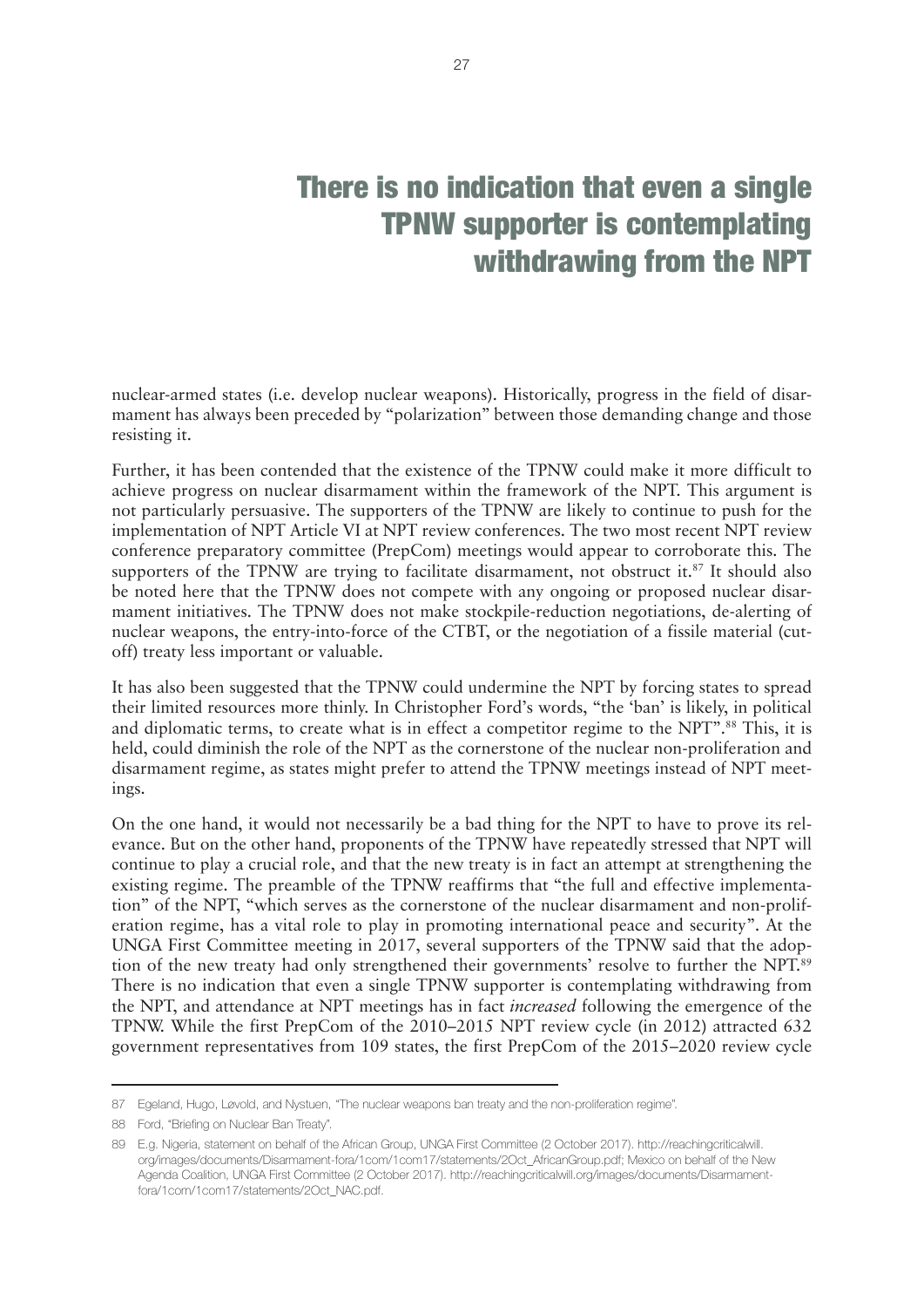<span id="page-31-0"></span>(in 2017) – which ostensibly had to compete with the negotiation of the TPNW – attracted 742 government representatives from 114 states. And while the second PrepCom of the 2010–2015 review cycle (in 2013) attracted 580 government representatives from 106 states, the second PrepCom of the 2015–2020 review cycle (in 2018) – which took place after the adoption of the TPNW – attracted 612 government representatives from 112 states. These numbers are consistent with the hypothesis that far from undermining the NPT, the humanitarian initiative and negotiation of the TPNW have served to *increase* overall interest in nuclear non-proliferation and disarmament issues.

### 4.3 Weakening international law?

A related concern, expressed by certain commentators, is that the TPNW could end up weakening international law. For example, France has suggested that, "[b]y establishing a less comprehensive norm competing with the CTBT, this Treaty [the TPNW] could compromise the universalization and entry into force of the CTBT."90 It is not clear why the TPNW would make the universalization of the CTBT more difficult. The overall purpose of the TPNW is to advance international humanitarian law and promote norms of nuclear restraint. If this is successful, states will surely be more, not less, likely to join other nuclear arms control and disarmament treaties. The TPNW is not intended as a substitute for the CTBT, but instead serves as another source of "useful pressure"<sup>91</sup> on states to make progress on nuclear non-proliferation and disarmament, including ratification of the CTBT.

Comparing the TPNW to the 1928 Kellogg-Briand Pact and the attempt in the 1920s to prohibit alcohol in the United States, Brad Roberts warns that "[r]ather than strengthen international law, the ban may debase it."92 The parallel with the ban on alcohol is amusing but not particularly persuasive. Producing nuclear weapons requires considerable technical know-how, rare materials, and a huge industrial effort. Producing alcohol, by contrast, requires only the ability to read simple recipes and a trip to the nearest corner shop. The motivations for nuclear armament and drinking are also very different. The parallel with the Kellogg-Briand Pact – an ambitious treaty outlawing war – is somewhat more accurate. But while the Kellogg-Briand Pact was an instrument of *jus ad bellum* (governing the initiation of the use of force), the TPNW is a more modest instrument primarily relating to *jus in bello* (the conduct of hostilities). The Kellogg-Briand Pact was joined by several states that apparently had no intention of honouring the agreement and is often cited as an example of naïve idealism. By contrast, the supporters of the TPNW are under no illusion that the TPNW alone solves the problem of nuclear armament. At the same time, one could argue that the TPNW has a similar aim to that of the Kellogg-Briand Pact in the sense

<sup>90</sup> France, statement to the UNGA First Committee (16 October 2017).

<sup>91</sup> Kyodo News, "U.N. chief calls for concrete steps toward nuke disarmament" (9 August 2018). [https://english.kyodonews.net/](https://english.kyodonews.net/news/2018/08/39db093d43e9-un-chief-calls-for-concrete-steps-toward-nuke-disarmament.html) [news/2018/08/39db093d43e9-un-chief-calls-for-concrete-steps-toward-nuke-disarmament.html.](https://english.kyodonews.net/news/2018/08/39db093d43e9-un-chief-calls-for-concrete-steps-toward-nuke-disarmament.html)

<sup>92</sup> Brad Roberts, "Ban the Bomb? Or Bomb the Ban? Next Steps on the Ban Treaty", European Leadership Network (March 2018).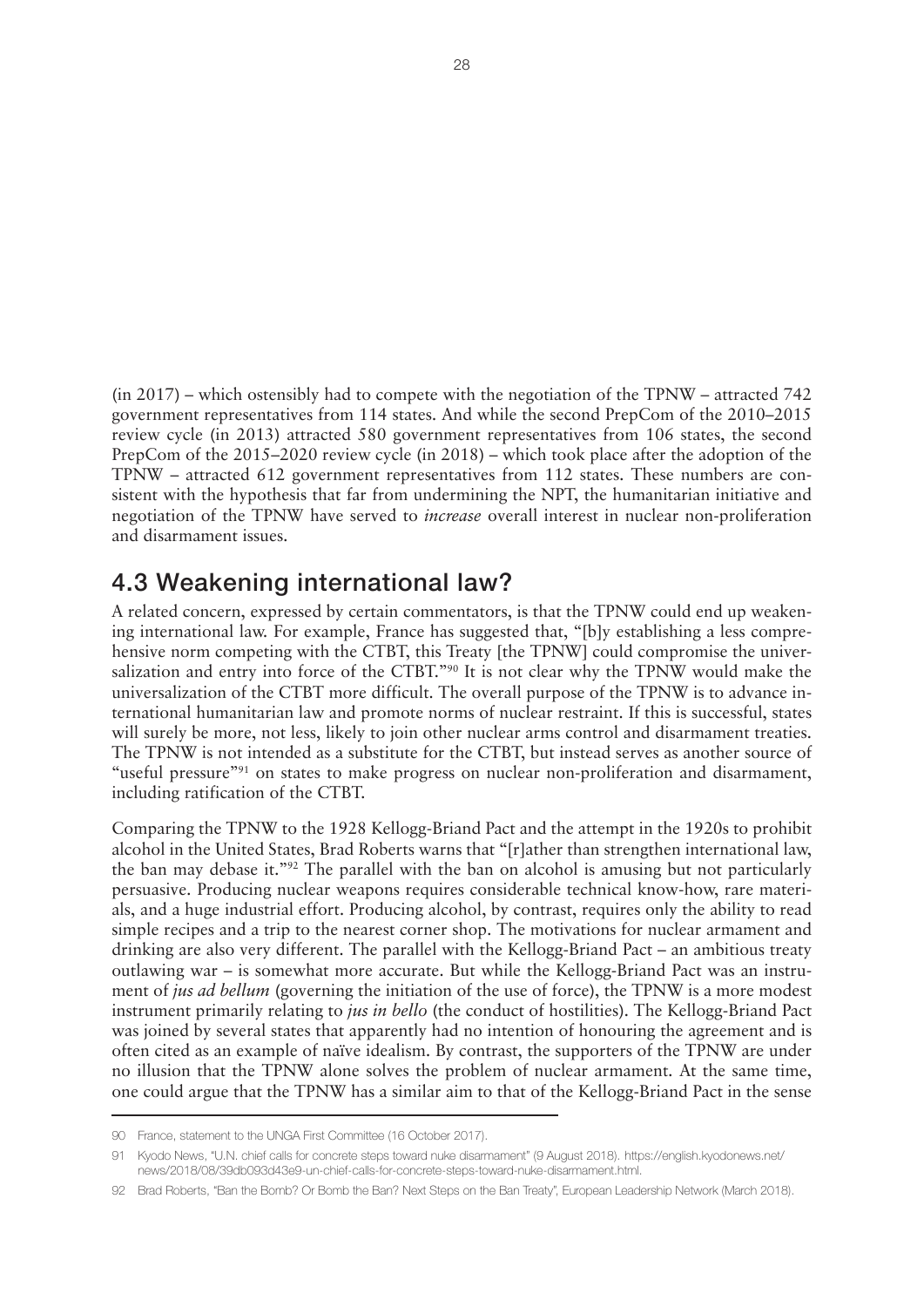that both agreements were designed to promote military restraint and a rules-based international order. And as it happens, some have argued that the much-derided Kellogg-Briand Pact was in fact instrumental to the long-term decline of interstate war.<sup>93</sup> Proponents of nuclear armament often argue that nuclear deterrence explains the "long peace" between major powers after the end of the Second World War, but this hypothesis is impossible to prove in the presence of other factors that have contributed to the absence of war between great powers since 1945. Also, this hypothesis is hard to square with the fact that the decline of interstate war, including between major powers, has taken place over centuries, not just since the Second World War.<sup>94</sup>

<sup>93</sup> Oona A. Hathaway and Scott J. Shapiro, *The Internationalists: How a Radical Plan to Outlaw War Remade the World* (New York, NY: Simon & Schuster, 2017).

<sup>94</sup> See e.g. Steven Pinker, *The Better Angels of Our Nature* (New York, NY: Penguin, 2011).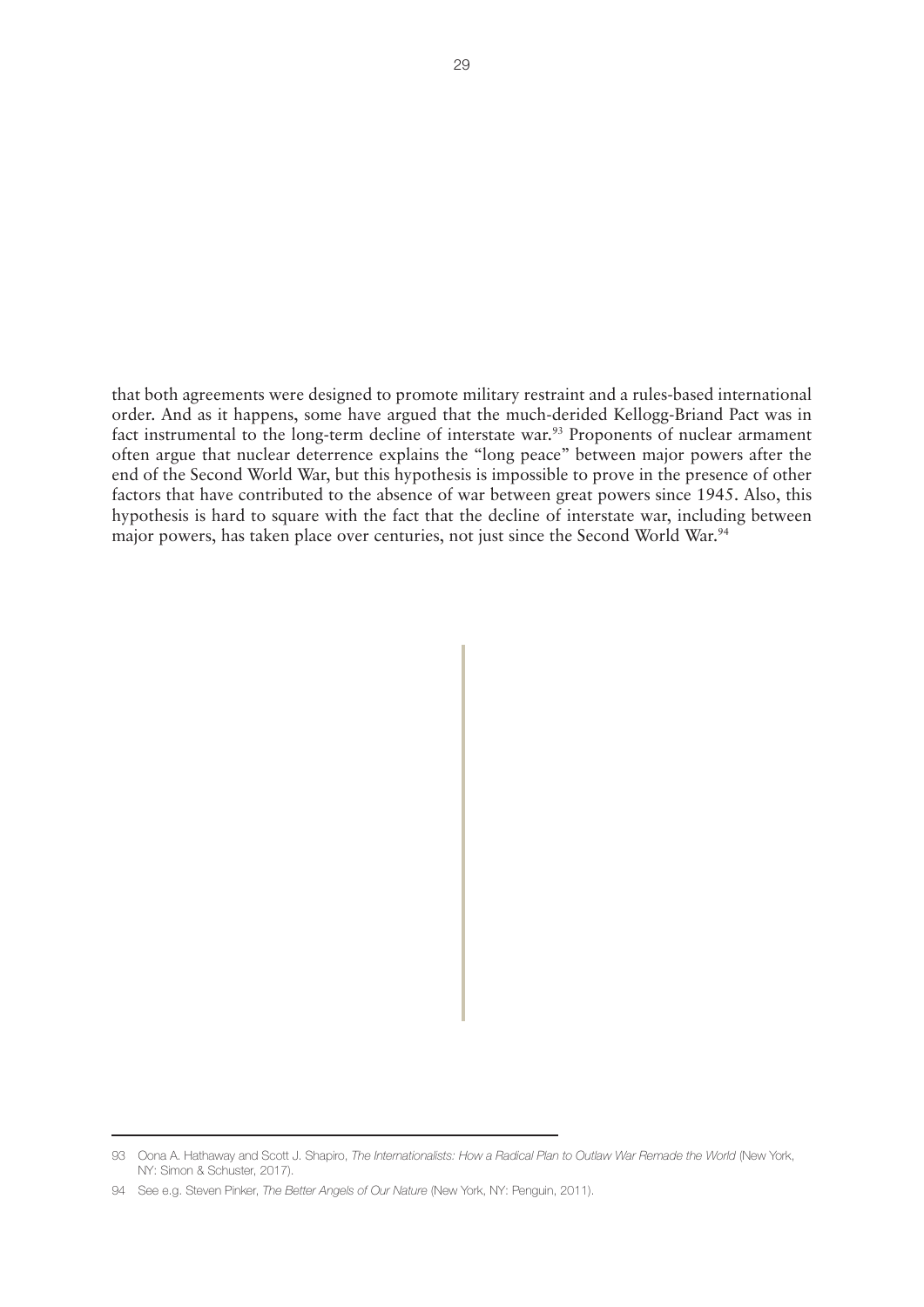# <span id="page-33-0"></span>**5 Relevance**

A fourth class of objections to the TPNW concerns the treaty's relevance. Critics have argued, first, that the TPNW is unlikely to make a mark on the nuclear status quo. If only non-nuclearweapon states that have already committed to non-proliferation (i.e. NPT non-nuclear-weapon states) join the treaty, so goes the argument, the adoption of the TPNW will end up being a punch in the air. A second criticism concerns the legal status of the TPNW for the states that refuse to join it.

### 5.1 Will the TPNW make an impact?

A key purpose of the TPNW is to foster nuclear non-proliferation and disarmament by delegitimizing nuclear weapons. As the UN Secretary-General stated in August 2018, the TPNW can serve as "useful pressure" for the creation of a world without nuclear weapons.<sup>95</sup> Few supporters of the TPNW believe the mere existence of the TPNW will guarantee disarmament. However, proponents of the TPNW have argued that the treaty could help build a stronger norm against nuclear weapons and help foster disarmament in the long-term. But some commentators have questioned the effectiveness of normative pressure of the kind described by the UN Secretary General. Taking the example of the APMBC, Michal Onderco argues that "normative pressure – even from a very successful treaty – is limited on non-parties, and not absolute on parties."96

The effectiveness of normative pressure is neither straightforward nor easy to measure. But how did the APMBC become what Onderco himself refers to as "a very successful treaty"? Why did over 100 states sign it in 1997? And why have more than 40 initial holdouts reversed their positions and embraced the treaty in the years since? According to the scholar Adam Bower, the answer is that the APMBC has established "a powerful new international social standard". This new standard, Bower demonstrates, "has generated widespread behavioral change among treaty members [...] and non-parties including major military powers such as the United States". These findings contradict the notion that treaties cannot be effective if they are not supported by major powers.97 Other scholars have reached the same conclusion.98 Looking at the history of social change, advocacy movements and pressure groups have played key roles. From the abolition of the slave trade to the enfranchisement of women and the ban on landmines, change came about through social pressure.

<sup>95</sup> Kyodo News, "U.N. chief calls for concrete steps toward nuke disarmament".

<sup>96</sup> Onderco, "Why nuclear weapon ban treaty is unlikely to fulfil its promise", p. 397.

<sup>97</sup> Adam Bower, "Norms Without the Great Powers", *International Studies Review* 17, no. 3 (2015).

<sup>98</sup> See e.g. Denice Garcia, "Humanitarian security regimes", *International Affairs* 91, no. 1 (2015); Richard Price, "Emerging customary norms and anti-personnel landmines", in Christian Reus-Smit (ed.), *The Politics of International Law* (Cambridge: Cambridge University Press, 2004); Ramesh Thakur and William Maley, "The Ottawa Convention on Landmines", *Global Governance* 5, no. 2 (1999).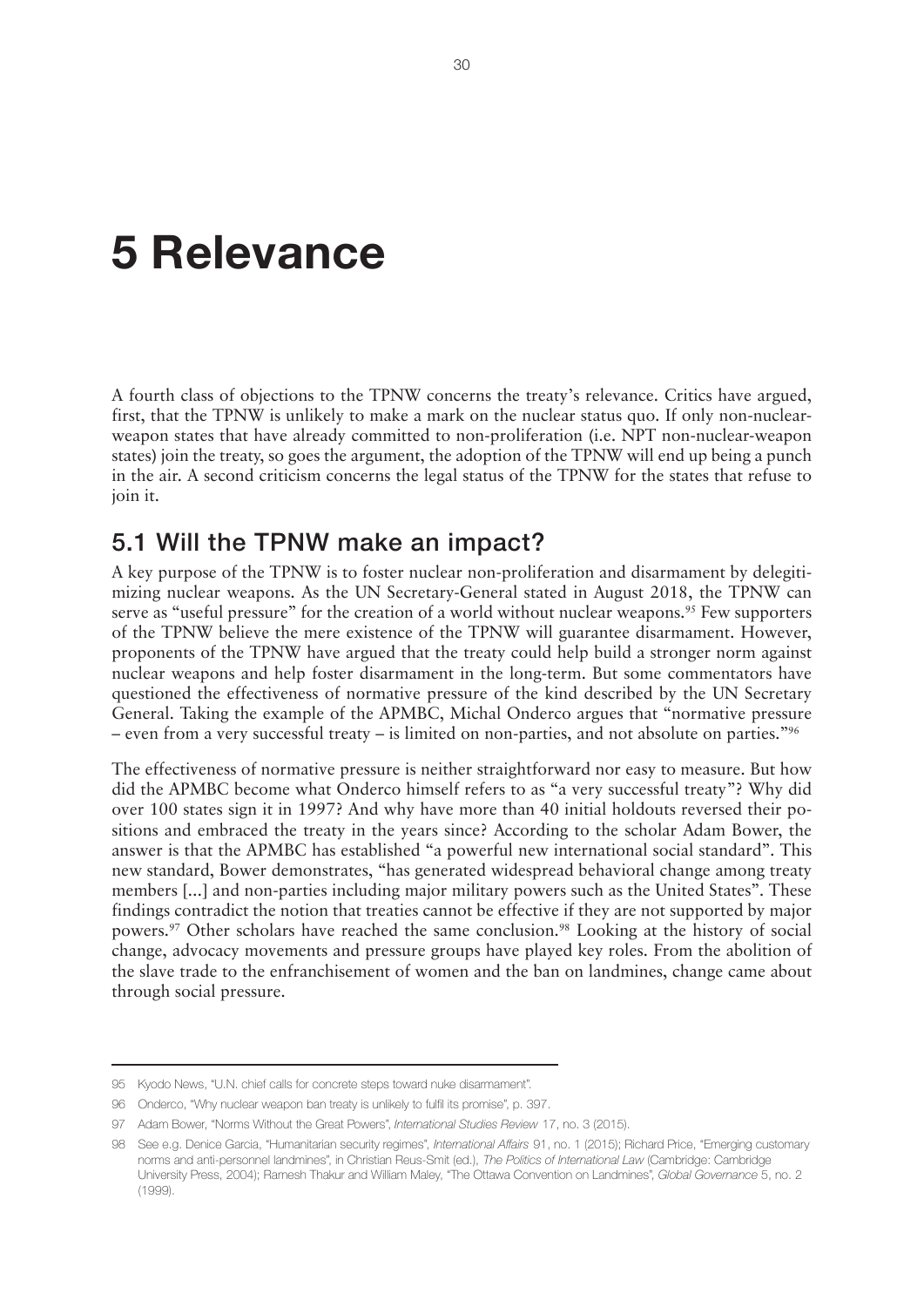## The supporters of the TPNW are under no illusion that the TPNW alone solves the problem of nuclear armament.

Cognizant of the difficulty of their task, supporters of the TPNW aim to bring about a similar shift of attitudes to the use and possession of nuclear weapons. The NPT has already helped delegitimize nuclear proliferation. It is worth noting that the only four states to have given up nuclear weapons – Belarus, Kazakhstan, South Africa, and the Ukraine – were "non-nuclearweapon states" from the perspective of the NPT. By developing or otherwise acquiring nuclear weapons, these states were defying, or would have defied, the norm of non-proliferation. As South African Foreign Ministry officials put it at the time, giving up nuclear weapons and joining the non-proliferation regime would help South Africa "becoming a respected member of the international community".99 It should also be noted that most of the non-nuclear-weapon states deemed capable of manufacturing nuclear weapons and delivery vehicles within a relatively short amount of time<sup>100</sup> waited for several years, and even decades, to ratify the NPT. Nuclear-capable states such as Argentina, Australia, Brazil, Chile, Egypt, Italy, Japan, Spain, Switzerland, and West Germany were socialized into the non-proliferation regime over time.

The TPNW has already had an impact. The negotiation of the new treaty has opened a space for renewed public discussion about the nature and acceptability of nuclear weapons, about the policies that perpetuate nuclear risks and vulnerabilities, and about alternative approaches to security.<sup>101</sup> The TPNW has also energized the nuclear divestment campaign. For example, within six months of the TPNW's adoption, the Dutch pension fund ABP, one of the world's largest funds, announced its decision to divest from companies involved in the production of nuclear weapons. APB explicitly noted that it would not invest in products subject to international legal prohibitions.102 But arguably the greatest impact of the TPNW is that it fills a gap in existing international law by placing nuclear weapons in the same legal category as other weapons of mass destruction (WMDs). Upon the entry-into-force of the TPNW, nuclear weapons will no longer be the only one of the three classes of WMD not subject to an explicit legal prohibition.<sup>103</sup> In this view, the TPNW fosters a rules-based international order and contributes to a clarification of IHL and other international law regulating nuclear weapons.104

<sup>99</sup> Jo-Ansie van Wyk, "Atoms, Apartheid, and the Agency", *Cold War History* 15, no. 3 (2015), p. 408.

<sup>100</sup> See Edwin B. Firmage, "The Treaty on the Non-Proliferation of Nuclear Weapons", *The American Journal of International Law* 63, no. 4 (1969), p. 712.

<sup>101</sup> Ray Acheson, "Impacts of the Nuclear Ban", *Global Change, Peace & Security* 30, no. 2 (2018).

<sup>102</sup> Sophie Baker, "Dutch Pension Fund ABP to Divest Tobacco, Nuclear Weapons Investments", *Pension & Investments* (11 January 2018). [http://www.pionline.com/article/20180111/ONLINE/180119965/dutch-pension-fund-abp-to-divest-tobacco-nuclear](http://www.pionline.com/article/20180111/ONLINE/180119965/dutch-pension-fund-abp-to-divest-tobacco-nuclear-weapons-investments)[weapons-investments](http://www.pionline.com/article/20180111/ONLINE/180119965/dutch-pension-fund-abp-to-divest-tobacco-nuclear-weapons-investments).

<sup>103</sup> See e.g. Swiss Federal Department of Foreign Affairs, "Report of the Working Group to analyse the Treaty on the Prohibition of Nuclear Weapons" (30 June 2018).

<sup>104</sup> See New Zealand, statement to the 2nd Preparatory Committee for the 2020 NPT Review Conference (23 April 2018). [http://](http://reachingcriticalwill.org/images/documents/Disarmament-fora/npt/prepcom18/statements/23April_NewZealand.pdf) [reachingcriticalwill.org/images/documents/Disarmament-fora/npt/prepcom18/statements/23April\\_NewZealand.pdf](http://reachingcriticalwill.org/images/documents/Disarmament-fora/npt/prepcom18/statements/23April_NewZealand.pdf).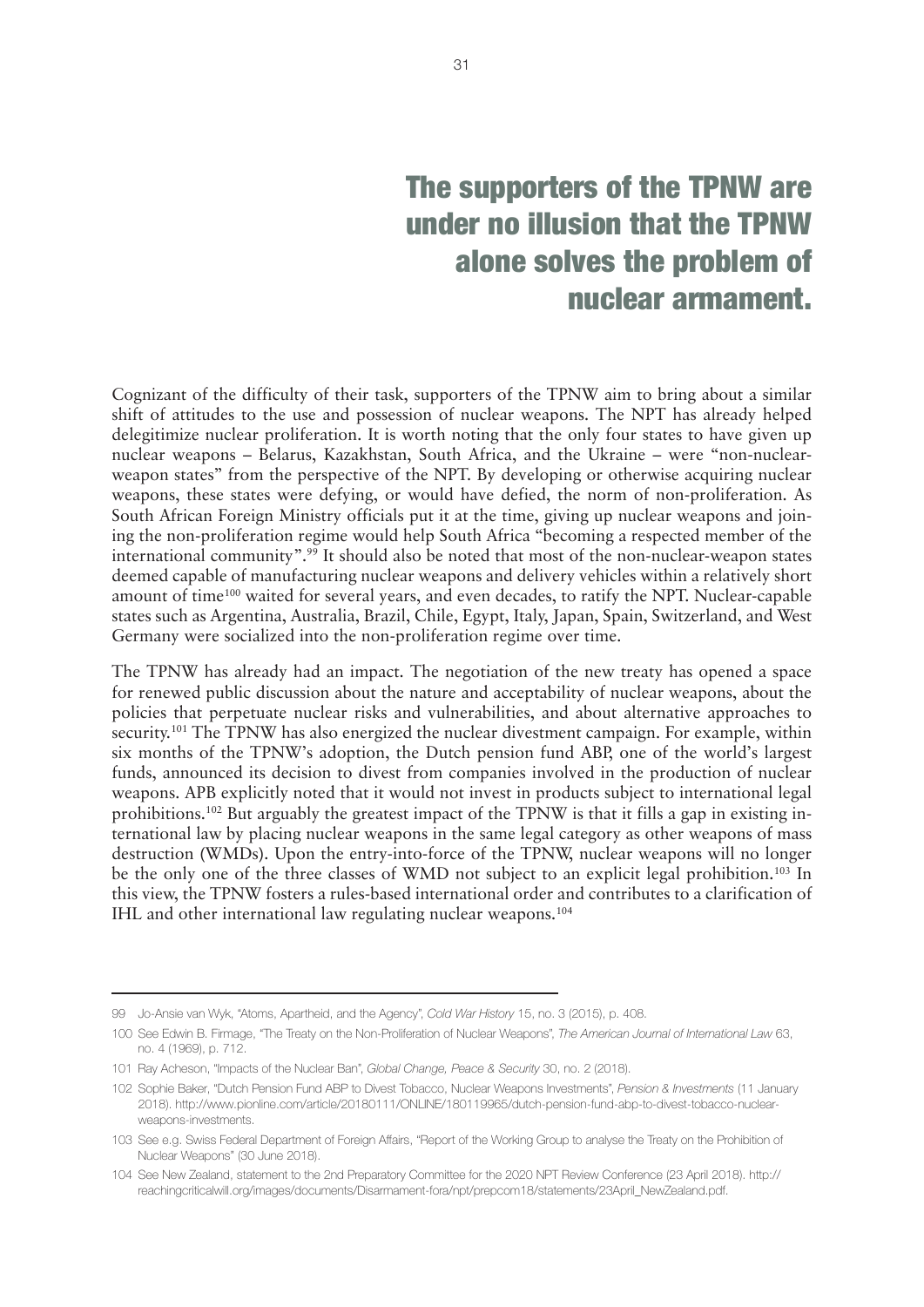## <span id="page-35-0"></span>5.2 The TPNW and customary international law

International law is generally assumed to rest on the principle of state sovereignty; international legal rules are binding only on states that accept them. Consent is given through ratification of or accession to international treaties, but may also be expressed through customary law. According to the Statute of the ICJ, the sources of international law are not only "international conventions", but also "international custom, as evidence of a general practice accepted as law" and "the general principles of law recognized by civilized nations".105 The emergence of customary law demands, first, that the emerging norm is the "general practice" and, second, that the norm is "accepted as law" (*opinio juris*). For a customary norm to emerge, then, states must adhere to it in the belief "that this practice is rendered obligatory by the existence of a rule of law requiring it."106 The exception to this rule is "peremptory" norms, such as the prohibition against torture. Such norms bind all states irrespective of their individual views and practices.

Certain nuclear-armed states were quick to declare their view that the TPNW did not codify an emerging customary norm against the possession of nuclear weapons. On the day of the TPNW's adoption, France, the United Kingdom, and the United States issued a joint statement:

We do not intend to sign, ratify or ever become party to it [the TPNW]. Therefore, there will be no change in the legal obligations on our countries with respect to nuclear weapons. For example, we would not accept any claim that this treaty reflects or in any way contributes to the development of customary international law.107

This intervention by three nuclear-armed states should be read as invoking the "persistent objector" rule. There have been many cases before the ICJ on issues concerning the development of, and degree to which "objecting" states may be bound by, customary law. Regardless of how the persistent objector rule is interpreted, however, the fact that the nuclear-armed states feel obliged to denounce the existence of a customary norm against the use and possession of nuclear weapons is, if nothing else, a testament to the relevance of the TPNW. It would have been pointless to declare the non-existence of such a customary norm if it were obvious to everyone that the TPNW could not have an impact on how states interpret the legality of nuclear weapons.

It is not out of the question that a customary norm against the possession of nuclear weapons could emerge in the future, even in the near future, but it will hardly be legally binding on the states that do not accept it. And it should also be stressed that the TPNW was not negotiated in an attempt to place legal obligations on states that did not want to become parties to it. The

<sup>105</sup> Statute of the International Court of Justice (enacted 26 June 1945, in force 24 October 1945), Article 38.

<sup>106</sup> ICJ, *North Sea Continental Shelf Cases* (Federal Republic of Germany/Denmark; Federal Republic of Germany/Netherlands) (Judgement of 20 February 1969), para. 77.

<sup>107</sup> United States, statement to the UNGA First Committee (12 October 2017).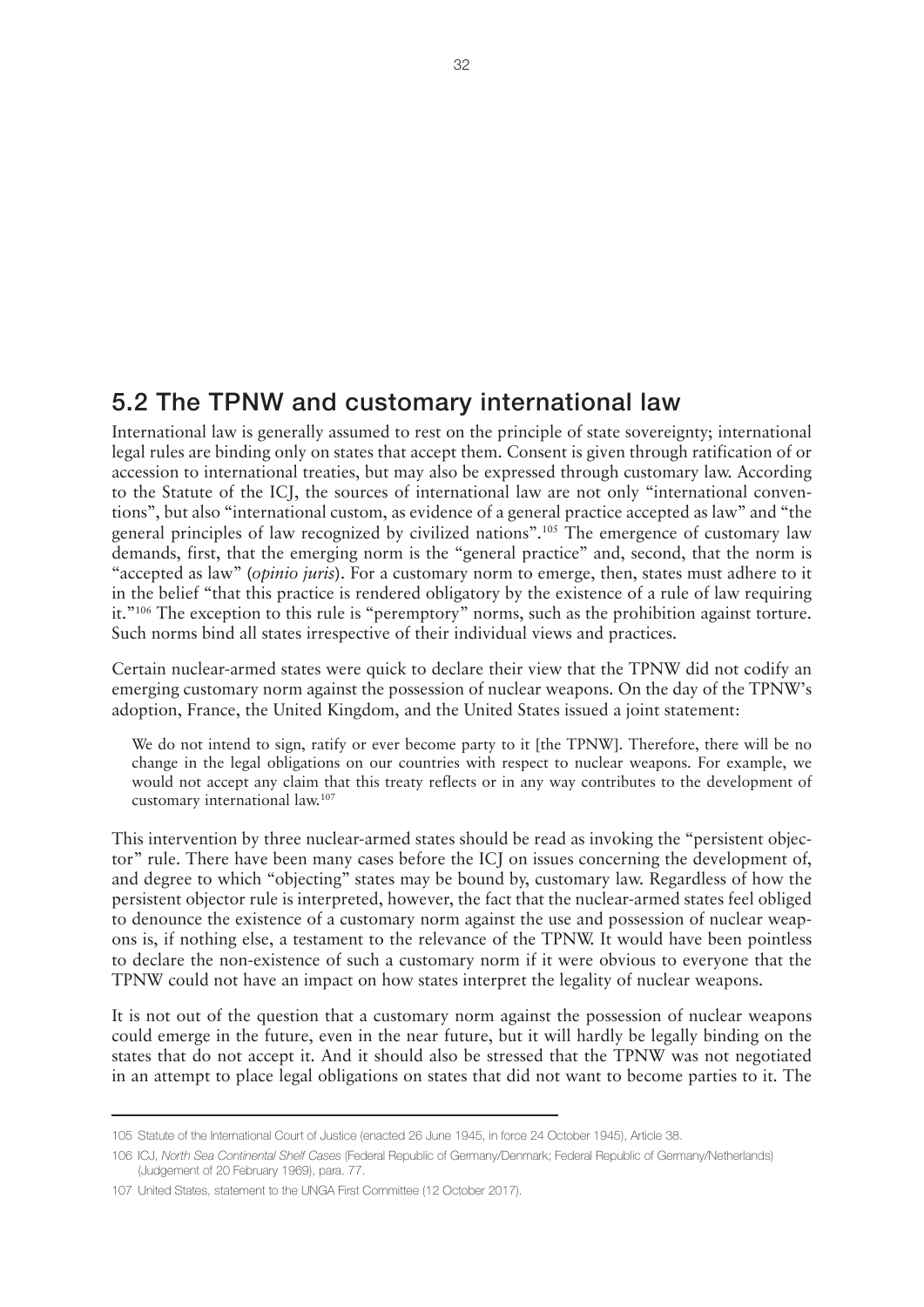# The fact that the nuclear-armed states feel obliged to denounce the existence of a customary norm against the use and possession of nuclear weapons is a testament to the relevance of the TPNW

treaty was conceived of and designed primarily as an instrument that would clarify IHL and other international law pertaining to nuclear weapons, and that could generate normative pressure, rather than with a view to establishing customary international law. Consequently, the success of the TPNW is not contingent on the development of such customary rules.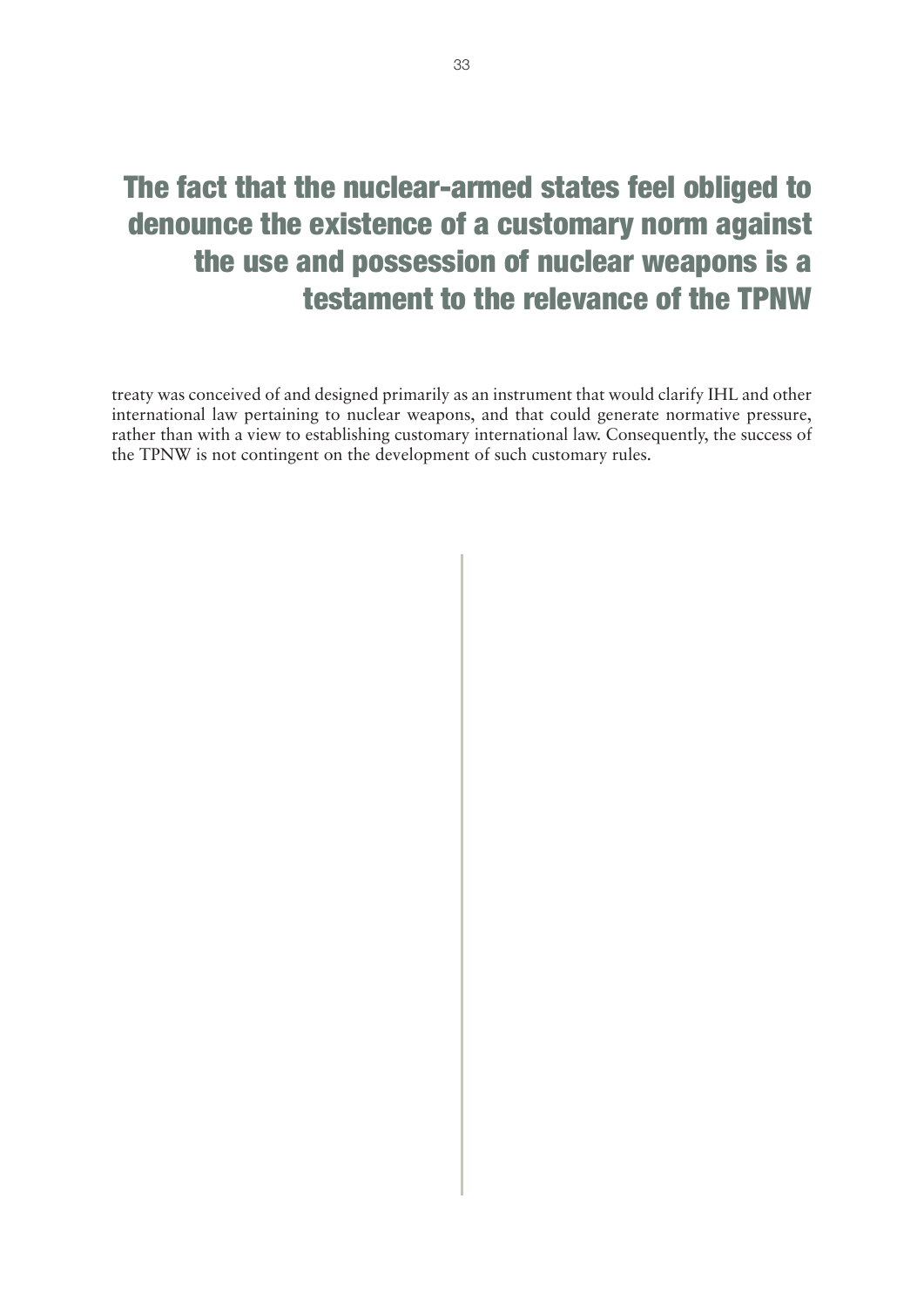# <span id="page-37-0"></span>**6 Conclusion**

The debate over the merits of the TPNW is multifaceted and at times difficult to navigate. In this paper, we have aimed to present a structured overview of the main objections raised by critics, and the responses given by TPNW supporters. We have identified four main categories of objections against the new treaty, relating to (1) process, (2) substance, (3) implications, and (4) relevance. First, objections raised against the TPNW negotiation process – for instance that the process did not include the nuclear-armed states or that it was not negotiated with a consensus requirement – are generally not very convincing. The process was open to all UN member states, and the rules of procedure followed the standard formula for negotiation of multilateral treaties, as codified by the Vienna Convention on the Law of Treaties. Second, objections raised about the substance of the treaty – for instance that the verification provisions are non-existent or that the TPNW legally undermines the NPT – also appear largely misplaced. It should be stressed, however, that a number of TPNW supporters share the view that the safeguards provisions of the treaty could and should have been even stronger. Nevertheless, the claims made by certain critics that the TPNW weakens the international standard for non-proliferation verification is inaccurate.

The third category of objections, concerning the implications of the TPNW, reveals a deeper divergence of views. Critics are profoundly opposed to any measure that could undermine the legitimacy of nuclear deterrence and express concern about the effect the TPNW could have on strategic stability. At the heart of this apprehension is a fear of upsetting the status quo, which TPNW-sceptics credit with having kept the peace in "Europe and North Asia for over 70 years."108 In this view, nuclear disarmament must be pursued without upsetting existing security relationships and while preserving, to the extent possible, the current strategic balance. TPNWsupporters are not blind to concerns about strategic stability and the balance of power, and may even submit that upsetting the status quo entails an element of uncertainty, but maintain that nuclear disarmament is unlikely to succeed as long as nuclear weapons are framed as useful, legitimate, and even status-enhancing objects.<sup>109</sup> None of the states defined as "nuclear-weapon states" by the NPT has taken substantive steps aimed at phasing out nuclear deterrence as a security doctrine, let alone given up its nuclear weapons. States under "nuclear umbrellas" equally seem disinclined to push for such steps. The quantitative reductions in warhead numbers that have been carried out over the last several decades are welcome, but do not fulfil the requirements of Article VI of the NPT. The continued existence of nuclear weapons perpetuates an immediate risk of catastrophic nuclear war.

The fourth category of objections concerns arguments about the relevance of the TPNW. Critics have contended that the TPNW will not make a difference and that it will not create international customary law. History will be the judge of these hypotheses. But it is at least interesting

108 Ibid.

<sup>109</sup> See e.g. Ritchie, "The real 'problem' with a ban treaty?".